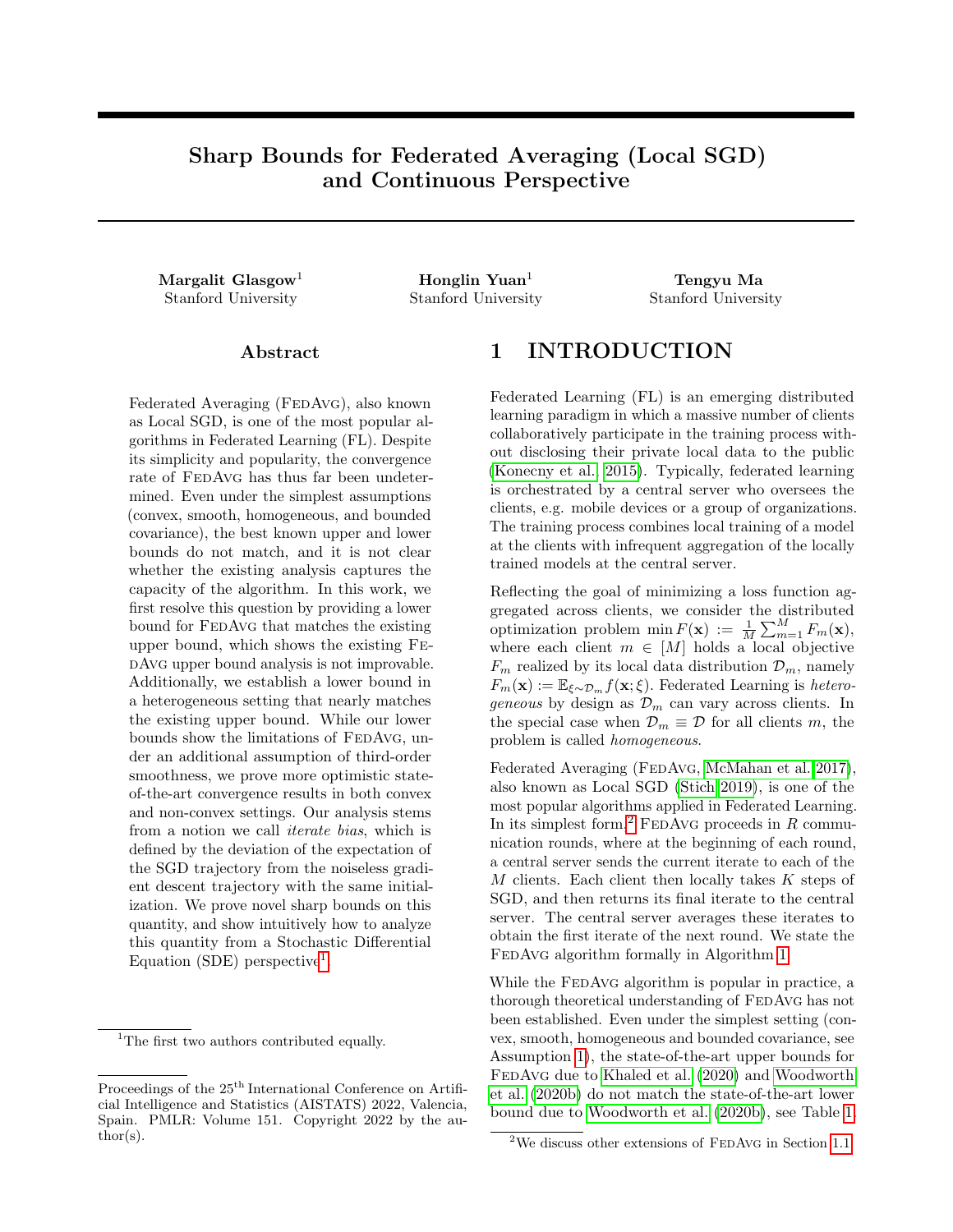<span id="page-1-1"></span>Table 1: Convergence Rates of FedAvg. Some lower order terms as  $R \to \infty$  omitted. H: smoothness, R: number of rounds, K: local iterations per round, M: number of clients,  $\sigma$ : noise,  $D: \|\mathbf{x}^{(0,0)} - \mathbf{x}^*\|$ . The lower and upper bound use a slightly different metric of heterogeneity ( $\zeta$  and  $\zeta_*$ ), see Remark [3.2](#page-6-0) for details. We bold the terms where our analysis improves upon previous work.

|                      | Homogeneous (Assumption 1)                                                                                                                                           | Heterogeneous (Assumption 1 and 3)                                                                                                                                                                                                                                 |
|----------------------|----------------------------------------------------------------------------------------------------------------------------------------------------------------------|--------------------------------------------------------------------------------------------------------------------------------------------------------------------------------------------------------------------------------------------------------------------|
| Previous Upper Bound | $\frac{HD^2}{KR}+\frac{\sigma D}{\sqrt{MKR}}+\frac{H^{\frac{1}{3}}\sigma^{\frac{2}{3}}D^{\frac{4}{3}}}{\frac{L^{\frac{1}{3}}}{\sigma^{\frac{2}{3}}D^{\frac{2}{3}}}}$ | $\frac{HD^2}{KR}+\frac{\sigma D}{\sqrt{MKR}}+\frac{H^{\frac{1}{3}}\sigma^{\frac{2}{3}}D^{\frac{4}{3}}}{\frac{L^{\frac{1}{3}}\sigma^{\frac{2}{3}}}{\sigma^{\frac{2}{3}}}}+\frac{H^{\frac{1}{3}}\zeta^{\frac{2}{3}}D^{\frac{4}{3}}}{\frac{2}{\sigma^{\frac{2}{3}}}}$ |
|                      | (Khaled et al., 2020)                                                                                                                                                | (Khaled et al., 2020; Woodworth et al., 2020a)                                                                                                                                                                                                                     |
| Our Lower Bound      | $\frac{HD^2}{KR} + \frac{\sigma D}{\sqrt{MKR}} + \frac{H^{\frac{1}{3}}\sigma^{\frac{2}{3}}D^{\frac{3}{3}}}{\nu^{\frac{1}{3}}\Gamma^{\frac{2}{3}}}$                   | $\frac{HD^2}{KR}+\frac{\sigma D}{\sqrt{MKR}}+\frac{H^{\frac{1}{3}}\sigma^{\frac{2}{3}}D^{\frac{4}{3}}}{\nu^{\frac{1}{3}}\Omega^{\frac{2}{3}}}+\frac{H^{\frac{1}{3}}\zeta^{\frac{2}{3}}D^{\frac{4}{3}}}{\Omega^{\frac{2}{3}}}$                                      |
|                      | Theorem 3.1                                                                                                                                                          | Theorem 3.3                                                                                                                                                                                                                                                        |
| Previous Lower Bound | $\frac{\sigma D}{\sqrt{MKR}} + \frac{H^{\frac{1}{3}} \sigma^{\frac{2}{3}} D^{\frac{3}{3}}}{\kappa^{\frac{2}{3}} n^{\frac{2}{3}}}$                                    | $\frac{\sigma D}{\sqrt{MKR}} + \frac{H^{\frac{1}{3}} \sigma^{\frac{2}{3}} D^{\frac{4}{3}}}{\kappa^{\frac{2}{3}} \kappa^{\frac{2}{3}}} + \min\left(\frac{HD^2}{R}, \frac{H^{\frac{1}{3}} \zeta_*^{\frac{2}{3}} D^{\frac{4}{3}}}{R^{\frac{2}{3}}}\right)$            |
|                      | (Woodworth et al., 2020b)                                                                                                                                            | (Woodworth et al., 2020a)                                                                                                                                                                                                                                          |

#### <span id="page-1-0"></span>Algorithm 1 Federated Averaging (FEDAvG)

1: procedure FEDAVG  $(\mathbf{x}^{(0,0)}, \eta)$ 2: for  $r = 0, \ldots, R - 1$  do 3: on client for  $m \in [M]$  in parallel do 4:  $\mathbf{x}_m^{(r,0)} \leftarrow \mathbf{x}^{(r,0)}$   $\triangleright$  broadcast current iterate 5: for  $k = 0, ..., K - 1$  do 6:  $\xi_m^{(r,k)} \sim \mathcal{D}_m$ 7:  $\mathbf{g}_m^{(r,k)} \leftarrow \nabla f(\mathbf{x}_m^{(r,k)}; \xi_m^{(r,k)})$ 8:  $\mathbf{x}_m^{(r,k+1)} \leftarrow \mathbf{x}_m^{(r,k)} - \eta \cdot \mathbf{g}_m^{(r,k)} \geq \text{client update}$  $\mathbf{x}^{(r+1,0)} \leftarrow \frac{1}{M} \sum_{m=1}^{M} \mathbf{x}_{m}^{(r,K)}$   $\triangleright$  server averaging

This suggests that at least one side of the analysis is not sharp. Therefore a fundamental question remains:

#### Does the current convergence analysis of FEDAVG fully capture the capacity of the algorithm?

Our first contribution is to answer this question definitively under the standard smoothness and convexity assumptions. We establish a sharp lower bound for FEDAVG that matches the existing upper bound (Theorem  $3.1$ ), showing that the existing FEDAvG analysis is not improvable. Moreover, we establish a stronger lower bound in the heterogeneous setting, Theorem [3.3,](#page-6-3) which suggests the best known *heterogeneous* upper bound analysis [\(Woodworth et al., 2020a\)](#page-11-2) is also (al- $\text{most}^3$  $\text{most}^3$  not improvable.

Our proofs highlight exactly what can go wrong in FEDAVG, yielding these slow convergence rates. Specifically, our lower bound analysis stems from a notion we call iterate bias, which is defined by the deviation of the expectation of the SGD trajectory from the (noiseless) gradient descent trajectory with the same initialization (see Definition [2.1](#page-4-1) for details). We show that even for convex and smooth objectives, the mean of SGD initialized at the optimum can drift away from the optimum at the rate of  $\Theta(\eta^2 k^{\frac{3}{2}})$  after k steps,<sup>[4](#page-1-3)</sup> for sufficiently small learning rate  $\eta$ . We depict this phenomenon in Fig. [1.](#page-2-1)[5](#page-1-4)The iterate bias thus quantifies the fundamental difficulty encountered by FEDAVG:

Even with infinite number of homogeneous clients, Fe-DAvG can drift away from the optimum even if initialized at the optimum.

Indeed, we show in Section [3.2](#page-7-0) that the sharp lower bound of SGD iterate bias leads directly to our sharp lower bound of FEDAVG convergence rate.

The discouraging lower bound of FEDAVG under a standard smoothness assumption does not conform well with its empirical efficiency observed in practice [\(Lin](#page-10-3) [et al., 2020c\)](#page-10-3). This motivates us to consider whether additional modeling assumptions could better explain the empirical performance of FEDAvG. The aforementioned lower bound is attained by a special piece-wise quadratic function with a sudden curvature change, which is smooth (has bounded second-order derivatives) but has unbounded third-order derivatives. A natural assumption to exclude this corner case is thirdorder smoothness, which has been considered before in the context of federated learning [\(Yuan and Ma, 2020\)](#page-11-3), and may be representative of objectives in practice. For instance, loss functions used to learn many generalized linear models, such as logistic regression, often exhibit third-order smoothness [\(Hastie et al., 2009\)](#page-9-0).

With this third-order smoothness assumption, we show

<span id="page-1-2"></span><sup>3</sup>Up to a minor variation of the definition of heterogeneity measure, see Table [1.](#page-1-1)

<span id="page-1-3"></span><sup>4</sup>This rate is also sharp according to our matching upper and lower bounds, see Theorems [2.2](#page-4-2) and [2.3](#page-4-3) for details.

<span id="page-1-4"></span><sup>5</sup>Code repository see [https://github.com/hongliny/](https://github.com/hongliny/Sharp-Bounds-for-FedAvg-and-Continuous-Perspective) [Sharp-Bounds-for-FedAvg-and-Continuous-Perspective](https://github.com/hongliny/Sharp-Bounds-for-FedAvg-and-Continuous-Perspective).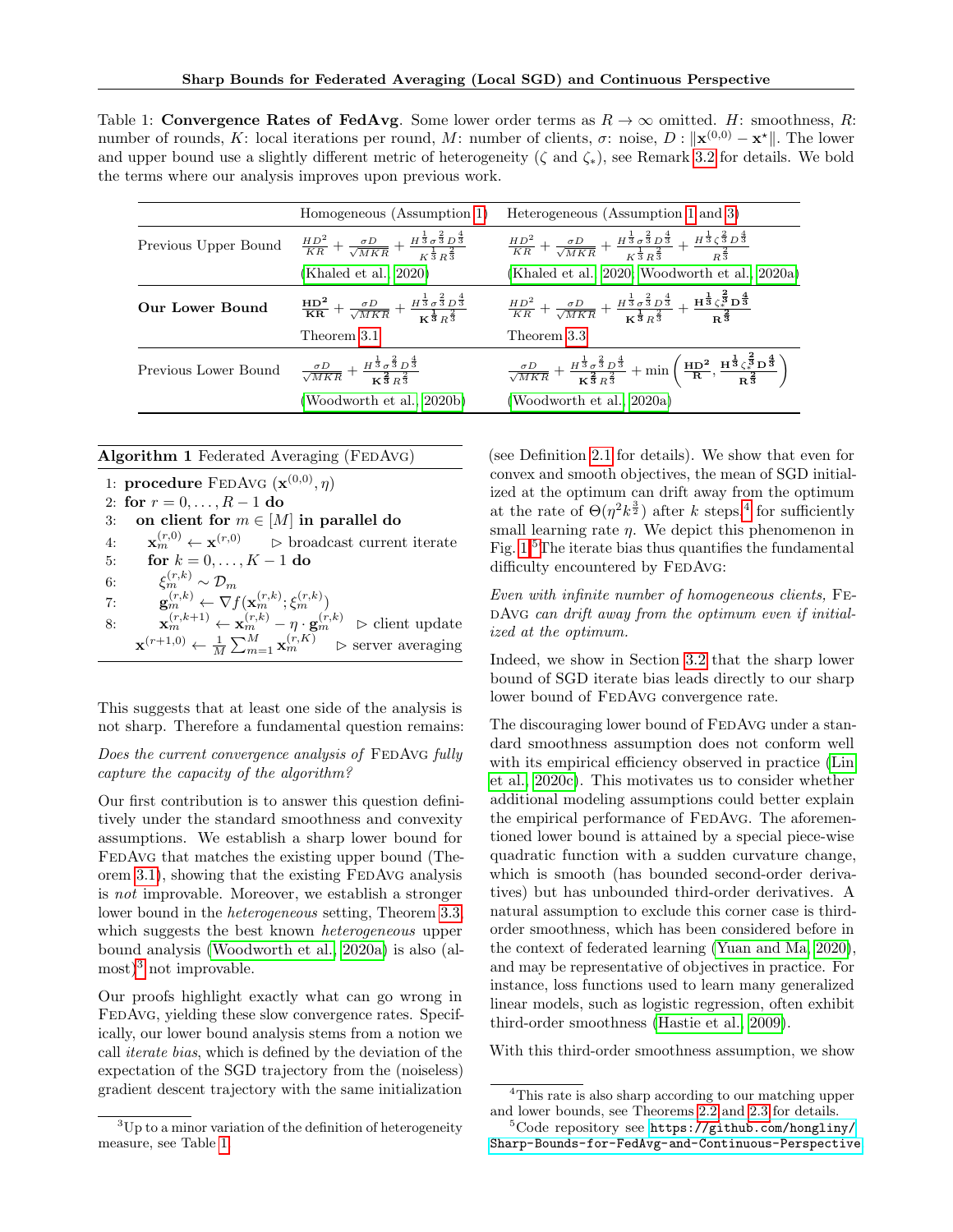Margalit Glasgow, Honglin Yuan, Tengyu Ma

<span id="page-2-1"></span>

(a) Function plot (b) Probability density function after various SGD steps

Figure 1: Illustration of the iterate bias of SGD. Consider the objective  $F(x) = \begin{cases} x^2 & x \geq 0 \\ 1 & x \end{cases}$  $\frac{1}{10}x^2 \quad x < 0$  as shown

in (a), and  $f(x;\xi) := \xi x + F(x)$  where  $\xi \sim \mathcal{N}(0,0.01)$ . We initialize the SGD at optimum  $x^* = 0$ , and run 1024 steps of SGD with step size  $10^{-2}$ . We repeat this random process for 65536 times, and estimate the density function after 128, 256, 512 and 1024 steps. Observe that the density function and the average gradually move to the left (away from the optimum, where the curvature is smaller). This figure explains the intrinsic difficulty for FEDAVG to handle objective with drastic Hessian change.

that the iterate bias reduces to  $\Theta(\eta^3 k^2)$ , one order higher in  $\eta$  than the rate under only second-order smoothness.<sup>[6](#page-2-2)</sup> While the proofs for bounding the iterate bias are quite technical, we show that it is easy to analyze the bias via a continuous approach. More specifically, by studying the stochastic differential equation (SDE) corresponding to the continuous limit of SGD, one can derive the limit of the iterate bias of generic objectives by using the Kolmogorov backward equation of the SDE, see Section [2.3.](#page-5-0)

Leveraging this intuition from the bias, we prove stateof-the-art rates for FedAvg under third-order smoothness in both convex and non-convex settings (Theorems [4.1](#page-8-0) and [4.2\)](#page-8-1). In non-convex settings, our convergence rate scales with  $1/R^{\frac{4}{5}}$ , which improves upon the best known rate of  $1/R^{\frac{2}{3}}$  [\(Yu et al., 2019b\)](#page-11-4) if we do not assume third-order smoothness.

#### <span id="page-2-0"></span>1.1 Related Work

FedAvg Analysis. The understanding of local updates algorithm such as FEDAVG is one of the most important topics in distributed optimization. The early analysis of FedAvg preceded the proposal of Federated Learning, typically under the name of Local SGD or parallel SGD [\(Mcdonald et al., 2009;](#page-10-4) [Zinkevich et al.,](#page-11-5) [2010;](#page-11-5) [Shamir and Srebro, 2014;](#page-11-6) [Rosenblatt and Nadler,](#page-11-7) [2016;](#page-11-7) [Jain et al., 2018;](#page-9-1) [Zhou and Cong, 2018\)](#page-11-8). The primary focus of this literature is the special case of one-shot averaging, in which only one round of averaging (communication) is conducted at the end of the algorithm. The first upper bound of FEDAvG (with multiple averaging rounds) was established by [Stich](#page-11-0) [\(2019\)](#page-11-0) in the convex homogeneous setting, which imposes uniform gradient bound assumption. The result was further improved by [Khaled et al.](#page-10-2) [\(2020\)](#page-10-2); [Wood](#page-11-1)[worth et al.](#page-11-1) [\(2020b\)](#page-11-1) with improved rates and relaxed assumptions. Note that the result of [Khaled et al.](#page-10-2) [\(2020\)](#page-10-2) preceded that of [Woodworth et al.](#page-11-1) [\(2020b\)](#page-11-1), but the step-size was not properly optimized. In the convex heterogeneous setting, the first upper bound of FEDAVG is due to [Li et al.](#page-10-5)  $(2020c)$ . This result was improved by [Khaled et al.](#page-10-2) [\(2020\)](#page-10-2); [Woodworth et al.](#page-11-2) [\(2020a\)](#page-11-2). For non-convex objectives, a series of recent works [\(Zhou and Cong, 2018;](#page-11-8) [Haddadpour et al., 2019;](#page-9-2) [Wang and Joshi, 2018;](#page-11-9) [Yu and Jin, 2019;](#page-11-10) [Yu et al.,](#page-11-11) [2019a\)](#page-11-11) has established various upper bounds of FedAvg in homogeneous and heterogeneous settings. On the lower bound side, the best known result for convex FedAvg is established by [Woodworth et al.](#page-11-1) [\(2020b\)](#page-11-1) (for homogeneous) and [Woodworth et al.](#page-11-2) [\(2020a\)](#page-11-2) (for heterogeneous). To the best of our knowledge, we are unaware of any lower bound for FEDAVG in non-convex settings.

The existence and effect of iterate bias has been observed in various forms in the current literature [\(Dieuleveut et al., 2020;](#page-9-3) Charles and Konečný, 2020; [Woodworth et al., 2020b\)](#page-11-1), yet our paper is the first to sharply characterize the rate of the bias, both in the second-order smooth case and third-order smooth case.

Other Extensions of FedAvg. Throughout this work, we study the simplest form of FEDAvG (Algorithm [1\)](#page-1-0) to keep our efforts focused. There are many other extensions of FedAvg applied in practice. For example, instead of letting all the clients to participate

<span id="page-2-2"></span><sup>6</sup>This rate is sharp according to our matching upper and lower bounds, see Theorems [2.4](#page-5-1) and [2.5.](#page-5-2)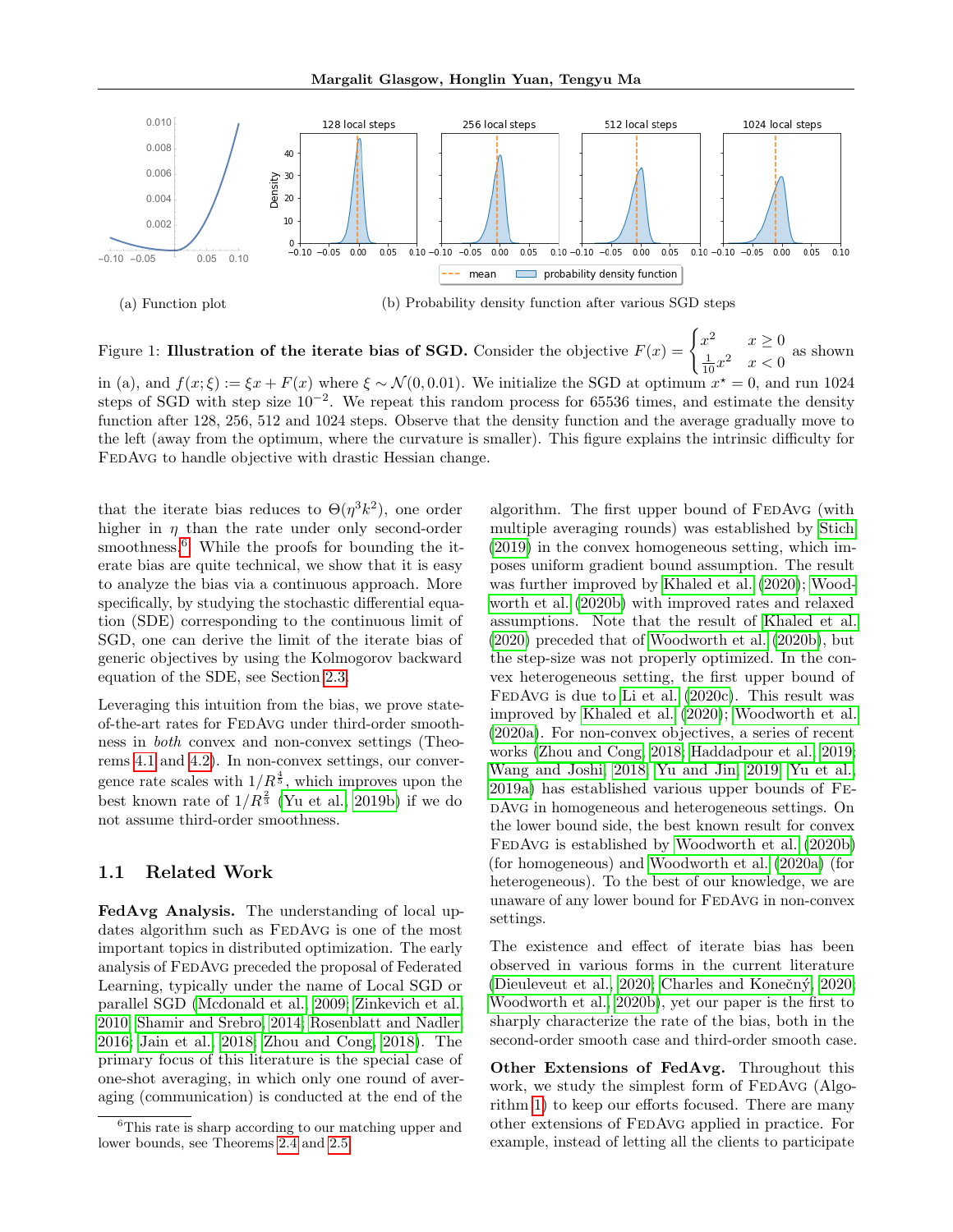in computation, one may randomly draw a subset of clients to participate every round. Most of our results (e.g., all of the homogeneous results) can be directly extended to this sub-sampling variant. Other variants of FedAvg include letting clients run different number of steps per round, or average the client states nonuniformly. We refer readers to [Wang et al.](#page-11-12) [\(2021\)](#page-11-12) for a more comprehensive survey of these extensions.

One special extension of FEDAvG introduces a "server learning rate", which we name FEDAVG-SLR to distinguish it. Instead of taking the client averaging as the initialization of the next round, FEDAVG-SLR extrapolates (or interpolates) between the round initialization and the clients averaging (Charles and Konečný, [2020;](#page-9-4) [Reddi et al., 2021\)](#page-10-6), or formally  $\mathbf{x}^{(r+1,0)} \leftarrow$  $\mathbf{x}^{(r,0)} + \eta_s \cdot \frac{1}{M} \sum_{m=1}^{M} \left( \mathbf{x}_{m}^{(r,K)} - \mathbf{x}^{(r,0)} \right)$ . By definition, FEDAVG-SLR reduces to the classic FEDAVG when  $\eta_s = 1$ . Notably, FEDAVG-SLR also reduces to minibatch SGD when the client learning rate goes to 0, and the server learning rate goes to infinity. Therefore, FedAvg-SLR can at least attain the best convergence rate of the classic FEDAvG and the mini-batch SGD. However, to the best of our knowledge, it is not known whether FEDAVG-SLR can outperform the best of the two, and there are no results that characterize FEDAvG-SLR beyond the two special regimes. While our lower bounds do *not* apply to the generic form of FEDAvG-SLR, we anticipate that our techniques (e.g., iterate bias) can be applicable to the study of FEDAVG-SLR in the future work.

Other Federated Learning Algorithms. Besides the FEDAVG framework, there are many other federated optimization algorithms that aims to improve communication efficiency [\(Yuan and Ma, 2020;](#page-11-3) [Reddi et al.,](#page-10-6) [2021\)](#page-10-6) or tackle the heterogeneity in FL [\(Li et al., 2020b;](#page-10-7) [Karimireddy et al., 2020\)](#page-10-8). We expect the techniques developed in this work can shed light on the analysis of broader existing federated algorithms and promote the design of more efficient federated algorithms.

The past half decade has witnessed a booming interest in various aspects of Federated Learning. Data heterogeneity is one of the most important patterns in Federated Learning, and is known to cause performance degradation in practice [\(Hsu et al., 2019\)](#page-9-5). Numerous existing works have aimed to understand and mitigate the negative effect of heterogeneity in various ways [\(Mohri et al., 2019;](#page-10-9) [Liang et al., 2019;](#page-10-10) [Chen et al., 2020;](#page-9-6) [Deng et al., 2020;](#page-9-7) [Li et al., 2020a;](#page-10-11) [Reisizadeh et al.,](#page-10-12) [2020;](#page-10-12) [Wang et al., 2019;](#page-11-13) [Pathak and Wainwright, 2020;](#page-10-13) [Zhang et al., 2020;](#page-11-14) [Yuan et al., 2021b;](#page-11-15) [Acar et al.,](#page-8-2) [2021a;](#page-8-2) [Al-Shedivat et al., 2021;](#page-9-8) [Yuan et al., 2021a\)](#page-11-16). In practice, the system heterogeneity will also affect the performance of Federated Learning [\(Smith et al., 2017;](#page-11-17)

[Diao et al., 2021\)](#page-9-9). In deep learning context, a recent array of works has studied the alternative approaches of model ensembling beyond averaging in parameter space [\(Bistritz et al., 2020;](#page-9-10) [He et al., 2020;](#page-9-11) [Lin et al.,](#page-10-14) [2020b;](#page-10-14) [Chen and Chao, 2021;](#page-9-12) [Yoon et al., 2021\)](#page-11-18).

This paper mainly considers the classic FL settings in which the same model is learned from and deployed to all the clients. There is an alternative setup in FL, known as the personalized setting, which aims to learn a different (personalized) model for different clients. Numerous recent papers have proposed Federated Learning models and algorithms to accommodate personalization [\(Smith et al., 2017;](#page-11-17) [Jiang et al., 2019;](#page-9-13) [Chen et al., 2019;](#page-9-14) [Fallah et al., 2020;](#page-9-15) [Hanzely et al.,](#page-9-16) [2020;](#page-9-16) [London, 2020;](#page-10-15) [T. Dinh et al., 2020;](#page-11-19) [Hanzely and](#page-9-17) [Richt´arik, 2020;](#page-9-17) [Agarwal et al., 2020;](#page-9-18) [Lin et al., 2020a;](#page-10-16) [Deng et al., 2020;](#page-9-7) [Acar et al., 2021b\)](#page-8-3). We anticipate the techniques developed in this work can be applied to personalized FL algorithms, especially the ones that applied local updates approach.

We refer readers to [\(Kairouz et al., 2019;](#page-9-19) [Wang et al.,](#page-11-12) [2021\)](#page-11-12) for a more comprehensive survey on the recent progress of Federated Learning.

Connection to Implicit Bias. It is possible to view the iterate bias as an implicit bias of the FEDAvG algorithm, which pushes the iterate towards flatter regions of the objective. This effect is similar to other instances of implicit bias observed for stochastic gradient descent, which has drawn connections between noise in the gradients and flat minima [\(Hochreiter and](#page-9-20) [Schmidhuber, 1997;](#page-9-20) [Jastrzkebski et al., 2017;](#page-9-21) [Blanc](#page-9-22) [et al., 2020;](#page-9-22) [Damian et al., 2021\)](#page-9-23). While in many instances, implicit bias has been linked to choosing favorable optima that generalize well [\(Neyshabur, 2017\)](#page-10-17), in our setting, the bias affects the convergence rate.

#### 1.2 Organization and Notation

In Section 2, we formally define the iterate bias of SGD, and state sharp bounds on its rate. In Section 3, we state our lower bounds for FEDAvG, and show how the iterate bias can be used to achieve our sharp bounds. In Section 4, we state our convergence results for FEDAVG under third-order smoothness. All proofs are deferred to the appendix.

We use bold lower case character to denote vectors (e.g., **x**). We use  $\|\cdot\|$  to denote the  $\ell_2$ -norm of a vector,  $[n]$ to denote the set  $\{1, \ldots, n\}$ . Throughout the paper, we use  $O, \Omega, \Theta$  notation to hide absolute constants only.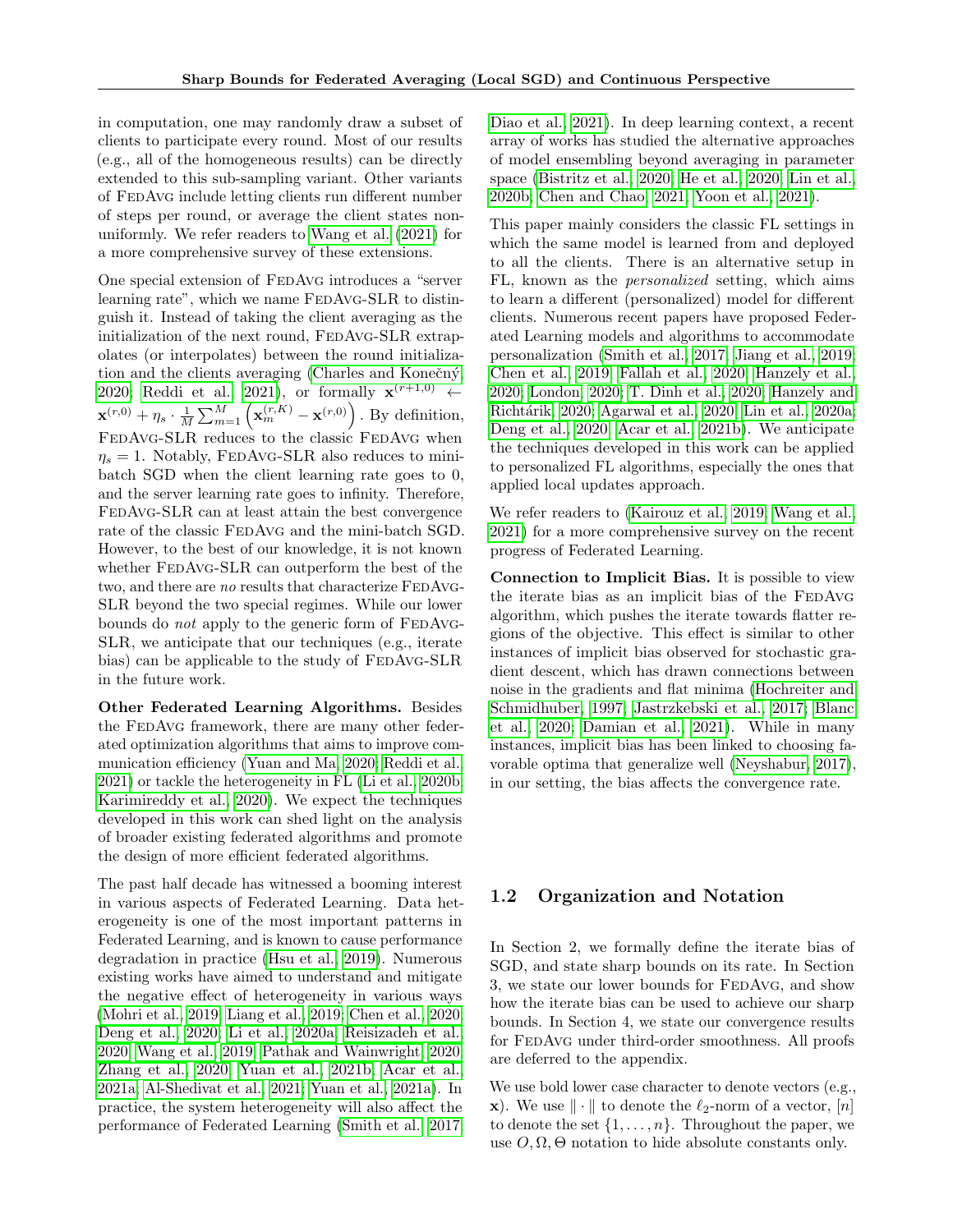# <span id="page-4-6"></span>2 SETUP AND TECHNICAL OVERVIEW: INTUITION FROM ITERATE BIAS

The intuition from our lower bound comes from studying the behaviour of FedAvg when the number of clients,  $M$ , tends to infinity. In this case, the averaged iterate  $\mathbf{x}^{(r+1,0)}$  is precisely the *expected* iterate after  $K$  iterations of SGD starting from the last averaged iterate,  $\mathbf{x}^{(r,0)}$ . This motivates the following definition.

<span id="page-4-1"></span>**Definition 2.1** (Iterate Bias of SGD). Let  $\{x_{\text{SGD}}^{(k)}\}_{k=0}^{\infty}$ and  $\{z_{\text{GD}}^{(k)}\}_{k=0}^{\infty}$  be the trajectories of SGD and GD initialized at the same point **x**, formally

$$
\begin{aligned} \mathbf{x}_{\text{SGD}}^{(k+1)}\leftarrow&\mathbf{x}_{\text{SGD}}^{(k)}-\eta\nabla f(\mathbf{x}_{\text{SGD}}^{(k)};\boldsymbol{\xi}^{(k)}),\qquad \mathbf{x}_{\text{SGD}}^{(0)}=\mathbf{x};\\ \mathbf{z}_{\text{GP}}^{(k+1)}\leftarrow&\mathbf{z}_{\text{GP}}^{(k)}-\eta\nabla F(\mathbf{z}_{\text{GD}}),\qquad\qquad \mathbf{z}_{\text{GP}}^{(0)}=\mathbf{x}. \end{aligned}
$$

The **iterate bias** (or in short "bias") from  $x$  at the k-th step is defined as

$$
\mathbb{E}\,\mathbf{x}^{(k)}_{\texttt{SGD}}-\mathbf{z}^{(k)}_{\texttt{GD}},
$$

the difference between the mean of SGD trajectory and the (deterministic) GD trajectory.

One important special case of Definition [2.1](#page-4-1) is the iterate bias from a stationary point  $\mathbf{x}^*$ . In this case, the gradient descent trajectory  $\mathbf{z}_{\text{GD}}^{(k)}$  will stay at the optimum since  $\nabla F(\mathbf{z}_{\text{SGD}}^{(k)}) \equiv \nabla F(\mathbf{x}^*) = \mathbf{0}$ . The iterate bias then reduces to  $\mathbb{E}[\mathbf{x}_{\text{SGD}}^{(k)}] - \mathbf{x}^*$ . Notably, even for convex smooth objectives f, the expected iterate  $\mathbb{E}[\mathbf{x}_{\text{SGD}}^{(k)}]$  may drift away from the optimum  $x^*$ , even if initialized at the  $x^*$ . This occurs because of a difference between the gradient of the expectation of an iterate,  $\nabla f(\mathbb{E}[\cdot])$ , and the expectation of the gradient of the iterate,  $\mathbb{E}[\nabla f(\cdot)].$ 

In Fig. [1,](#page-2-1) we illustrate this phenomenon via a onedimensional objective. This figure, and our formal results below, illustrate that for sufficiently small step sizes, the bias increases in  $k$ . For this reason, doing more than one local step can sometimes be counterproductive (when  $k = 1$ , the bias is always zero). This phenomenon is key to the poor dependence on  $K$  in the convergence rate we prove for FEDAvG.

## 2.1 The Bias Under Second-Order Smoothness

In this subsection, we provide sharp bounds on the iterate bias under standard assumptions, formally given below.

<span id="page-4-0"></span>**Assumption 1.** Assume  $f(\mathbf{x}; \xi)$  is second-order differentiable w.r.t. x, and

- (a) Convexity:  $f(\mathbf{x}; \xi)$  is convex with respect to **x** for any ξ.
- (b) Smoothness:  $f(\mathbf{x}; \xi)$  is H-smooth with respect to **x**. That is, for any  $\xi$ , for any **x**, **y**, we have  $\|\nabla f(\mathbf{x}; \xi) - \nabla f(\mathbf{y}; \xi)\|_2 \leq H \|\mathbf{x} - \mathbf{y}\|_2.$
- (c) Bounded covariance: for any  $\mathbf{x}, \mathbb{E}_{\xi \sim \mathcal{D}} \|\nabla f(\mathbf{x}, \xi) \nabla F(\mathbf{x}) \|_2^2 \leq \sigma^2$ .

We establish the following upper bound on the bias.<sup>[7](#page-4-4)</sup>

<span id="page-4-2"></span>Theorem 2.2 (Simplified from Theorem [A.1\)](#page-12-0). Under Assumption [1,](#page-4-0) there exists an absolute constant  $\bar{c}$  such that for any initialization **x**, for any  $\eta \leq \frac{1}{H}$ , the iterate bias satisfies  $\left\|\mathbb{E} \mathbf{x}_{\text{SGD}}^{(k)} - \mathbf{z}_{\text{GD}}^{(k)}\right\|_2 \leq \bar{c} \cdot \eta^2 k^{\frac{3}{2}} H \sigma.$ 

In fact, we show in the following theorem that this upper bound of iterate bias is sharp.

<span id="page-4-3"></span>**Theorem 2.3** (Simplified from Theorem [A.2\)](#page-12-1). There exists an absolute constant  $\mathfrak c$  such that for any  $H, \sigma$ , there exists an objective  $f(\mathbf{x}; \xi)$  and distribution  $\xi \sim \mathcal{D}$ satisfying Assumption [1](#page-4-0) such that for any integer K, for any  $\eta \leq \frac{1}{2KH}$ , and integer  $k \in [2, K]$ , the iterate bias from the optimum  $x^*$  of F is lower bounded as  $\left\|\mathbb{E} \mathbf{x}_{\texttt{SGD}}^{(k)} - \mathbf{z}_{\texttt{GD}}^{(k)} \right\|_2 \geq \underline{c} \cdot \eta^2 k^{\frac{3}{2}} H \sigma.$ 

Theorem [2.3](#page-4-3) shows that the SGD trajectory can indeed drift away (in expectation) from the optimum x ? despite being initialized at x ? . Our lower bound improves over the best known lower bound  $\Omega(\eta^2 k H \sigma)$ due to [Woodworth et al.](#page-11-1) [\(2020b\)](#page-11-1). The lower bound is attained by running SGD with Gaussian noise on the piecewise quadratic function  $f(x) := \begin{cases} \frac{1}{2}Hx^2 & x \ge 0, \\ \frac{1}{4}Hx^2 & x < 0. \end{cases}$ first analyzed in [Woodworth et al.](#page-11-1) [\(2020b\)](#page-11-1).

Recall that the bias originates from the difference between  $\nabla f(\mathbb{E}[\mathbf{x}_{\text{SGD}}^{(k)}])$  and  $\mathbb{E}[\nabla f(\mathbf{x}_{\text{SGD}}^{(k)})]$ . This piecewise quadratic function has an unbounded third order derivative at 0, which causes this difference to be large whenever the distribution of  $\mathbf{x}_{\text{SGD}}^{(k)}$  spans both sides of 0. This worst case construction motivates our further study of the bias under a third-order derivative bound.

## 2.2 The Bias Under Third-Order Smoothness

We formally state our third-order smoothness condition in the following assumption.

<span id="page-4-5"></span><span id="page-4-4"></span><sup>&</sup>lt;sup>7</sup>Throughout this section, we mainly focus on the iterate bias bound in the regime of sufficiently small  $\eta$  for simplicity and easy comparison. Our complete theorem in appendix covers the case of general  $\eta$  choice.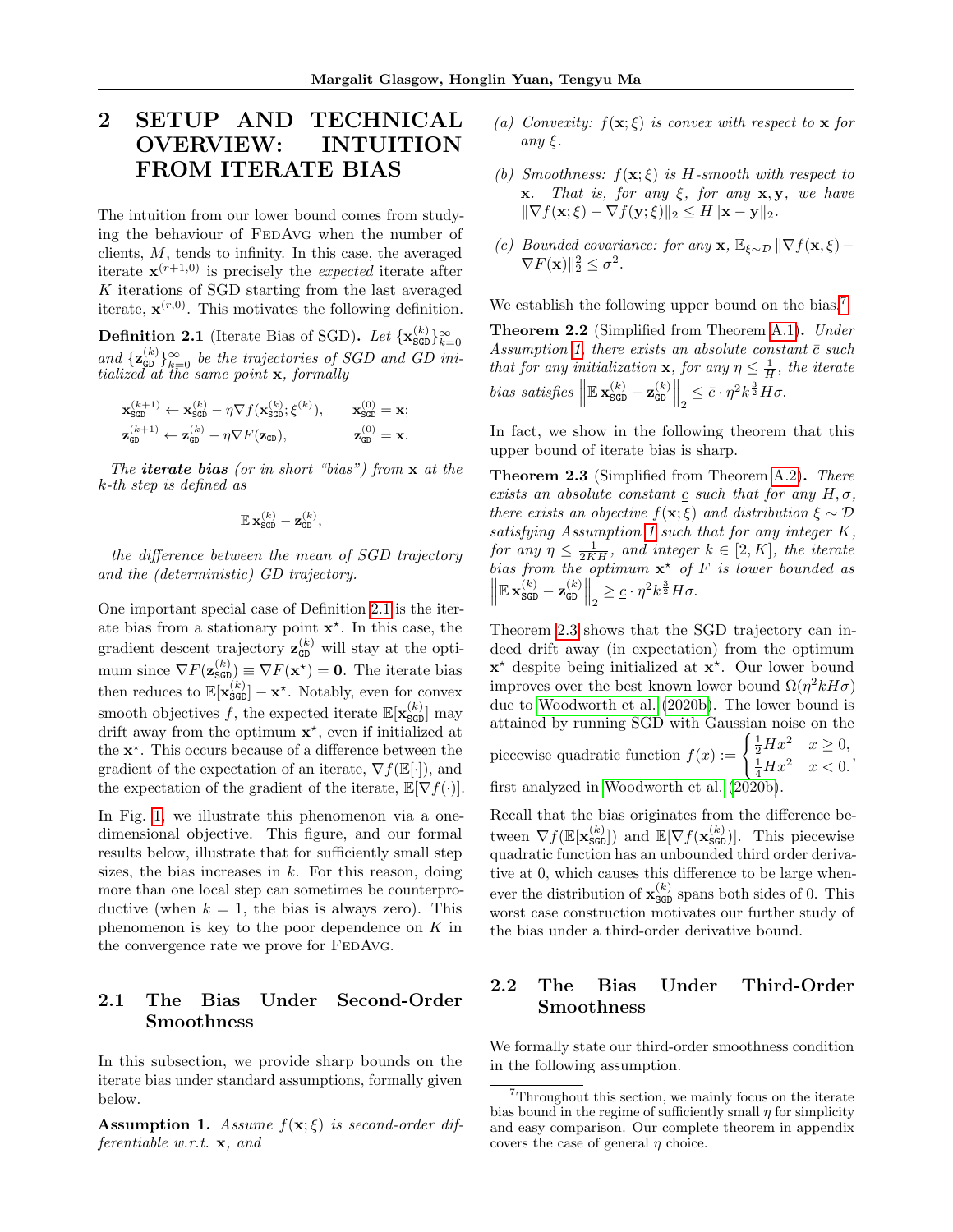**Assumption 2.** Assume  $f(\mathbf{x}; \xi)$  is third-order differentiable w.r.t.  $\mathbf x$  for any  $\xi$ , and

- (a)  $f(\mathbf{x}; \xi)$  is Q-3rd-order-smooth, i.e. for any  $\xi$ , for any  $\mathbf{x}, \mathbf{y}, \|\nabla^2 f(\mathbf{x}; \xi) - \nabla^2 f(\mathbf{y}; \xi)\|_2 \leq Q\|\mathbf{x} - \mathbf{y}\|_2.$
- (b)  $\nabla f(\mathbf{x}, \xi)$  has  $\sigma^4$ -bounded 4th order central moment, *i.e.* for all  $\mathbf{x}, \mathbb{E}_{\xi} \left[ \left\| \nabla f(\mathbf{x}, \xi) - \nabla F(\mathbf{x}) \right\|^4 \right] \leq \sigma^4$ .

We show that under this additional assumption, the iterate bias reduces to  $O(\eta^3 k^2 Q \sigma^2)$ , which scales on the order of  $\eta^3$  (rather than  $\eta^2$ ) as  $\eta$  goes to 0.

<span id="page-5-1"></span>Theorem 2.4 (Simplified from Theorem [A.3\)](#page-13-0). Under Assumptions [1](#page-4-0) and [2,](#page-4-5) there exists an absolute constant  $\bar{c}$  such that for any initialization **x**, for any  $\eta \leq \frac{1}{2H}$ , the iterate bias satisfies  $\left\|\mathbb{E} \mathbf{x}_{\text{SGD}}^{(k)} - \mathbf{z}_{\text{GD}}^{(k)}\right\|_2 \leq \bar{c} \cdot \eta^3 k^2 Q \sigma^2$ .

Theorem [2.4](#page-5-1) also reveals the dependency on the thirdorder smoothness  $Q$ . In the extreme case where  $Q = 0$  $(f$  is quadratic), the iterate bias will disappear. It is worth noting that since Assumption [1](#page-4-0) is still required in Theorem [2.4,](#page-5-1) the original upper bound  $O(\eta^2 k^{\frac{3}{2}} H \sigma)$ from Theorem [2.2](#page-4-2) still applies, and one can formulate the upper bound as the minimum of the two.

The following lower bound shows that the upper bound in Theorem [2.4](#page-5-1) is sharp.

<span id="page-5-2"></span>Theorem 2.5 (Simplified from Theorem [A.4\)](#page-13-1). There exists an absolute constant  $\underline{c}$  such that for any  $H, \sigma, K$ , for any sufficiently small Q (polynomially dependent on H,  $\sigma$ , K), there exists an objective  $f(\mathbf{x}; \xi)$  and distribution  $\xi \sim \mathcal{D}$  satisfying Assumptions [1](#page-4-0) and [2](#page-4-5) such that for any  $\eta \leq \frac{1}{2HK}$  and integer  $k \in [2, K]$ , the iterate bias from the optimum  $x^*$  is lower bounded as  $\left\|\mathbb{E} \mathbf{x}_{\texttt{SGD}}^{(k)} - \mathbf{z}_{\texttt{GD}}^{(k)}\right\|_2 \geq \underline{c} \cdot \eta^3 k^2 Q \sigma^2.$ 

## <span id="page-5-0"></span>2.3 Revealing Iterate Bias Via Continuous Perspective

While the proofs of the results above are quite technical, the intuition for these bounds is much easier to see in a continuous view of SGD. As an example, we demonstrate how the  $\Theta(\eta^3 k^2 Q \sigma^2)$  term shows up in Theorems [2.4](#page-5-1) and [2.5.](#page-5-2)

Consider a one-dimensional instance of SGD with Gaussian noise, where  $f(x;\xi) = F(x) - \xi x$ , and  $\xi \sim \mathcal{N}(0, \sigma^2)$ . The SGD then follows

<span id="page-5-3"></span>
$$
x_{\text{SGD}}^{(k+1)} = x_{\text{SGD}}^{(k)} - \eta \nabla F(x_{\text{SGD}}^{(k)}) + \eta \xi^{(k)}, \text{ where } \xi^{(k)} \sim \mathcal{N}(0, \sigma^2). \tag{2.1}
$$

The continuous limit of [\(2.1\)](#page-5-3) corresponds to the following SDE, with the scaling  $t = \eta k$ :

<span id="page-5-5"></span>
$$
dX(t) = -F'(X(t))dt + \sqrt{\eta}\sigma dB_t, \qquad (2.2)
$$

where  $B_t$  denotes the Brownian motion (also known as the Wiener process).[8](#page-5-4)

To get a handle of the iterate bias, our goal is to study  $\mathbb{E}[X(t)|X(0) = x]$ , the expectation of the SDE solution  $X(t)$  initialized at x. We view this quantity as a multivariate function  $u(t, x)$  of t and x, with the objective to Taylor expand  $u(t, x)$  around  $u(0, x)$  in t:

$$
u(t,x) = u(0,x) + u_t(0,x)t + \frac{1}{2}u_{tt}(0,x)t^{2} + o(t^{2}).
$$

For brevity, we use subscript notation to denote partial derivatives, e.g,  $u_x$  denotes  $\frac{\partial u(t,x)}{\partial x}$ . The relationship of  $u(t, x)$  and the SDE [\(2.2\)](#page-5-5) is established by the Kolmogorov backward equation as follows.

Claim 2.6 (Kolmogorov backward equation [\(Øksendal,](#page-10-18) [2003\)](#page-10-18)). Let  $u(t, x) = \mathbb{E}[X(t)|X(0) = x]$ , then  $u(t, x)$ satisfies the following partial differential equation:

<span id="page-5-6"></span>
$$
u_t = -F_x u_x + \eta \sigma^2 u_{xx}, \quad \text{with } u(0, x) = x. \tag{2.3}
$$

Using this claim, we can compute the first two derivatives of  $u(t, x)$  in t, as follows:

<span id="page-5-7"></span>**Lemma 2.7.** Suppose  $u(t, x)$  satisfies the PDE [\(2.3\)](#page-5-6), then  $u_t(0, x) = -F_x, u_{tt}(0, x) = F_xF_{xx} - \eta \sigma^2 F_{xxx}$ .

Proof sketch of Lemma [2.7.](#page-5-7) The first equation follows from equation [\(2.3\)](#page-5-6) and the fact that  $u_x(0, x) \equiv 1$  and  $u_{xx}(0, x) \equiv 0$  since  $u(0, x) = x$ . To see the second equation, we take  $\partial_t$  on both sides of [\(2.3\)](#page-5-6), which gives

<span id="page-5-8"></span>
$$
u_{tt} = -F_x u_{xt} + \eta \sigma^2 u_{xxt}.
$$
 (2.4)

Since  $u_{xt} = u_{tx} = (u_t)_x$ , one has (by Eq. [\(2.3\)](#page-5-6))

$$
u_{xt} = (-F_x u_x + \eta \sigma^2 u_{xx})_x = -F_{xx} u_x + -F_x u_{xx} + \eta \sigma^2 u_{xxx}.
$$

For  $t = 0$  we have  $u_{xt}(0, x) = -F_{xx}$  since  $u_{xx}(0, x) \equiv$  $u_{xxx}(0, x) \equiv 0$ . Taking another  $\partial_x$  yields  $u_{xxt}(0, x) =$  $-F_{xxx}$ . Plugging back to Eq. [\(2.4\)](#page-5-8) yields the second equation of the lemma [2.7.](#page-5-7)  $\Box$ 

With Lemma [2.7](#page-5-7) we can expand  $u(t, x)$  around  $(0, x)$ :

$$
u(t,x) = x - F_x t + \frac{1}{2} \left( F_x F_{xx} - \eta \sigma^2 F_{xxx} \right) t^2 + o(t^2).
$$

Ignoring higher order terms in t, the term  $-\frac{1}{2}\eta\sigma^2F_{xxx}$ reflects the difference between the noiseless GD trajectory from x and  $\mathbb{E}[X(t)|X(0) = x]$ , that is, the iterate bias. Converting back to the discrete trajectory  $(Eq. (2.1))$  $(Eq. (2.1))$  $(Eq. (2.1))$  via the scaling  $t = \eta k$ , we obtain

$$
\mathbb{E}[x_{\text{sgn}}^{(k)}] - z_{\text{gp}}^{(k)} \approx -\frac{1}{2} \eta^3 k^2 \sigma^2 F_{xxx}(x).
$$

<span id="page-5-4"></span> ${}^{8}$ To justify the relation of Eq.  $(2.1)$  and Eq.  $(2.2)$ , note that Eq. [\(2.1\)](#page-5-3) can be viewed as a numerical discretization (Euler-Maruyama discretization [\(Kloeden and Platen,](#page-10-19) [1992\)](#page-10-19)) of the SDE [\(2.2\)](#page-5-5) with time step-size  $\eta$ .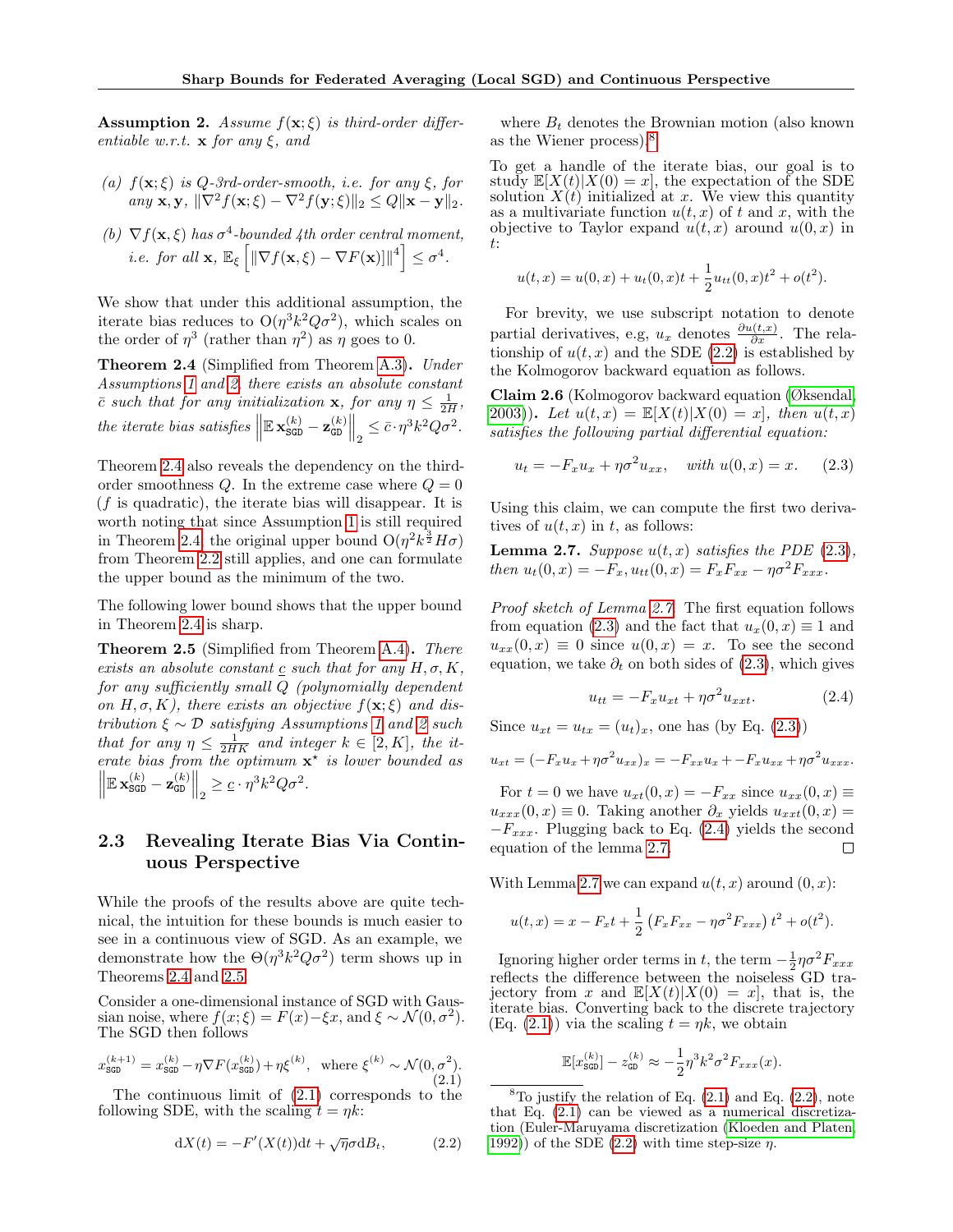When the third derivative of  $F$  is bounded by  $Q$ , this recovers the upper bound of  $O(\eta^3 k^2 Q \sigma^2)$  in Theorem [2.4.](#page-5-1) The lower bound of Theorem [2.5](#page-5-2) follows by choosing a function with third derivative  $Q$  at  $x^*$ .

While it is possible to derive these results via moreinvolved discrete approaches, we believe the SDE approach may be promising for understanding more general objectives and algorithms. For instance, for multidimensional objectives, one can apply the same techniques to derive the direction of the iterate bias via a multi-dimensional SDE, which is difficult to derive in the discrete setting.

## <span id="page-6-5"></span>3 LOWER BOUND RESULTS

In this section, we present our lower bounds for FedAvg in both convex homogeneous and heterogeneous settings, and discuss its implications. We then show how use the lower bound on the bias of SGD from Section [2](#page-4-6) to establish a lower bound on the convergence of FEDAVG.

Our main result for the homogeneous setting is the following theorem.

<span id="page-6-2"></span>Theorem 3.1 (Lower bound for homogeneous Fe-DAVG (see Theorem [B.1\)](#page-19-0)). For any  $K \geq 2$ , R, M, σ, and D, there exists f(x; ξ) and distribution ξ ∼ D satisfying Assumption [1](#page-4-0) with optimum  $\mathbf{x}^*$ , such that for some initialization  $\mathbf{x}^{(0,0)}$  with  $\|\mathbf{x}^{(0,0)} - \mathbf{x}^*\|_2 < D$ , the final iterate of  $FEDAVG$  with any step size satisfies:

$$
\mathbb{E}\left[F(\mathbf{x}^{(R,0)})\right] - F(\mathbf{x}^*) \ge \Omega\left(\frac{HD^2}{KR} + \frac{\sigma D}{\sqrt{MKR}} + \min\left\{\frac{\sigma D}{\sqrt{KR}}, \frac{H^{\frac{1}{3}}\sigma^{\frac{2}{3}}D^{\frac{4}{3}}}{K^{\frac{1}{3}}R^{\frac{2}{3}}}\right\}\right).
$$

This lower bound matches the best known upper bound given by the theorem 2 of [\(Woodworth et al., 2020b\)](#page-11-1).

We extend our results to FEDAVG in the heterogeneous setting. Recall that in this setting, we allow each client m to draw  $\xi$  from its own distribution  $\mathcal{D}_m$ . We prove our results under the following assumption on heterogeneity of the gradient at the optimum.

<span id="page-6-1"></span>Assumption 3 (Bounded gradient heterogeneity at optimum).  $\frac{1}{M} \sum_{m=1}^{M} \|\nabla F_m(\mathbf{x}^*)\|_2^2 \leq \zeta_*^2$ .

<span id="page-6-0"></span>Remark 3.2. While the right measure of heterogeneity is a subject of significant debate in the FL community, the most popular are either a bound on gradient heterogeneity at  $\mathbf{x}^*$  (Assumption [3\)](#page-6-1), or a stronger assumption of uniform gradient heterogeneity: for any  $x$ ,  $\frac{1}{M}\sum_{m=1}^{M} \|\nabla F_m(\mathbf{x}) - \nabla F(\mathbf{x})\|_2^2 \leq \zeta^2$ . The best-known lower bound, due to [Woodworth et al.](#page-11-2) [\(2020a\)](#page-11-2), considers the weaker Assumption [3.](#page-6-1) We remark however that

the strongest upper bounds use the stronger uniform assumption (e.g., (Woodworth et al.,  $2020b$ )<sup>[9](#page-6-4)</sup>).

<span id="page-6-3"></span>Theorem 3.3 (Lower bound for heterogeneous Fe-DAVG (see Theorem [B.1\)](#page-19-0)). For any  $K \geq 2, R, M$ , H, D,  $\sigma$ , and  $\zeta_*$ , there exist  $f(\mathbf{x}; \xi)$  and distributions  ${\{\mathcal{D}_m\}}$ , each satisfying Assumption [1,](#page-4-0) and together satisfying Assumption [3,](#page-6-1) such that for some initialization  $\mathbf{x}^{(0,0)}$  with  $\|\mathbf{x}^{(0,0)} - \mathbf{x}^{\star}\|_{2} < D$ , the final iterate of FE-DAVG with any step size satisfies:

$$
\mathbb{E}\left[F(\mathbf{x}^{(R,0)})\right] - F(\mathbf{x}^*) \ge \Omega\left(\frac{HD^2}{KR} + \frac{\sigma D}{\sqrt{MKR}} + \frac{\sigma D}{\sqrt{MKR}}\right) + \min\left\{\frac{\sigma D}{\sqrt{KR}}, \frac{H^{\frac{1}{3}}\sigma^{\frac{2}{3}}D^{\frac{4}{3}}}{K^{\frac{1}{3}}R^{\frac{2}{3}}}\right\} + \min\left\{\frac{\zeta_*^2}{H}, \frac{H^{\frac{1}{3}}\zeta_*^{\frac{2}{3}}D^{\frac{4}{3}}}{R^{\frac{2}{3}}}\right\}\right)
$$

Theorem [3.3](#page-6-3) is nearly tight, up to a difference in the definitions of heterogeneity (See Remark [3.2\)](#page-6-0). We compare our result to existing lower bounds and upper bounds in Table [1.](#page-1-1)

#### 3.1 Interpretation of Theorem [3.3](#page-6-3)

To better understand the convergence rates in the Theorems above, first observe that the first two terms in both rates,  $\frac{HD^2}{KR} + \frac{\sigma D}{\sqrt{MKR}}$  is familiar from the standard SGD convergence rate. The term  $\frac{HD^2}{KR}$  corresponds to the deterministic convergence, which appears even when there is no noise. The term  $\frac{\sigma D}{\sqrt{MKR}}$  is a standard statistical noise term that applies to any algorithm which accesses  $MKR$  total stochastic gradients.

The third term in both theorems,  $\frac{H^{\frac{1}{3}}\sigma^{\frac{2}{3}}D^{\frac{4}{3}}}{1}$  $\frac{3 \sigma^3 D^3}{K^{\frac{1}{3}} R^{\frac{2}{3}}}$  depends on the variance of the noise, and arises due to the iterate bias of SGD. This term appears even in the homogeneous setting where all clients access the same distribution. Our main contribution is proving the appearance of this term in the lower bound. The previous best lower bound, due to [Woodworth et al.](#page-11-1) [\(2020b\)](#page-11-1), achieved in comparison the term  $\frac{H^{\frac{1}{3}}\sigma^{\frac{2}{3}}D^{\frac{4}{3}}}{\sigma^2}$  $\frac{3 \sigma^3 D^3}{K^{\frac{2}{3}} R^{\frac{2}{3}}}$ , which is a factor of  $K^{\frac{1}{3}}$  weaker. We expand on how we achieve this term in subsection [3.2.](#page-7-0)

The last term of Theorem [3.3,](#page-6-3)  $\frac{H^{\frac{1}{3}}\zeta_*^{\frac{2}{3}}D^{\frac{4}{3}}}{\frac{2}{3}}$  $rac{\zeta_*^2 D^3}{R^{\frac{2}{3}}}$  is due to another bias that scales with the heterogeneity of the data among the clients. In comparison, the best known

<span id="page-6-4"></span><sup>&</sup>lt;sup>9</sup>While [Khaled et al.](#page-10-2) [\(2020\)](#page-10-2) studies a relaxed assumption (optimum-heterogeneity like Assumption [3](#page-6-1) instead of uniform-heterogeneity), these results only hold with a much smaller step-size range  $\eta \lesssim \frac{1}{KH}$  (in our notation, c.f. Theorem 3, 4 and 5 in their work), instead of  $\eta \lesssim \frac{1}{H}$ as in the uniform setting. Under this restricted step-size range, one cannot recover the same upper bounds as in uniform-heterogeneity by optimizing  $\eta$ .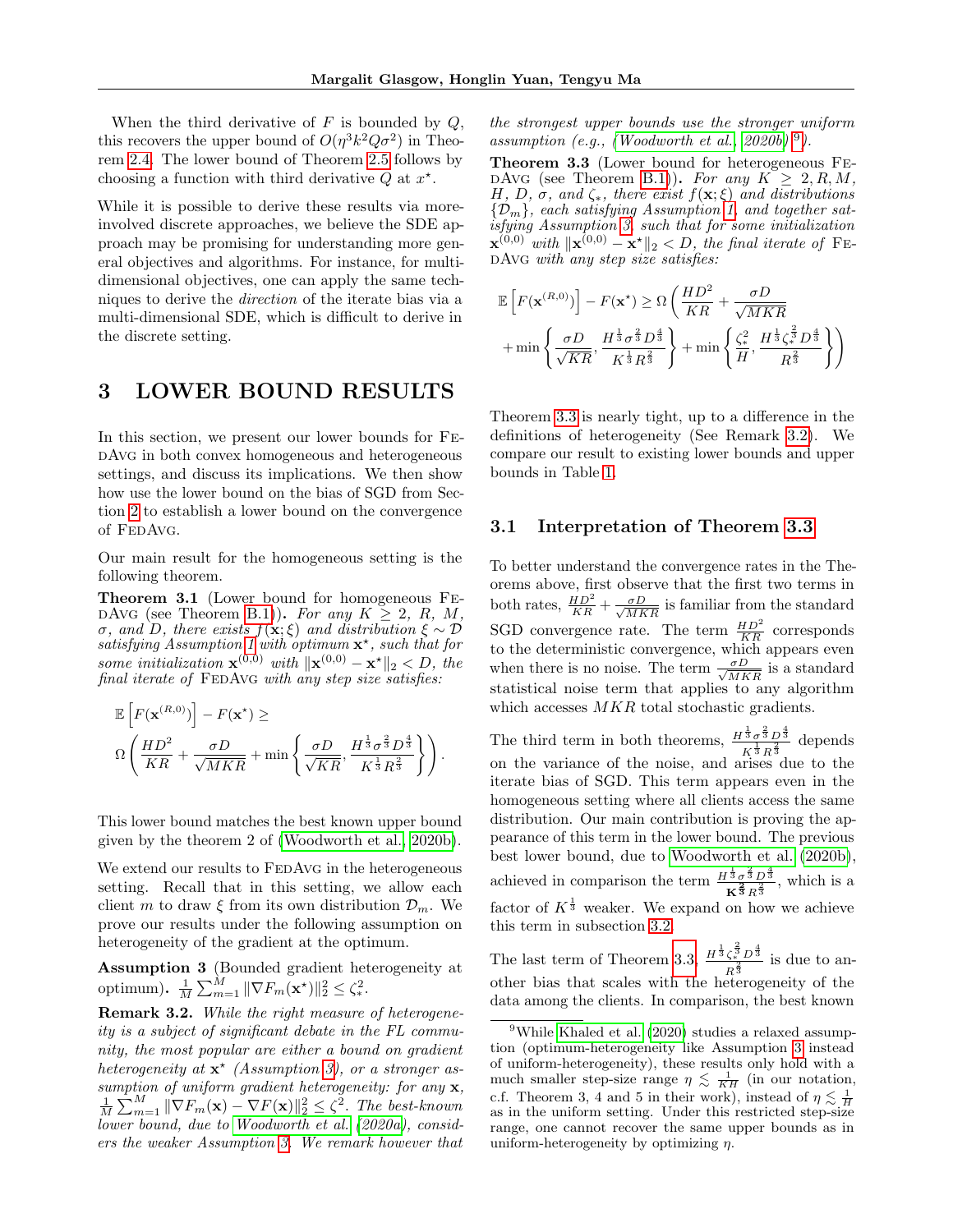lower bound on the dependence on the heterogeneity is  $\min\left(\frac{HD^2}{R}, \frac{H^{\frac{1}{3}}\zeta_*^{\frac{2}{3}}D^{\frac{4}{3}}}{R^{\frac{2}{3}}} \right)$  $\overline{R^{\frac{2}{3}}}$ ). Note that as  $R$  becomes large, the minimum is achieved by  $\frac{HD^2}{R}$ , yielding a significantly weaker lower bound which doesn't depend at all on the heterogeneity.

Our lower bound shows that under only and assumption of second order smoothness and convexity (As-sumptions [1\)](#page-4-0), FEDAVG may achieve a rate as slow as  $K^{-\frac{1}{3}}R^{-\frac{2}{3}}$ . Prior work has pointed out that this rate can be beat by alternative algorithms that use the same (or less) communication and gradient computation. One such algorithm is *minibatch SGD*, which replaces the K iterations of local SGD at each client with a single iteration. This results in the same outcome as  $R$  iterations of SGD with minibatch size  $M$ . A second such algorithm, *single-machine SGD* ignores all but one client, and results the same outcome as  $KR$  iterations of SGD. Under Assumption [1,](#page-4-0) the best of these two algorithms (minibatch SGD and single-machine SGD) achieves a rate of

$$
\frac{HD^2}{KR} + \frac{\sigma D}{\sqrt{MKR}} + \min\left(\frac{HD^2}{R}, \frac{\sigma D}{\sqrt{KR}}\right)
$$

.

It turns out that this rate always dominates the the sharp rate we have shown for FEDAvG. Further, when  $\sigma$  and K are large, this rate is dominated by  $\frac{HD^2}{R}$ , while R the rate of FEDAVG is dominated by  $\frac{H^{\frac{1}{3}}\sigma^{\frac{2}{3}}D^{\frac{4}{3}}}{\sigma^{\frac{1}{3}}L^{\frac{2}{3}}}$  $\frac{3 \sigma^3 D^3}{K^{\frac{1}{3}} R^{\frac{2}{3}}}$ . In this regime, the rate of this "naive" algorithm may improve on the rate of FEDAvG by a factor of  $\left(\frac{R\sigma^2H^2}{K}\right)^{1/3}$ .

## <span id="page-7-0"></span>3.2 Constructing Lower Bound from Iterate Bias

In this subsection, we theoretically establish the relationship between the iterate bias (Definition [2.1\)](#page-4-1) and the lower bound on the function error of FEDAVG.

Recall that in Theorem [2.3,](#page-4-3) we proved a lower bound on bias from the optimum  $x^*$ , which came from analyzing SGD with Gaussian noise on the the piecewise quadratic function, which we abbreviate " $\psi(x)$ ":

<span id="page-7-1"></span>
$$
f(x; \xi) = \psi(x) + x\xi, \quad \psi(x) = \begin{cases} \frac{1}{2}Hx^2 & x \ge 0, \\ \frac{1}{4}Hx^2 & x < 0. \end{cases}
$$
 (3.1)

where  $\xi \sim \mathcal{N}(0, 1)$ .

To construct our lower bound, we show when we run Fe-DAvg on the function above, this same bias,  $\eta^2 k^{\frac{3}{2}} H \sigma$ , persists more generally from any  $x$  which is not too far from the optimum  $x^* = 0$ . Loosely speaking, we can achieve this same bias whenever a constant fraction of the mass of the iterate  $x_{\text{SGD}}^{(k)}$  lies on each side of  $x^*$ . Since the variance of  $x_{\text{SGD}}^{(k)}$  is on the order of  $\eta^2 k \sigma^2$ , we can prove that the bias from  $x$  will continue at the rate

<span id="page-7-3"></span>given in Theorem [2.3](#page-4-3) from any x with  $|x| \leq \Theta(\eta)$ √  $k\sigma$ ). In fact, we can extend this observation to the case when the initial iterate  $x_{\text{SGD}}^{(0)}$  is a random variable, and its expectation is bounded, yielding the following lemma: **Lemma 3.4** (Simplified from Lemma [B.3\)](#page-21-0). Let  $f(x,\xi)$ be as in [3.1.](#page-7-1) If  $\eta \leq \frac{1}{2kH}$ , <sup>[10](#page-7-2)</sup> then there exist constants  $c_1$  and  $c_2 > 0$  such that for any random variable x with  $\mathbb{E}[x]^2 \leq c_1 k \eta^2 \sigma^2$  and  $\mathbb{E}[x] \leq 0$ , we have

$$
\mathbb{E}_x \mathbb{E}_{\text{SGD}}[x^{(k)}_{\text{SGD}} | x^{(0)}_{\text{SGD}} = x] \leq \mathbb{E}_x [z^{(k)}_{\text{GD}} | z^{(0)}_{\text{GD}} = x] - c_2 \eta^2 k^{\frac{3}{2}} H \sigma.
$$

Directly applying Lemma [3.4,](#page-7-3) we can show that the expectation of the FEDAvG iterate  $x^{(r,0)}$  moves in the negative direction each round:

<span id="page-7-4"></span>
$$
\mathbb{E}[x^{(r+1,0)}|x^{(r,0)}] \le (1 - \eta H/2)^K \mathbb{E}[x^{(r,0)}] - c_2 \eta^2 K^{3/2} H \sigma,
$$
  
so long as  $\eta \le \frac{1}{2KH}$  and  $-\sqrt{c_1 K} \eta \sigma \le \mathbb{E}[x^{(r,0)}] \le 0.$  (3.2)

Of course, when  $\mathbb{E}[x^{(r,0)}]$  becomes too negative, the force of the gradient in the positive direction exceeds the negative bias. Once this occurs, we are in the mixing regime. One can check from Eq. [\(3.2\)](#page-7-4) that this occurs roughly when  $\mathbb{E}[x^{(r,0)}] \approx -\eta K^{1/2}\sigma$ . Combining these observations, we obtain the following lemma, stated to include the more general case when  $\eta > \frac{1}{2kH}$ .

**Lemma 3.5.** Let  $f(x, \xi)$  be as in [3.1.](#page-7-1) There exists a universal constant c such that for  $\eta \leq \frac{1}{6H}$ , if  $x^{(0,0)} = 0$ , then  $\mathbb{E}[F(x^{(R,0)})] \geq \frac{c^2}{4}$  $\frac{e^2}{4}\eta\sigma^2\min\left(R(\eta HK)^3,1,\eta HK\right).$ 

With this bound on the function error of the step function, proving our lower bound for the homogeneous case follows by considering the function on  $\mathbb{R}^3$  used in the lower bound construction of [Woodworth et al.](#page-11-1) [\(2020b\)](#page-11-1). We state this function fully in the appendix.

<span id="page-7-5"></span>Our lower bound for the heterogeneous setting is similar, but involves the following additional ingredient: Lemma 3.6. Consider FEDAVG with M clients with

$$
f^{(3)}(x;(\xi_1,\xi_2)) = \begin{cases} Hx^2 - x\xi_2 & \xi_1 = 1 \\ \frac{H}{2}x^2 - x\xi_2 & \xi_1 = 2 \end{cases}
$$

and for all the odd  $m \in [M]$ , we have  $(\xi_1, \xi_2)$  =  $(1, \zeta_*)$  always, while for all the even  $m \in [M]$  we have  $(\xi_1, \xi_2) = (2, -\zeta_*)$ . There exists a universal constant  $c_h$  such that for  $\eta \leq \frac{1}{H}$ , if  $x^{(0,0)} \leq 0$ , then FEDAVG with R rounds and K steps per round results in

$$
x^{(R,0)} \le -\frac{c_h}{H} \min(1, \eta HK, (\eta HK)^2 R) \zeta_*.
$$

<span id="page-7-2"></span> $10$ For simplicity, in this section we focus on the regime where  $\eta \leq \frac{1}{2kH}$ , though our proofs in the Appendix we consider any  $\eta \le O(\frac{1}{H}).$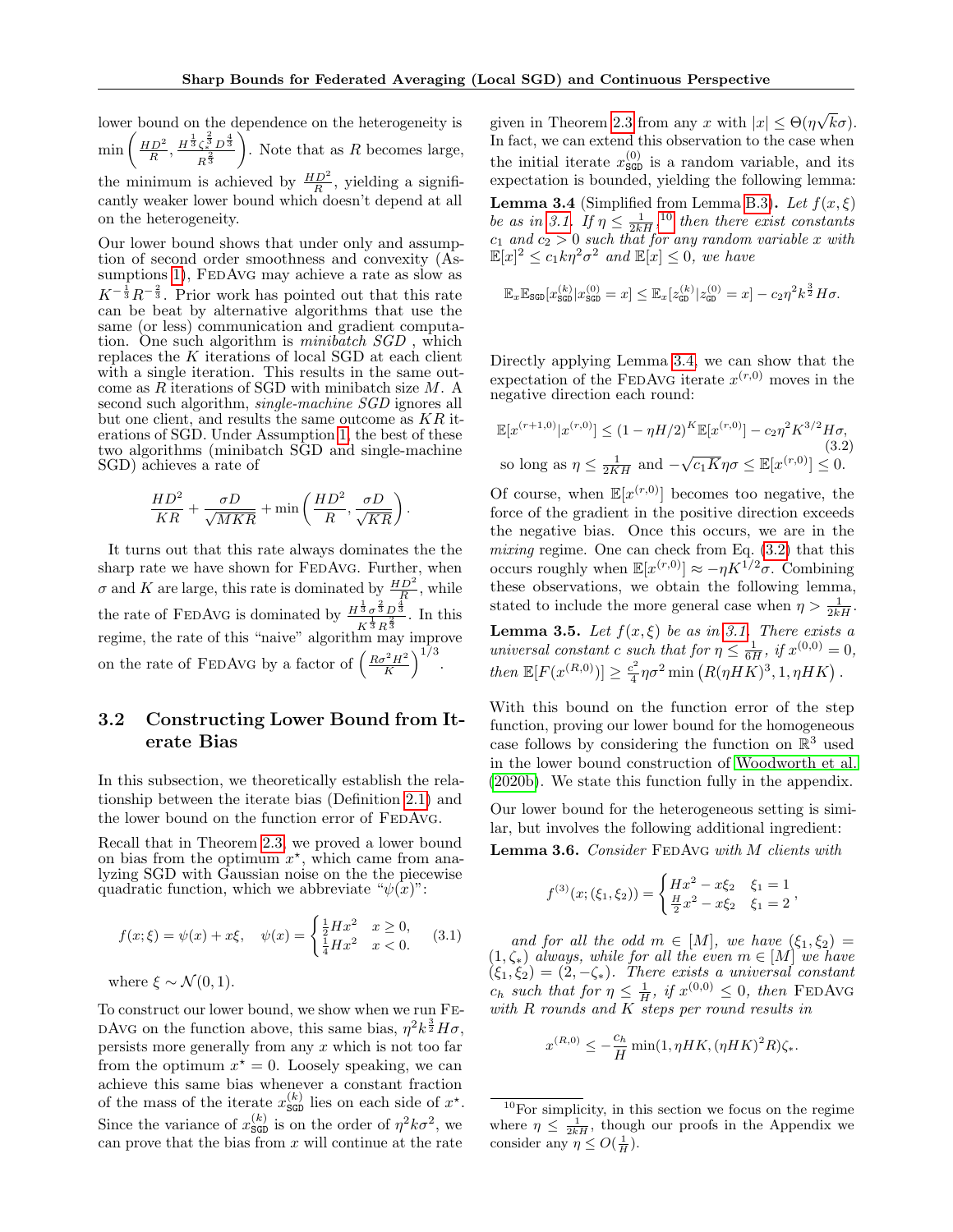The functions studied in this lemma appear in the heterogeneous lower bound construction in [Woodworth](#page-11-2) [et al.](#page-11-2) [\(2020a\)](#page-11-2), but the analysis we give in this lemma is much tighter than theirs.

# 4 FEDAVG UPPER BOUNDS UNDER THIRD-ORDER SMOOTHNESS

In light of the limitations of FEDAvG discussed in Section [3,](#page-6-5) it is natural to ask if there are additional assumptions under which FedAvg may perform better. Several classes of additional assumptions have been suggested for studying the performance of FEDAvG. Perhaps the most common, and the one supported from our intuition on the bias, is an assumption of thirdorder smoothness, stated formally in Assumption [2.](#page-4-5) Previously it has been shown that under such an assumption, FEDAVG may converge faster. We present several state-of-the-art bounds for FEDAvG under Assumption [2,](#page-4-5) including for the non-convex case.

<span id="page-8-0"></span>Theorem 4.1 (Upper bound for FEDAvG under 3rd order smoothness (see Theorem [C.1\)](#page-36-0)). Suppose  $f(\mathbf{x}, \xi)$ satisfies Assumptions [1](#page-4-0) and Assumptions [2.](#page-4-5) Then for some step size, FEDAVG satisfies

$$
\mathbb{E}\left[\|\nabla f(\hat{\mathbf{x}})\|^2\right] \leq \mathcal{O}\left(\frac{HB}{KR} + \frac{\sigma\sqrt{BH}}{\sqrt{MKR}} + \frac{B^{\frac{4}{5}}\sigma^{\frac{4}{5}}Q^{\frac{2}{5}}}{K^{\frac{2}{5}}R^{\frac{4}{5}}}\right)
$$

where  $\hat{\mathbf{x}} := \frac{1}{M} \sum_m \mathbf{x}_m^{(r,k)}$  for a random choice of  $k \in [K]$ , and  $r \in [R]$ , and  $B := F(\mathbf{x}^{(0,0)}) - \inf_{\mathbf{x}} F(\mathbf{x})$ .

In the non-convex setting, akin to some other work in FL literature [\(Yu et al., 2019b;](#page-11-4) [Reddi et al., 2021\)](#page-10-6), we require an assumption bounding moments of the stochastic gradients. Note that this is stronger that Assumption [1](#page-4-0) which bounds the variance of the stochastic gradients. We remark that several other works impose weaker assumptions, though the algorithms they consider are different, or their results are weaker. [\(Stich,](#page-11-0) [2019;](#page-11-0) [Koloskova et al., 2020;](#page-10-20) [Wang and Joshi, 2018\)](#page-11-9).

<span id="page-8-4"></span>**Assumption 4** (Bounded gradients). For any  $x$ , we have  $\mathbb{E}_{\xi} \left[ \|\nabla f(\mathbf{x}, \xi)\|^4 \right] \leq G^4$ .

<span id="page-8-1"></span>Theorem 4.2 (Upper bound for FEDAVG with non-Convex objectives under third-order smoothness, see Theorem [C.2\)](#page-36-1). Suppose  $F(\mathbf{x})$  is H-smooth and  $f(\mathbf{x}, \xi)$ satisfies Assumptions [2](#page-4-5) and  $\angle$ . Then for some step size, we have

$$
\mathbb{E}\left[\|\nabla f(\hat{\mathbf{x}})\|^2\right] \leq \mathcal{O}\left(\frac{HB}{KR} + \frac{G\sqrt{BH}}{\sqrt{MKR}} + \frac{B^{\frac{4}{5}}G^{\frac{4}{5}}Q^{\frac{2}{5}}}{R^{\frac{4}{5}}}\right),
$$

where  $\hat{\mathbf{x}} := \frac{1}{M} \sum_m \mathbf{x}_m^{(r,k)}$  for a random choice of  $k \in [K]$ , and  $r \in [R]$ , and  $B := F(\mathbf{x}^{(0,0)}) - \inf_{\mathbf{x}} F(\mathbf{x})$ . Remark 4.3. In Theorem [C.2,](#page-36-1) we weaken Assump-tion [4](#page-8-4) to a uniform bound on  $\|\nabla F(\mathbf{x})\|$ .

This theorem shows that the convergence rate of Fe-DAVG improves substantially under third order smoothness. In comparison, the best known rate for Fe-DAvG with non-convex objectives (under second-order smoothness alone) is  $\frac{HB}{KR} + \frac{G\sqrt{M}}{\sqrt{M}}$  $\frac{G\sqrt{BH}}{\sqrt{MKR}}+\frac{B^{\frac{2}{3}}G^{\frac{2}{3}}H^{\frac{2}{3}}}{R^{\frac{2}{3}}}$  $\frac{G\bar{3}H\bar{3}}{R^{\frac{2}{3}}},$ <sup>[11](#page-8-5)</sup> due to [Yu et al.](#page-11-4)  $(2019b).^{12}$  $(2019b).^{12}$  $(2019b).^{12}$  $(2019b).^{12}$  Observe that we improve the dependence from  $R^{\frac{2}{3}}$  in the third term to  $R^{\frac{4}{5}}$ .

## 5 CONCLUSION

In this work we provided sharp lower bounds for homogeneous and heterogeneous FedAvg that matches the existing upper bound. By solving this open problem, we highlight the obstacles to FEDAVG, and show how a third-order smoothness assumption can lead to faster convergence. We expect the proposed techniques can shed light on the analysis of other federated algorithms and aid design of more efficient federated algorithms.

## Acknowledgements

We would like to thank Aaron Sidford for helpful discussions. MG acknowledges the support of NSF award DGE-1656518. HY is partially supported by the TO-TAL Innovation Scholars program. TM acknowledges the support of Google Faculty Award, NSF IIS 2045685, the Sloan Fellowship, and JD.com. We would like to thank the anonymous reviewers for their suggestions and comments.

#### References

- <span id="page-8-2"></span>Durmus Alp Emre Acar, Yue Zhao, Ramon Matas, Matthew Mattina, Paul Whatmough, and Venkatesh Saligrama. Federated learning based on dynamic regularization. In International Conference on Learning Representations, 2021a.
- <span id="page-8-3"></span>Durmus Alp Emre Acar, Yue Zhao, Ruizhao Zhu, Ramon Matas, Matthew Mattina, Paul Whatmough, and Venkatesh Saligrama. Debiasing model updates for improving personalized federated training. In Marina Meila and Tong Zhang, editors,

<span id="page-8-5"></span> $11$ There are other extensions of FEDAvG that can outperform this rate, e.g., FEDAVG with server learning rate discussed in Section [1.1,](#page-2-0) since it includes mini-batch SGD as a special case.

<span id="page-8-6"></span> $12$ This rate is not explicitly given in their paper, but can be proved from their work by setting the step size appropriately. For completeness, we prove this rate in the Appendix [C.1.](#page-39-0)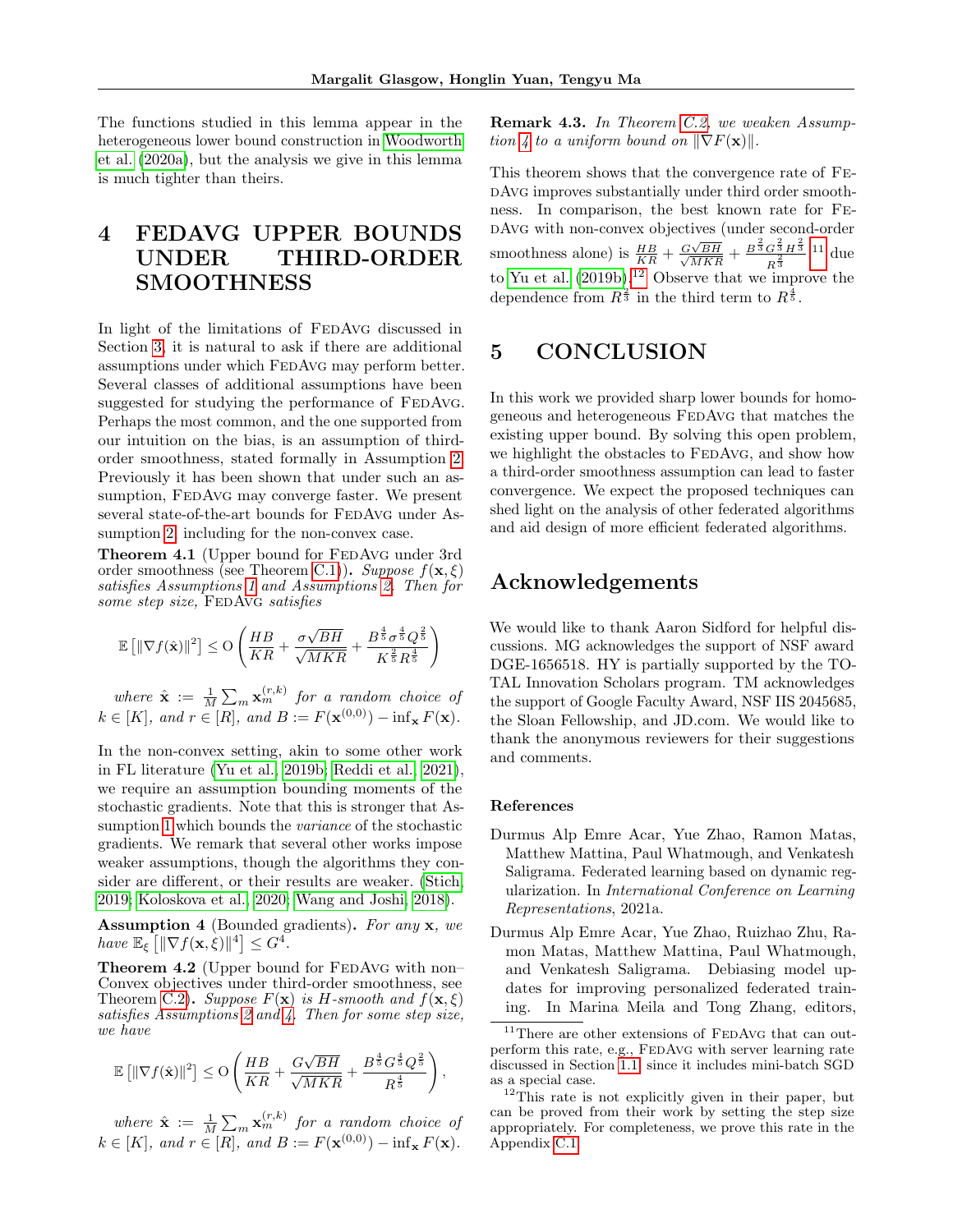Proceedings of the 38th International Conference on Machine Learning, volume 139 of Proceedings of Machine Learning Research, pages 21–31. PMLR, 18–24 Jul 2021b. URL [https://proceedings.mlr.](https://proceedings.mlr.press/v139/acar21a.html) [press/v139/acar21a.html](https://proceedings.mlr.press/v139/acar21a.html).

- <span id="page-9-18"></span>Alekh Agarwal, John Langford, and Chen-Yu Wei. Federated Residual Learning. arXiv:2003.12880 [cs, stat $/$ , 2020.
- <span id="page-9-8"></span>Maruan Al-Shedivat, Jennifer Gillenwater, Eric Xing, and Afshin Rostamizadeh. Federated Learning via Posterior Averaging: A New Perspective and Practical Algorithms. In International Conference on Learning Representations, 2021.
- <span id="page-9-10"></span>Ilai Bistritz, Ariana Mann, and Nicholas Bambos. Distributed Distillation for On-Device Learning. In Advances in Neural Information Processing Systems 33, volume 33, 2020.
- <span id="page-9-22"></span>Guy Blanc, Neha Gupta, Gregory Valiant, and Paul Valiant. Implicit regularization for deep neural networks driven by an ornstein-uhlenbeck like process. In Conference on learning theory, pages 483–513. PMLR, 2020.
- <span id="page-9-4"></span>Zachary Charles and Jakub Konečný. On the Outsized Importance of Learning Rates in Local Update Methods.  $arXiv:2007.00878$  [cs, math, stat], 2020.
- <span id="page-9-14"></span>Fei Chen, Mi Luo, Zhenhua Dong, Zhenguo Li, and Xiuqiang He. Federated Meta-Learning with Fast Convergence and Efficient Communication. arXiv:1802.07876 [cs], 2019.
- <span id="page-9-12"></span>Hong-You Chen and Wei-Lun Chao. FedBE: Making Bayesian Model Ensemble Applicable to Federated Learning. In International Conference on Learning Representations, 2021.
- <span id="page-9-6"></span>Xiangyi Chen, Tiancong Chen, Haoran Sun, Steven Z. Wu, and Mingyi Hong. Distributed Training with Heterogeneous Data: Bridging Median- and Mean-Based Algorithms. In Advances in Neural Information Processing Systems 33, 2020.
- <span id="page-9-23"></span>Alex Damian, Tengyu Ma, and Jason Lee. Label noise sgd provably prefers flat global minimizers. arXiv preprint arXiv:2106.06530, 2021.
- <span id="page-9-7"></span>Yuyang Deng, Mohammad Mahdi Kamani, and Mehrdad Mahdavi. Adaptive Personalized Federated Learning.  $arXiv:2003.13461$  [cs, stat], 2020.
- <span id="page-9-9"></span>Enmao Diao, Jie Ding, and Vahid Tarokh. Hetero{FL}: Computation and communication efficient federated learning for heterogeneous clients. In International Conference on Learning Representations, 2021.
- <span id="page-9-3"></span>Aymeric Dieuleveut, Alain Durmus, and Francis Bach. Bridging the Gap between Constant Step Size Stochastic Gradient Descent and Markov Chains. Annals of Statistics, 48(3), 2020.
- <span id="page-9-15"></span>Alireza Fallah, Aryan Mokhtari, and Asuman E. Ozdaglar. Personalized federated learning with theoretical guarantees: A model-agnostic meta-learning approach. In Advances in Neural Information Processing Systems 33, 2020.
- <span id="page-9-2"></span>Farzin Haddadpour, Mohammad Mahdi Kamani, Mehrdad Mahdavi, and Viveck Cadambe. Trading redundancy for communication: Speeding up distributed SGD for non-convex optimization. In Proceedings of the 36th International Conference on Machine Learning, volume 97. PMLR, 2019.
- <span id="page-9-17"></span>Filip Hanzely and Peter Richtárik. Federated Learning of a Mixture of Global and Local Models. arXiv:2002.05516 [cs, math, stat], 2020.
- <span id="page-9-16"></span>Filip Hanzely, Slavomír Hanzely, Samuel Horváth, and Peter Richtárik. Lower bounds and optimal algorithms for personalized federated learning. In Advances in Neural Information Processing Systems 33, 2020.
- <span id="page-9-0"></span>Trevor Hastie, Robert Tibshirani, and Jerome Friedman. The Elements of Statistical Learning. Springer New York, 2009.
- <span id="page-9-11"></span>Chaoyang He, Murali Annavaram, and Salman Avestimehr. Group Knowledge Transfer: Federated Learning of Large CNNs at the Edge. In Advances in Neural Information Processing Systems 33, volume 33, 2020.
- <span id="page-9-20"></span>Sepp Hochreiter and Jürgen Schmidhuber. Flat minima. Neural computation, 9(1):1–42, 1997.
- <span id="page-9-5"></span>Tzu-Ming Harry Hsu, Hang Qi, and Matthew Brown. Measuring the Effects of Non-Identical Data Distribution for Federated Visual Classification.  $arXiv:1909.06335$  [cs, stat], 2019.
- <span id="page-9-1"></span>Prateek Jain, Sham M. Kakade, Rahul Kidambi, Praneeth Netrapalli, and Aaron Sidford. Accelerating stochastic gradient descent for least squares regression. In Proceedings of the 31st Conference on Learning Theory, volume 75. PMLR, 2018.
- <span id="page-9-21"></span>Stanisław Jastrzkebski, Zachary Kenton, Devansh Arpit, Nicolas Ballas, Asja Fischer, Yoshua Bengio, and Amos Storkey. Three factors influencing minima in sgd. arXiv preprint arXiv:1711.04623, 2017.
- <span id="page-9-13"></span>Yihan Jiang, Jakub Konečný, Keith Rush, and Sreeram Kannan. Improving Federated Learning Personalization via Model Agnostic Meta Learning. arXiv:1909.12488 [cs, stat], 2019.
- <span id="page-9-19"></span>Peter Kairouz, H. Brendan McMahan, Brendan Avent, Aurélien Bellet, Mehdi Bennis, Arjun Nitin Bhagoji, Keith Bonawitz, Zachary Charles, Graham Cormode, Rachel Cummings, Rafael G. L. D'Oliveira, Salim El Rouayheb, David Evans, Josh Gardner, Zachary Garrett, Adrià Gascón, Badih Ghazi, Phillip B. Gibbons,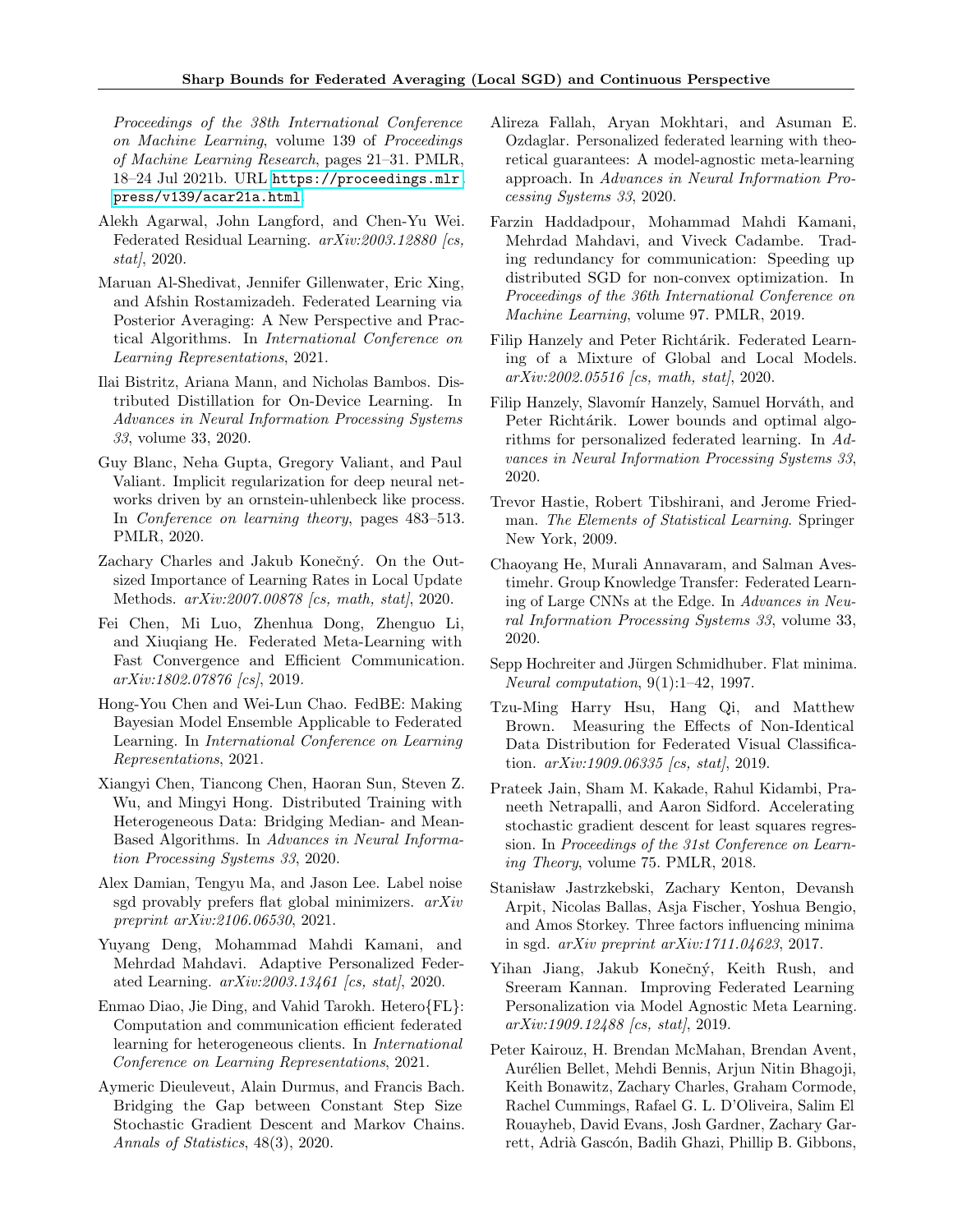Marco Gruteser, Zaid Harchaoui, Chaoyang He, Lie He, Zhouyuan Huo, Ben Hutchinson, Justin Hsu, Martin Jaggi, Tara Javidi, Gauri Joshi, Mikhail Khodak, Jakub Konečný, Aleksandra Korolova, Farinaz Koushanfar, Sanmi Koyejo, Tancrède Lepoint, Yang Liu, Prateek Mittal, Mehryar Mohri, Richard Nock, Ayfer Ozgür, Rasmus Pagh, Mariana Raykova, Hang Qi, Daniel Ramage, Ramesh Raskar, Dawn Song, Weikang Song, Sebastian U. Stich, Ziteng Sun, Ananda Theertha Suresh, Florian Tramèr, Praneeth Vepakomma, Jianyu Wang, Li Xiong, Zheng Xu, Qiang Yang, Felix X. Yu, Han Yu, and Sen Zhao. Advances and Open Problems in Federated Learning.  $arXiv:1912.04977$  [cs, stat], 2019.

- <span id="page-10-8"></span>Sai Praneeth Karimireddy, Satyen Kale, Mehryar Mohri, Sashank J. Reddi, Sebastian U. Stich, and Ananda Theertha Suresh. SCAFFOLD: Stochastic Controlled Averaging for Federated Learning. In Proceedings of the International Conference on Machine Learning 1 Pre-Proceedings (ICML 2020), 2020.
- <span id="page-10-2"></span>Ahmed Khaled, Konstantin Mishchenko, and Peter Richtárik. Tighter Theory for Local SGD on Identical and Heterogeneous Data. In Proceedings of the Twenty Third International Conference on Artificial Intelligence and Statistics, volume 108. PMLR, 2020.
- <span id="page-10-19"></span>Peter E. Kloeden and Eckhard Platen. Numerical Solution of Stochastic Differential Equations. Springer Berlin Heidelberg, 1992.
- <span id="page-10-20"></span>Anastasia Koloskova, Nicolas Loizou, Sadra Boreiri, Martin Jaggi, and Sebastian U. Stich. A Unified Theory of Decentralized SGD with Changing Topology and Local Updates. In Proceedings of the International Conference on Machine Learning 1 Pre-Proceedings (ICML 2020), 2020.
- <span id="page-10-0"></span>Jakub Konecny, Brendan McMahan, and Daniel Ramage. Federated optimization: Distributed optimization beyond the datacenter. In 8th NIPS Workshop on Optimization for Machine Learning, 2015.
- <span id="page-10-11"></span>Tian Li, Anit Kumar Sahu, Ameet Talwalkar, and Virginia Smith. Federated Learning: Challenges, Methods, and Future Directions. IEEE Signal Processing Magazine, 37(3), 2020a.
- <span id="page-10-7"></span>Tian Li, Anit Kumar Sahu, Manzil Zaheer, Maziar Sanjabi, Ameet Talwalkar, and Virginia Smith. Federated optimization in heterogeneous networks. In Proceedings of Machine Learning and Systems 2020, 2020b.
- <span id="page-10-5"></span>Xiang Li, Kaixuan Huang, Wenhao Yang, Shusen Wang, and Zhihua Zhang. On the convergence of FedAvg on non-iid data. In International Conference on Learning Representations, 2020c.
- <span id="page-10-10"></span>Xianfeng Liang, Shuheng Shen, Jingchang Liu, Zhen Pan, Enhong Chen, and Yifei Cheng. Variance Re-

duced Local SGD with Lower Communication Complexity.  $arXiv:1912.12844$  [cs, math, stat], 2019.

- <span id="page-10-16"></span>Sen Lin, Guang Yang, and Junshan Zhang. Real-Time Edge Intelligence in the Making: A Collaborative Learning Framework via Federated Meta-Learning. arXiv:2001.03229 [cs, stat], 2020a.
- <span id="page-10-14"></span>Tao Lin, Lingjing Kong, Sebastian U. Stich, and Martin Jaggi. Ensemble Distillation for Robust Model Fusion in Federated Learning. In Advances in Neural Information Processing Systems 33, 2020b.
- <span id="page-10-3"></span>Tao Lin, Sebastian U. Stich, Kumar Kshitij Patel, and Martin Jaggi. Don't use large mini-batches, use local SGD. In International Conference on Learning Representations, 2020c.
- <span id="page-10-15"></span>Ben London. PAC Identifiability in Federated Personalization. In NeurIPS 2020 Workshop on Scalability, Privacy and Security in Federated Learning (SpicyFL), 2020.
- <span id="page-10-4"></span>Ryan Mcdonald, Mehryar Mohri, Nathan Silberman, Dan Walker, and Gideon S. Mann. Efficient largescale distributed training of conditional maximum entropy models. In Advances in Neural Information Processing Systems 22. Curran Associates, Inc., 2009.
- <span id="page-10-1"></span>Brendan McMahan, Eider Moore, Daniel Ramage, Seth Hampson, and Blaise Aguera y Arcas. Communication-efficient learning of deep networks from decentralized data. In Proceedings of the 20th International Conference on Artificial Intelligence and Statistics, volume 54. PMLR, 2017.
- <span id="page-10-9"></span>Mehryar Mohri, Gary Sivek, and Ananda Theertha Suresh. Agnostic federated learning. In Proceedings of the 36th International Conference on Machine Learning, volume 97. PMLR, 2019.
- <span id="page-10-17"></span>Behnam Neyshabur. Implicit regularization in deep learning. arXiv preprint arXiv:1709.01953, 2017.
- <span id="page-10-18"></span>Bernt Øksendal. Stochastic Differential Equations. Springer Berlin Heidelberg, 2003.
- <span id="page-10-13"></span>Reese Pathak and Martin J. Wainwright. FedSplit: An algorithmic framework for fast federated optimization. In Advances in Neural Information Processing Systems 33, 2020.
- <span id="page-10-6"></span>Sashank Reddi, Zachary Charles, Manzil Zaheer, Zachary Garrett, Keith Rush, Jakub Konečný, Sanjiv Kumar, and H. Brendan McMahan. Adaptive Federated Optimization. In International Conference on Learning Representations, 2021.
- <span id="page-10-12"></span>Amirhossein Reisizadeh, Aryan Mokhtari, Hamed Hassani, Ali Jadbabaie, and Ramtin Pedarsani. Fed-PAQ: A Communication-Efficient Federated Learning Method with Periodic Averaging and Quantization. In Proceedings of the Twenty Third Inter-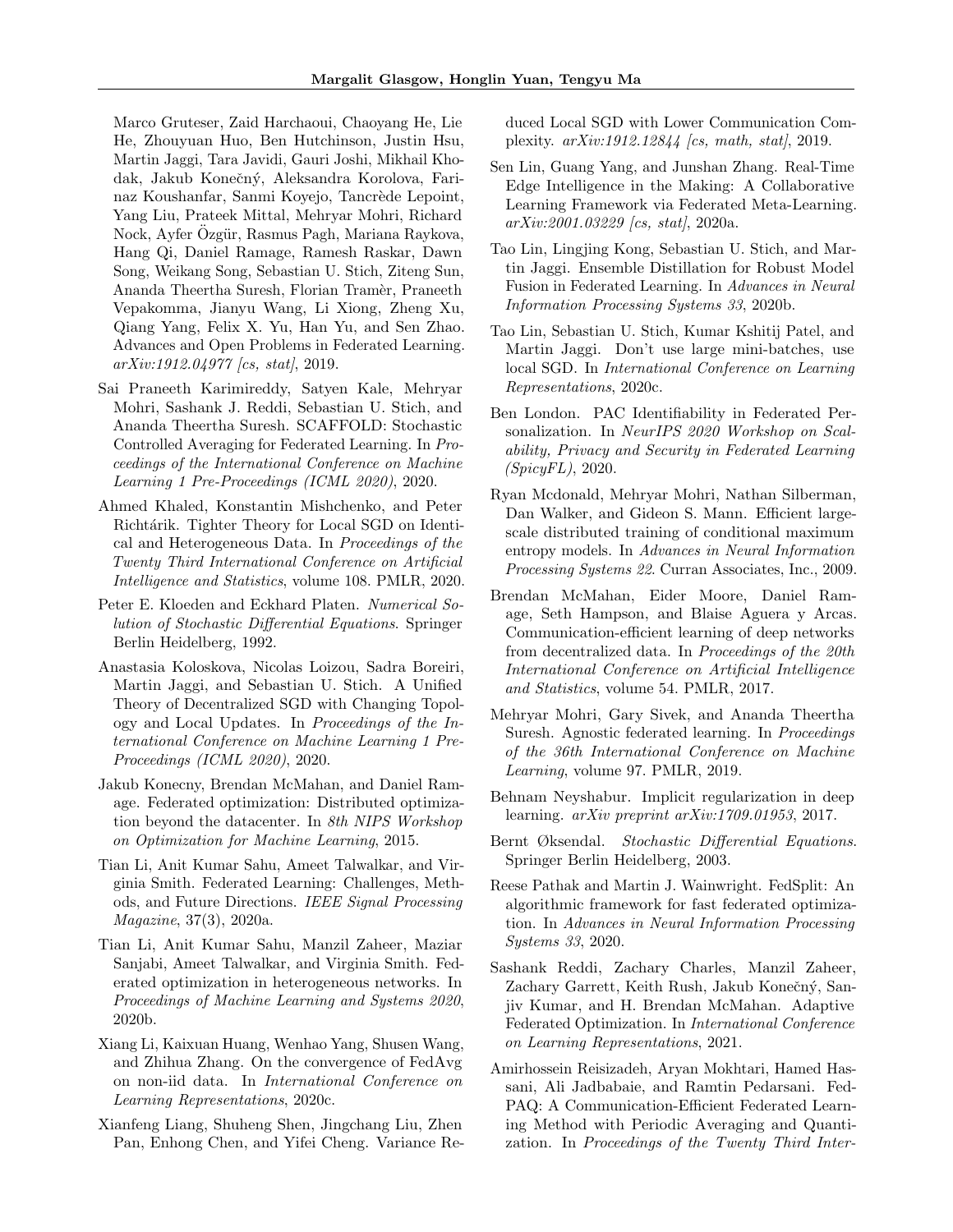national Conference on Artificial Intelligence and Statistics. PMLR, 2020.

- <span id="page-11-7"></span>Jonathan D. Rosenblatt and Boaz Nadler. On the optimality of averaging in distributed statistical learning. Information and Inference, 5(4), 2016.
- <span id="page-11-6"></span>Ohad Shamir and Nathan Srebro. Distributed stochastic optimization and learning. In 2014 52nd Annual Allerton Conference on Communication, Control, and Computing (Allerton). IEEE, 2014.
- <span id="page-11-17"></span>Virginia Smith, Chao-Kai Chiang, Maziar Sanjabi, and Ameet S Talwalkar. Federated multi-task learning. In Advances in Neural Information Processing Systems 30. Curran Associates, Inc., 2017.
- <span id="page-11-0"></span>Sebastian U. Stich. Local SGD converges fast and communicates little. In International Conference on Learning Representations, 2019.
- <span id="page-11-19"></span>Canh T. Dinh, Nguyen Tran, and Tuan Dung Nguyen. Personalized Federated Learning with Moreau Envelopes. In Advances in Neural Information Processing Systems 33, 2020.
- <span id="page-11-9"></span>Jianyu Wang and Gauri Joshi. Cooperative SGD: A unified Framework for the Design and Analysis of Communication-Efficient SGD Algorithms. arXiv:1808.07576 [cs, stat], 2018.
- <span id="page-11-12"></span>Jianyu Wang, Zachary Charles, Zheng Xu, Gauri Joshi, H Brendan McMahan, Maruan Al-Shedivat, Galen Andrew, Salman Avestimehr, Katharine Daly, Deepesh Data, et al. A field guide to federated optimization. *arXiv preprint arXiv:2107.06917*, 2021.
- <span id="page-11-13"></span>Pengfei Wang, Risheng Liu, Nenggan Zheng, and Zhefeng Gong. Asynchronous Proximal Stochastic Gradient Algorithm for Composition Optimization Problems. In Proceedings of the AAAI Conference on Artificial Intelligence, volume 33, 2019.
- <span id="page-11-2"></span>Blake Woodworth, Kumar Kshitij Patel, and Nathan Srebro. Minibatch vs Local SGD for Heterogeneous Distributed Learning. In Advances in Neural Information Processing Systems 33, 2020a.
- <span id="page-11-1"></span>Blake Woodworth, Kumar Kshitij Patel, Sebastian Stich, Zhen Dai, Brian Bullins, Brendan Mcmahan, Ohad Shamir, and Nathan Srebro. Is local sgd better than minibatch sgd? In International Conference on Machine Learning, pages 10334–10343. PMLR, 2020b.
- <span id="page-11-18"></span>Tehrim Yoon, Sumin Shin, Sung Ju Hwang, and Eunho Yang. FedMix: Approximation of mixup under mean augmented federated learning. In International Conference on Learning Representations, 2021.
- <span id="page-11-10"></span>Hao Yu and Rong Jin. On the computation and communication complexity of parallel SGD with dynamic batch sizes for stochastic non-convex optimization.

In Proceedings of the 36th International Conference on Machine Learning, volume 97. PMLR, 2019.

- <span id="page-11-11"></span>Hao Yu, Rong Jin, and Sen Yang. On the linear speedup analysis of communication efficient momentum SGD for distributed non-convex optimization. In Proceedings of the 36th International Conference on Machine Learning, volume 97. PMLR, 2019a.
- <span id="page-11-4"></span>Hao Yu, Sen Yang, and Shenghuo Zhu. Parallel restarted sgd with faster convergence and less communication: Demystifying why model averaging works for deep learning. In Proceedings of the AAAI Conference on Artificial Intelligence, volume 33, pages 5693–5700, 2019b.
- <span id="page-11-3"></span>Honglin Yuan and Tengyu Ma. Federated Accelerated Stochastic Gradient Descent. In Advances in Neural Information Processing Systems 33, 2020.
- <span id="page-11-16"></span>Honglin Yuan, Warren Morningstar, Lin Ning, and Karan Singhal. What Do We Mean by Generalization in Federated Learning?  $arXiv:2110.14216$  [cs, stat], 2021a.
- <span id="page-11-15"></span>Honglin Yuan, Manzil Zaheer, and Sashank Reddi. Federated Composite Optimization. In Proceedings of the 38th International Conference on Machine Learning, 2021b.
- <span id="page-11-14"></span>Xinwei Zhang, Mingyi Hong, Sairaj Dhople, Wotao Yin, and Yang Liu. FedPD: A Federated Learning Framework with Optimal Rates and Adaptivity to Non-IID Data.  $arXiv:2005.11418$  [cs, stat], 2020.
- <span id="page-11-8"></span>Fan Zhou and Guojing Cong. On the convergence properties of a k-step averaging stochastic gradient descent algorithm for nonconvex optimization. In Proceedings of the Twenty-Seventh International Joint Conference on Artificial Intelligence, 2018.
- <span id="page-11-5"></span>Martin Zinkevich, Markus Weimer, Lihong Li, and Alex J. Smola. Parallelized stochastic gradient descent. In Advances in Neural Information Processing Systems 23. Curran Associates, Inc., 2010.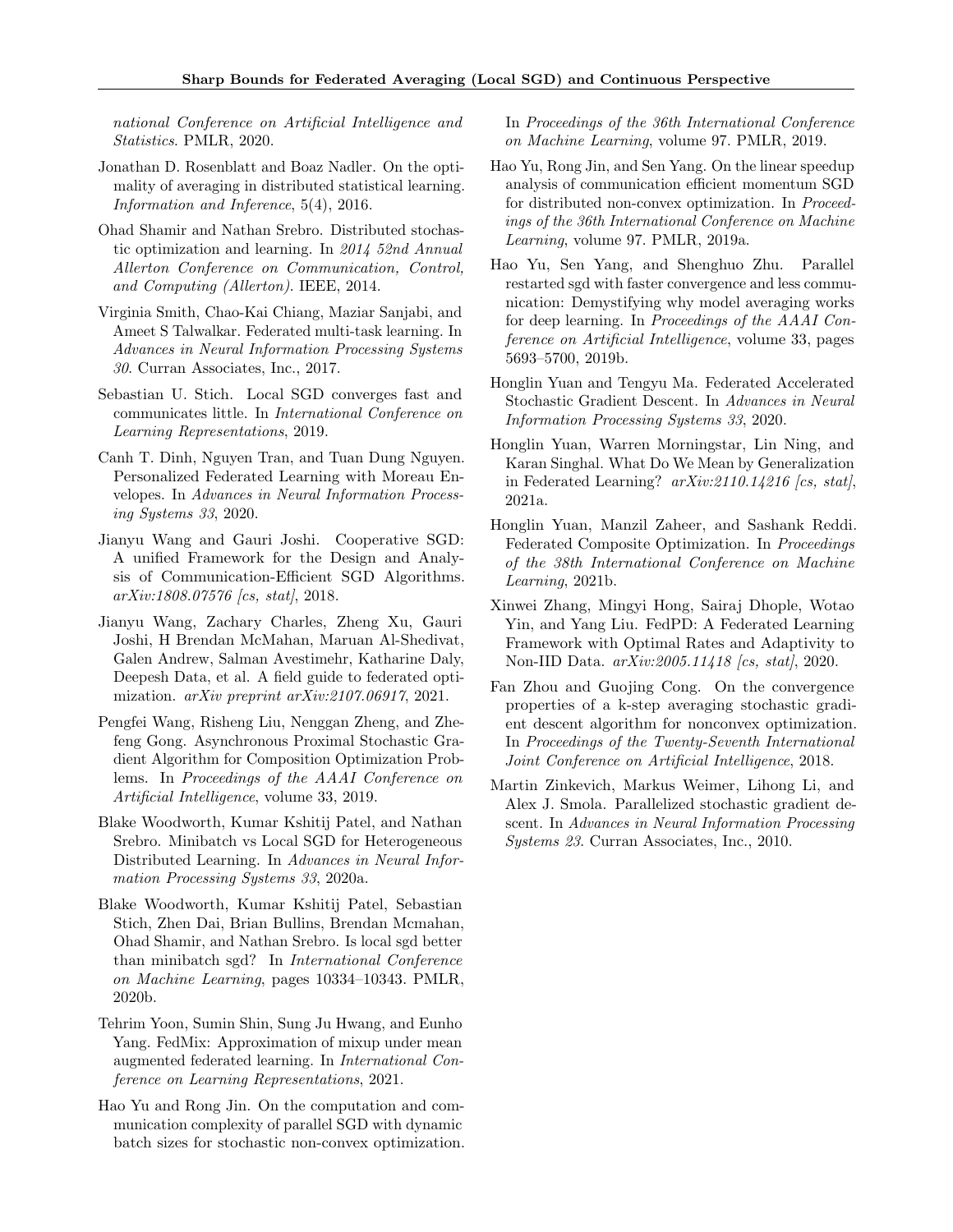# Appendices

# List of Appendices

|          | A FORMAL THEOREMS AND PROOFS ON THE BOUNDS OF ITERATE                                         |    |
|----------|-----------------------------------------------------------------------------------------------|----|
|          | <b>BIAS</b>                                                                                   | 13 |
|          |                                                                                               | 13 |
|          | A.2 Proof of Theorem A.1: Upper Bound of Iterate Bias Under 2nd-Order Smoothness              | 14 |
|          | A.3 Proof of Theorem A.3: Upper Bound of Iterate Bias Under 3rd-order Smoothness              | 16 |
|          | A.4 Proof of Theorem A.4: Lower Bound of Iterate Bias Under 3rd-order Smoothness              | 17 |
| $\bf{B}$ | PROOF OF THEOREMS 3.1 AND 3.3: LOWER BOUNDS OF FedAvg UN-<br>DER 2ND-ORDER SMOOTHNESS         | 20 |
|          | B.1 Proof Overview of Theorem B.1 in Homogeneous Case                                         | 21 |
|          |                                                                                               | 23 |
|          |                                                                                               | 26 |
|          |                                                                                               | 31 |
|          | B.4 Proof of Lemma 3.6: Lower Bound on Bias of FEDAVG with Heterogeneous Distribution         | 32 |
|          |                                                                                               | 33 |
|          | B.5 Proof of Theorem B.1: Lower bound of FEDAVG convergence                                   | 34 |
|          | C PROOF OF THEOREMS 4.1 AND 4.2: UPPER BOUNDS OF FEDAVG UNDER 3RD-<br><b>ORDER SMOOTHNESS</b> | 37 |
|          |                                                                                               | 40 |

## <span id="page-12-2"></span>A FORMAL THEOREMS AND PROOFS ON THE BOUNDS OF ITERATE BIAS

In this section, we list and prove the complete theorems on the lower and upper bounds of iterate bias discussed in Section [2.](#page-4-6)

## <span id="page-12-3"></span>A.1 Formal Theorems Statement

<span id="page-12-0"></span>Theorem A.1 (Upper bound of iterate bias under second-order smoothness, complete version of Theorem [2.2\)](#page-4-2). Assume  $F(\mathbf{x}) := \mathbb{E}_{\xi} f(\mathbf{x}; \xi)$  satisfies Assumption [1.](#page-4-0) Let  $\{\mathbf{x}_{\text{SGD}}^{(k)}\}_{k=0}^{\infty}$  be the trajectory of SGD initialized at  $\mathbf{x}_{\text{SGD}}^{(0)} = \mathbf{x}$ , and  $\{z_{\text{GD}}^{(k)}\}_{k=0}^{\infty}$  be the trajectory of GD initialized at  $z_{\text{GD}}^{(0)} = x$ , namely namely

$$
\mathbf{x}_{\text{SGD}}^{(k+1)} := \mathbf{x}_{\text{SGD}}^{(k)} - \eta \nabla f(\mathbf{x}_{\text{SGD}}^{(k)}; \xi^{(k)}), \quad \mathbf{z}_{\text{GD}}^{(k+1)} := \mathbf{z}_{\text{GD}}^{(k)} - \eta \nabla F(\mathbf{z}_{\text{GD}}^{(k)}), \quad \text{for } k = 0, 1, \dots
$$

Then for any  $\eta \leq \frac{1}{H}$ , the following inequality holds

<span id="page-12-4"></span>
$$
\left\| \mathbb{E} \mathbf{x}_{\text{SGD}}^{(k)} - \mathbf{z}_{\text{GD}}^{(k)} \right\|_2 \le \min\{ 4\eta^2 k^{\frac{3}{2}} H\sigma, \eta k^{\frac{1}{2}} \sigma \}. \tag{A.1}
$$

<span id="page-12-1"></span>The proof of Theorem [A.1](#page-12-0) is provided in Section [A.2.](#page-13-2)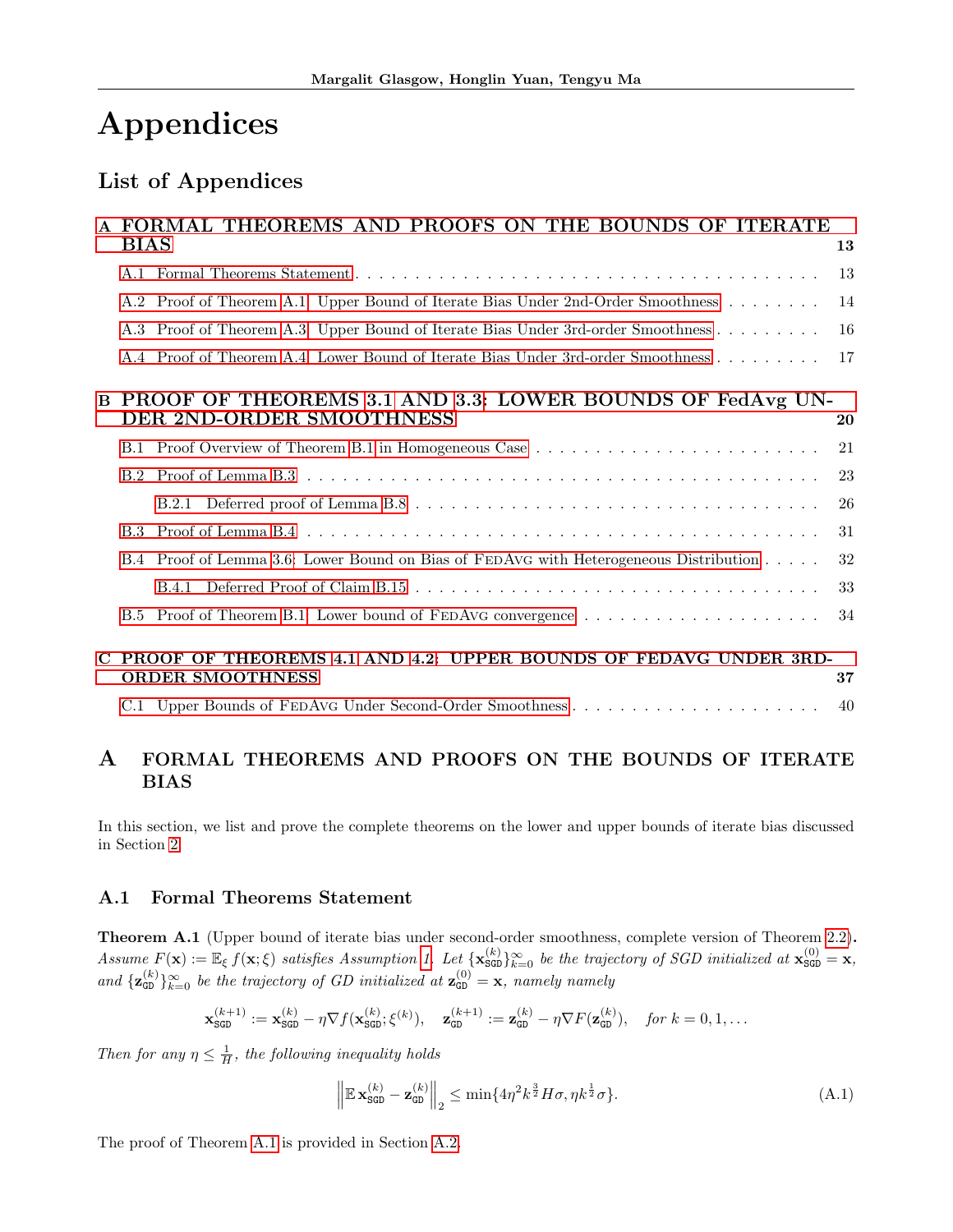Theorem A.2 (Lower bound of iterate bias under second-order smoothness, complete version of Theorem [2.3\)](#page-4-3). For any  $H, \sigma, K$ , there exists a function  $f(\mathbf{x}; \xi)$  and a distribution D satisfying Assumption [1](#page-4-0) such that for any  $\eta \leq \frac{1}{2H}$ , for any  $k \leq K$  the following iterate bias inequality holds for SGD and GD initialized at the optimum

$$
\left\|\mathbb{E}[\mathbf{x}_{\text{SGD}}^{(k)}]-\mathbf{z}_{\text{GD}}^{(k)}\right\| \geq 0.002 \min\left\{\eta^2 k^{\frac{3}{2}} H\sigma, \eta^{\frac{1}{2}} H^{-\frac{1}{2}}\sigma\right\}.
$$

<span id="page-13-0"></span>Theorem [A.2](#page-12-1) is proved in Section [B.2](#page-22-0) as a special case of Lemma [B.8,](#page-23-0) by taking  $x^{(0)} = 0$  to be the optimum. Theorem A.3 (Upper bound of iterate bias under third-order smoothness, complete version of Theorem [2.4\)](#page-5-1). Assume  $F(\mathbf{x}) := \mathbb{E}_{\xi} f(\mathbf{x}; \xi)$  satisfies Assumptions [1](#page-4-0) and [2.](#page-4-5) Let  $\{\mathbf{x}_{\text{SGD}}^{(k)}\}_{k=0}^{\infty}$  be the trajectory of SGD initialized at  $\mathbf{x}_{\texttt{SGD}}^{(0)} = \mathbf{x}$ , and  $\{\mathbf{z}_{\texttt{GD}}^{(k)}\}_{k=0}^{\infty}$  be the trajectory of GD initialized at  $\mathbf{z}_{\texttt{GD}}^{(0)} = \mathbf{x}$ , namely namely

$$
\mathbf{x}_{\text{SGD}}^{(k+1)} := \mathbf{x}_{\text{SGD}}^{(k)} - \eta \nabla f(\mathbf{x}_{\text{SGD}}^{(k)}; \xi^{(k)}), \quad \mathbf{z}_{\text{GD}}^{(k+1)} := \mathbf{z}_{\text{GD}}^{(k)} - \eta \nabla F(\mathbf{z}_{\text{GD}}^{(k)}), \quad \text{for } k = 0, 1, \dots
$$

Then for any  $\eta \leq \frac{1}{H}$ , the following inequality holds

$$
\left\|\mathbb{E}\mathbf{x}_{\text{SGD}}^{(k)} - \mathbf{z}_{\text{GD}}^{(k)}\right\|_2 \le \min\left\{\frac{1}{4}\eta^3k^2Q\sigma^2, 4\eta^2k^{\frac{3}{2}}H\sigma, \eta k^{\frac{1}{2}}\sigma\right\}.
$$

The proof of Theorem [A.3](#page-13-0) is provided in Section [A.3.](#page-15-0)

<span id="page-13-1"></span>Theorem A.4 (Lower bound of iterate bias under third-order smoothness, complete version of Theorem [2.5\)](#page-5-2). For any H,  $\sigma$ , K, for any  $Q \leq \frac{H^2}{12K\sigma}$ , there exists a function  $f(\mathbf{x}; \xi)$  and a distribution D satisfying Assumptions [1](#page-4-0) and [2](#page-4-5) such that for any  $\eta \leq \frac{1}{2H}$ , for any  $k < K$ , the following iterate bias inequality holds for SGD and GD initialized at the optimum

<span id="page-13-4"></span>
$$
\left\| \mathbb{E}[\mathbf{x}_{\text{SGD}}^{(k)}] - \mathbf{z}_{\text{GD}}^{(k)} \right\| \ge 0.005 \eta^3 \sigma^2 Q \min \left\{ \frac{k-1}{\eta H}, k(k-1) \right\}.
$$
 (A.2)

The proof of Theorem [A.4](#page-13-1) is provided in Section [A.4.](#page-16-0)

## <span id="page-13-2"></span>A.2 Proof of Theorem [A.1:](#page-12-0) Upper Bound of Iterate Bias Under 2nd-Order Smoothness

<span id="page-13-3"></span>The proof of Theorem [A.1](#page-12-0) is based on the following two lemmas: Lemmas [A.5](#page-13-3) and [A.6.](#page-14-0) **Lemma A.5.** Under the same settings of Theorem [A.1,](#page-12-0) for any  $\eta \leq \frac{1}{H}$ , the following inequality holds

$$
\left\|\mathbb{E} \, \mathbf{x}_{\texttt{SGD}}^{(k)} - \mathbf{z}_{\texttt{GD}}^{(k)}\right\|_2 \leq \frac{(1+\eta H)^k - 1}{\eta H} \cdot 2\eta^2 H k^{\frac{1}{2}}\sigma.
$$

*Proof of Lemma [A.5.](#page-13-3)* By definition of  $\mathbf{x}_{\text{SGD}}^{(k+1)}$  and  $\mathbf{z}_{\text{GD}}^{(k+1)}$  we obtain

$$
\left\| \mathbb{E} \mathbf{x}_{\text{SGD}}^{(k+1)} - \mathbf{z}_{\text{GD}}^{(k+1)} \right\|_2 = \left\| \left( \mathbb{E} \mathbf{x}_{\text{SGD}}^{(k)} - \mathbf{z}_{\text{GD}}^{(k)} \right) - \eta \left( \mathbb{E} \nabla F(\mathbf{x}_{\text{SGD}}^{(k)}) - \nabla F(\mathbf{z}_{\text{GD}}^{(k)}) \right) \right\|_2
$$
  

$$
\leq \left\| \mathbb{E} \mathbf{x}_{\text{SGD}}^{(k)} - \mathbf{z}_{\text{GD}}^{(k)} \right\|_2 + \eta \left\| \mathbb{E} \nabla F(\mathbf{x}_{\text{SGD}}^{(k)}) - \nabla F(\mathbf{z}_{\text{GD}}^{(k)}) \right\|_2.
$$

Now we seek an upper bound for  $\left\|\mathbb{E} \nabla F(\mathbf{x}_{\text{SGD}}^{(k)}) - \nabla F(\mathbf{z}_{\text{GD}}^{(k)})\right\|_2$ . Observe that

$$
\| \mathbb{E} \nabla F(\mathbf{x}_{\text{SGD}}^{(k)}) - \nabla F(\mathbf{z}_{\text{GD}}^{(k)}) \|_{2} \n\leq \mathbb{E} \left\| \nabla F(\mathbf{x}_{\text{SGD}}^{(k)}) - \nabla F(\mathbf{z}_{\text{GD}}^{(k)}) \right\|_{2} \qquad \text{(Jensen's inequality)} \n\leq \eta H \mathbb{E} \left\| \mathbf{x}_{\text{SGD}}^{(k)} - \mathbf{z}_{\text{GD}}^{(k)} \right\|_{2} \qquad \text{(by H-smoothness of } F) \n\leq \eta H \left( \left\| \mathbb{E} \mathbf{x}_{\text{SGD}}^{(k)} - \mathbf{z}_{\text{GD}}^{(k)} \right\|_{2} + \mathbb{E} \left\| \mathbf{x}_{\text{SGD}}^{(k)} - \mathbb{E} \mathbf{x}_{\text{SGD}}^{(k)} \right\|_{2} \right) \qquad \text{(by triangle inequality)} \n\leq \eta H \left( \left\| \mathbb{E} \mathbf{x}_{\text{SGD}}^{(k)} - \mathbf{z}_{\text{GD}}^{(k)} \right\|_{2} + \sqrt{\mathbb{E} \left\| \mathbf{x}_{\text{SGD}}^{(k)} - \mathbb{E} \mathbf{x}_{\text{SGD}}^{(k)} \right\|_{2}^{2}} \right). \qquad \text{(by Holder's inequality)}
$$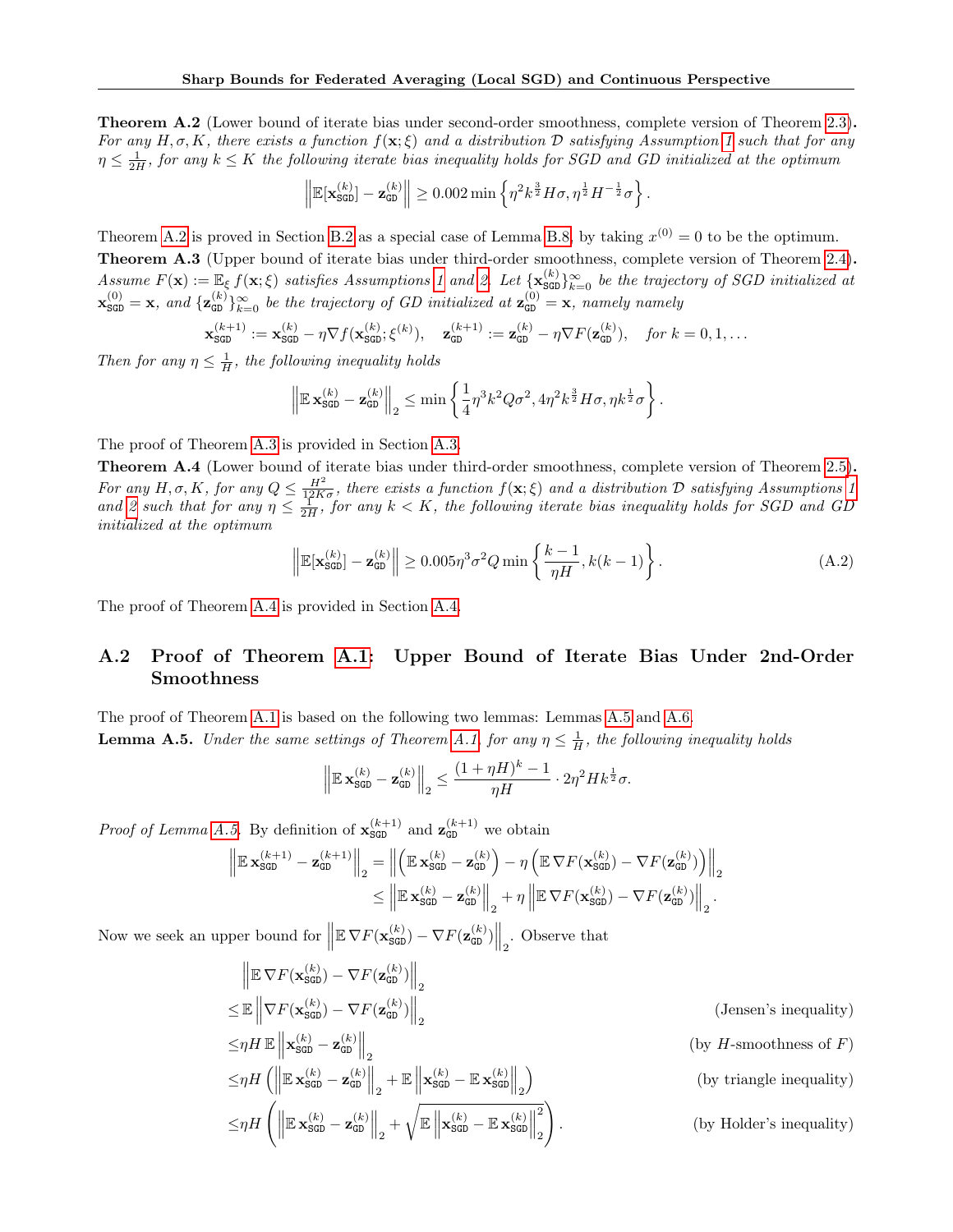By standard convex stochastic analysis (e.g. [\(Khaled et al., 2020\)](#page-10-2)) one can show that  $\mathbb{E} \left\| \mathbf{x}_{\text{SGD}}^{(k)} - \mathbb{E} \mathbf{x}_{\text{SGD}}^{(k)} \right\|$ 2  $\frac{1}{2} \leq 2\eta^2 k \sigma^2$ . Consequently

<span id="page-14-1"></span>
$$
\left\| \mathbb{E} \mathbf{x}_{\text{SGD}}^{(k+1)} - \mathbf{z}_{\text{GD}}^{(k+1)} \right\|_2 \le (1 + \eta H) \left( \left\| \mathbb{E} \mathbf{x}_{\text{SGD}}^{(k)} - \mathbf{z}_{\text{GD}}^{(k)} \right\|_2 \right) + 2\eta^2 H k^{\frac{1}{2}} \sigma. \tag{A.3}
$$

Telescoping Eq. [\(A.3\)](#page-14-1) completes the proof.

<span id="page-14-0"></span>**Lemma A.6.** Under the same settings of Theorem [A.1,](#page-12-0) or any  $\eta \leq \frac{1}{H}$ , the following inequality holds

$$
\left\|\mathbb{E}\,\mathbf{x}_{\text{SGD}}^{(k)}-\mathbf{z}_{\text{GD}}^{(k)}\right\|_2\leq \eta k^{\frac{1}{2}}\sigma.
$$

*Proof of Lemma [A.6.](#page-14-0)* By definition of  $\mathbf{x}_{\text{SGD}}^{(k+1)}$  and  $\mathbf{z}_{\text{GD}}^{(k+1)}$  we obtain

$$
\mathbb{E}\left\|\mathbf{x}_{\text{SGD}}^{(k+1)} - \mathbf{z}_{\text{GD}}^{(k+1)}\right\|_{2}^{2} = \mathbb{E}\left\|\left(\mathbf{x}_{\text{SGD}}^{(k)} - \mathbf{z}_{\text{GD}}^{(k)}\right) - \eta\left(\nabla f(\mathbf{x}_{\text{SGD}}^{(k)};\xi^{(k)}) - \nabla F(\mathbf{z}_{\text{GD}}^{(k)})\right)\right\|_{2}^{2}
$$
\n
$$
\leq \mathbb{E}\left\|\left(\mathbf{x}_{\text{SGD}}^{(k)} - \mathbf{z}_{\text{GD}}^{(k)}\right) - \eta\left(\nabla F(\mathbf{x}_{\text{SGD}}^{(k)}) - \nabla F(\mathbf{z}_{\text{GD}}^{(k)})\right)\right\|_{2}^{2} + \eta^{2} \sigma^{2}.\qquad \text{(by independence and } \sigma^{2}\text{-bounded covariance)}
$$

Note that

$$
\begin{split}\n&\left\|\left(\mathbf{x}_{\text{SGD}}^{(k)}-\mathbf{z}_{\text{GD}}^{(k)}\right)-\eta\left(\nabla F(\mathbf{x}_{\text{SGD}}^{(k)})-\nabla F(\mathbf{z}_{\text{GD}}^{(k)})\right)\right\|_{2}^{2} \\
&=\left\|\mathbf{x}_{\text{SGD}}^{(k)}-\mathbf{z}_{\text{GD}}^{(k)}\right\|_{2}^{2}-2\eta\left\langle\nabla F(\mathbf{x}_{\text{SGD}}^{(k)})-\nabla F(\mathbf{z}_{\text{GD}}^{(k)}),\mathbf{x}_{\text{SGD}}^{(k)}-\mathbf{z}_{\text{GD}}^{(k)}\right\rangle+\eta^{2}\left\|\nabla F(\mathbf{x}_{\text{SGD}}^{(k)})-\nabla F(\mathbf{z}_{\text{GD}}^{(k)})\right\|_{2}^{2} \\
&\leq\left\|\mathbf{x}_{\text{SGD}}^{(k)}-\mathbf{z}_{\text{GD}}^{(k)}\right\|_{2}^{2}-\left(\frac{2\eta}{H}-\eta^{2}\right)\left\|\nabla F(\mathbf{x}_{\text{SGD}}^{(k)})-\nabla F(\mathbf{z}_{\text{GD}}^{(k)})\right\|_{2}^{2} \qquad\text{(by convexity and } H\text{-smoothness)} \\
&\leq\left\|\mathbf{x}_{\text{SGD}}^{(k)}-\mathbf{z}_{\text{GD}}^{(k)}\right\|_{2}^{2}.\n\end{split}
$$

Therefore

$$
\mathbb{E}\left\|\mathbf{x}_{\text{SGD}}^{(k+1)} - \mathbf{z}_{\text{GD}}^{(k+1)}\right\|_2^2 \leq \mathbb{E}\left\|\mathbf{x}_{\text{SGD}}^{(k)} - \mathbf{z}_{\text{GD}}^{(k)}\right\|_2^2 + \eta^2 \sigma^2.
$$

Telescoping yields

$$
\mathbb{E} \|\mathbf{x}_{\text{SGD}}^{(k)} - \mathbf{z}_{\text{GD}}^{(k)}\|_2^2 \leq \eta^2 k \sigma^2.
$$

and thus by Jensen's inequality and Holder's inequality

$$
\left\|\mathbb{E}\,\mathbf{x}_{\texttt{SGD}}^{(k)} - \mathbf{z}_{\texttt{GD}}^{(k)}\right\|_2 \leq \mathbb{E}\left\|\mathbf{x}_{\texttt{SGD}}^{(k)} - \mathbf{z}_{\texttt{GD}}^{(k)}\right\|_2 \leq \sqrt{\mathbb{E}\left\|\mathbf{x}_{\texttt{SGD}}^{(k)} - \mathbf{z}_{\texttt{GD}}^{(k)}\right\|_2^2} \leq \eta k^{\frac{1}{2}}\sigma.
$$

With Lemmas [A.5](#page-13-3) and [A.6](#page-14-0) at hands we are ready to prove Theorem [A.1.](#page-12-0)

Proof of Theorem [A.1.](#page-12-0) We consider the case of  $\eta \leq \frac{1}{Hk}$  and  $\eta > \frac{1}{Hk}$  separately. In either case we have  $\left\|\mathbb{E} \mathbf{x}_{\text{SGD}}^{(k)} - \mathbf{z}_{\text{GD}}^{(k)}\right\|_2 \leq \eta k^{\frac{1}{2}} \sigma$  by Lemma [A.6.](#page-14-0)

If  $\eta \leq \frac{1}{Hk}$ , by Lemma [A.5,](#page-13-3) we have

$$
\left\|\mathbb{E}\,\mathbf{x}_{\texttt{SGD}}^{(k)}-\mathbf{z}_{\texttt{GD}}^{(k)}\right\|_2 \leq \frac{(1+\eta H)^k-1}{\eta H}2\eta^2Hk^{\frac{1}{2}}\sigma \leq \frac{e^{\eta HK}-1}{\eta H}2\eta^2Hk^{\frac{1}{2}}\sigma \leq 4\eta^2Hk^{\frac{3}{2}}\sigma,
$$

where the last inequality is due to  $e^{\eta Hk} - 1 \leq 2\eta Hk$  since  $\eta Hk \leq 1$ . Therefore Eq. [\(A.1\)](#page-12-4) is satisfied. If  $\eta > \frac{1}{Hk}$ , then  $\eta k^{\frac{1}{2}} \sigma < \eta^2 Hk^{\frac{3}{2}} \sigma$ . Hence Eq. [\(A.1\)](#page-12-4) is also satisfied.

 $\Box$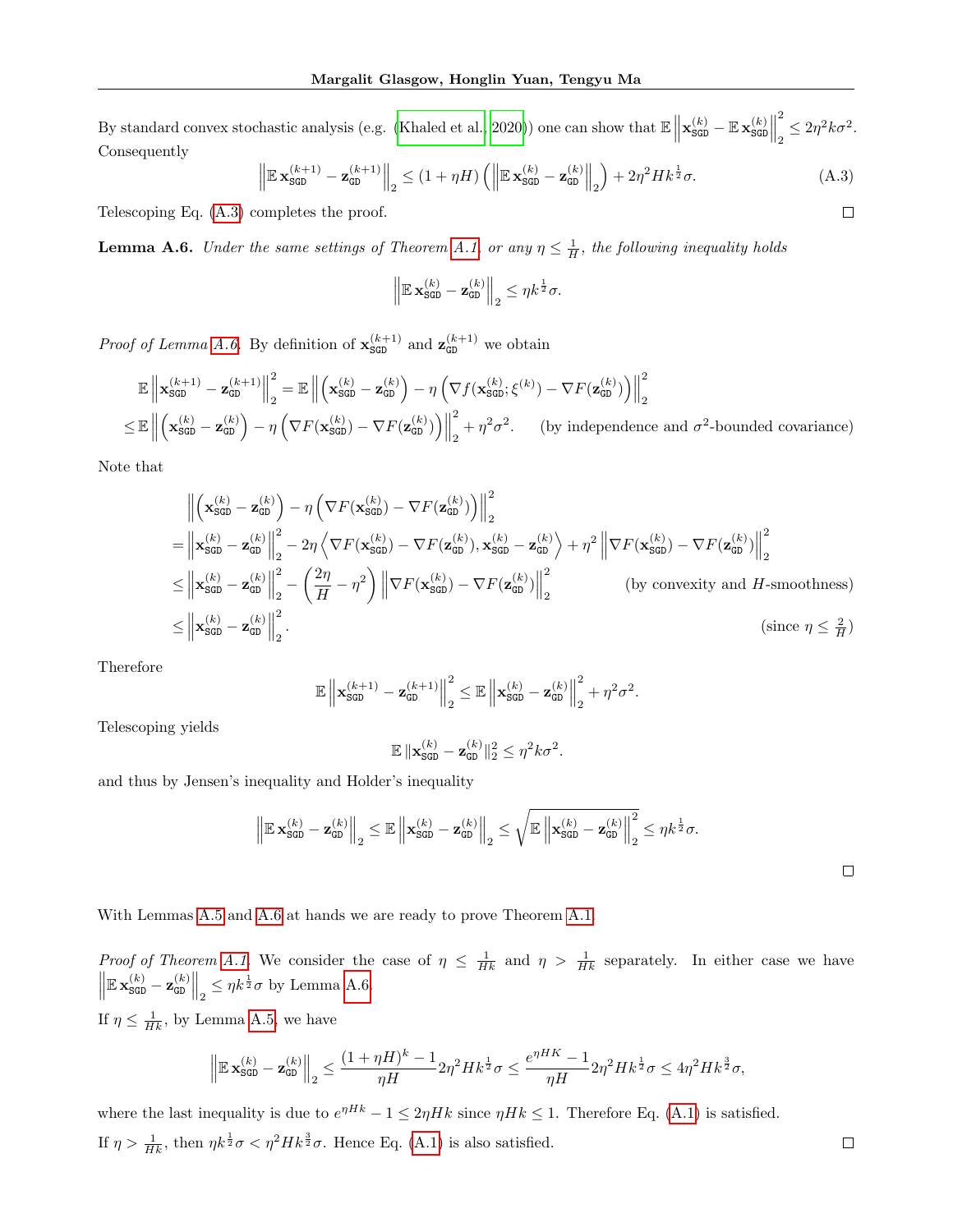## <span id="page-15-0"></span>A.3 Proof of Theorem [A.3:](#page-13-0) Upper Bound of Iterate Bias Under 3rd-order Smoothness

The proof of Theorem [A.3](#page-13-0) is based on the following lemma.

<span id="page-15-1"></span>**Lemma A.7.** Consider the same settings of Theorem [A.3.](#page-13-0) For any  $k$ , define vector-valued function

$$
\mathbf{u}^{(k)}(\mathbf{x}) = \mathbb{E}\left[\mathbf{x}_{\texttt{SGD}}^{(k)} \mid \mathbf{x}^{(0)} = \mathbf{x}\right]
$$

.

Then the following results hold.

- (a) For any k,  $\mathbf{u}^{(k+1)}(\mathbf{x}) = \mathbb{E}_{\xi} \left[ \mathbf{u}^{(k)}(\mathbf{x} \eta \nabla f(\mathbf{x}; \xi)) \right].$
- (b) For any k,  $\text{Du}^{(k+1)}(\mathbf{x}) = \mathbb{E}_{\xi} \left[ \text{Du}^{(k)}(\mathbf{x} \eta \nabla f(\mathbf{x}; \xi)) \left( \mathbf{I} \eta \nabla^2 f(\mathbf{x}; \xi) \right) \right]$ . Here D denotes the Jacobian operator.
- (c) For any k,  $\sup_{\mathbf{x}} \| \mathbf{D} \mathbf{u}^{(k)}(\mathbf{x}) \| \leq 1$ .
- (d) For any k,  $\sup_{\mathbf{x}} ||D^2 \mathbf{u}^{(k)}(\mathbf{x})|| \leq \eta kQ$ .
- (e) For any k,  $\left\|\mathbf{u}^{(k+1)}(\mathbf{x}) \mathbf{u}^{(k)}(\mathbf{x} \eta \nabla F(\mathbf{x}))\right\|_2 \leq \frac{1}{2} \eta^3 k Q \sigma^2$ .

Proof of Lemma [A.7.](#page-15-1) (a) Holds by time-homogeneity of the SGD sequence as

$$
\mathbf{u}^{(k+1)}(\mathbf{x}) = \mathbb{E}\left[\mathbf{x}_{\text{SGD}}^{(k+1)}\middle|\mathbf{x}_{\text{SGD}}^{(0)} = \mathbf{x}\right] = \mathbb{E}_{\xi} \mathbb{E}\left[\mathbf{x}_{\text{SGD}}^{(k+1)}\middle|\mathbf{x}_{\text{SGD}}^{(1)} = \mathbf{x} - \eta \nabla f(\mathbf{x}; \xi)\right]
$$

$$
= \mathbb{E}_{\xi} \mathbb{E}\left[\mathbf{x}_{\text{SGD}}^{(k)}\middle|\mathbf{x}_{\text{SGD}}^{(0)} = \mathbf{x} - \eta \nabla f(\mathbf{x}; \xi)\right] = \mathbb{E}_{\xi} \left[\mathbf{u}^{(k)}(\mathbf{x} - \eta \nabla f(\mathbf{x}; \xi))\right].
$$

(b) Holds by taking derivative on both sides of (a). Indeed, for any  $i \in [d]$ , one has

$$
\nabla u_i^{(k+1)}(\mathbf{x})^{\top} = \mathbb{E}_{\xi} \left[ \nabla u_i^{(k)}(\mathbf{x} - \eta \nabla f(\mathbf{x}; \xi))^{\top} \left( \mathbf{I} - \eta \nabla^2 f(\mathbf{x}; \xi) \right) \right],
$$

where  $u_i^{(k)}$  denotes the *i*-th coordinate of the vector-valued function  $\mathbf{u}^{(k)}$ .

(c) By (b) one has

$$
\left\|\mathbf{D}\mathbf{u}^{(k+1)}(\mathbf{x})\right\| \leq \mathbb{E}_{\xi}\left[\left\|\mathbf{D}\mathbf{u}^{(k)}(\mathbf{x}-\eta\nabla f(\mathbf{x};\xi))\right\| \left\|\mathbf{I}-\eta\nabla^2 f(\mathbf{x};\xi)\right\|\right].
$$

Since  $f(\mathbf{x}; \xi)$  is convex and H-smooth w.r.t.  $\mathbf{x}$ , and  $\eta \leq \frac{1}{H}$ , one has  $\sup_{\mathbf{x}, \xi} ||\mathbf{I} - \eta \nabla^2 f(\mathbf{x}; \xi)|| \leq 1$ . Therefore

$$
\sup_{\mathbf{x}}\left\|\mathbf{D}\mathbf{u}^{(k+1)}(\mathbf{x})\right\| \leq \sup_{\mathbf{x}}\left\|\mathbf{D}\mathbf{u}^{(k)}(\mathbf{x})\right\|.
$$

By definition of  $\mathbf{u}^{(0)}(\mathbf{x}) = \mathbf{D}\mathbf{u}^{(0)}(\mathbf{x}) = \mathbf{I}$ . Telescoping the above inequality yields (c).

(d) Taking twice derivatives w.r.t.  $x$  on both sides of (a) gives (for any i)

$$
\nabla^2 u_i^{(k+1)}(\mathbf{x}) = \mathbb{E}_{\xi} \left[ (\mathbf{I} - \eta \nabla^2 f(\mathbf{x}; \xi)) \nabla^2 u_i^{(k)}(\mathbf{x} - \eta \nabla f(\mathbf{x}; \xi)) (\mathbf{I} - \eta \nabla^2 f(\mathbf{x}; \xi)) - \eta \nabla^3 f(\mathbf{x}; \xi) [\nabla u_i^{(k)}(\mathbf{x} - \eta \nabla f(\mathbf{x}; \xi))] \right]
$$

Therefore

$$
\sup_{\mathbf{x}} \|D^2 \mathbf{u}^{(k+1)}(\mathbf{x})\|_2 \leq \sup_{\mathbf{x}} \|D^2 \mathbf{u}^{(k)}(\mathbf{x})\|_2 \sup_{\mathbf{x},\xi} \|\mathbf{I} - \eta \nabla^2 f(\mathbf{x};\xi)\|_2^2 + \eta \cdot \left(\sup_{\mathbf{x},\xi} \|\nabla^3 f(\mathbf{x};\xi)\|_2\right) \cdot \left(\sup_{\mathbf{x}} \|D \mathbf{u}^{(k)}(\mathbf{x})\|_2\right).
$$

Since  $f(\mathbf{x}; \xi)$  is convex and H-smooth w.r.t.  $\mathbf{x}$  and  $\eta \leq \frac{1}{H}$ , one has  $\sup_{\mathbf{x}, \xi} ||\mathbf{I} - \eta \nabla^2 f(\mathbf{x}; \xi)|| \leq 1$ . Also by (c), we arrive at

$$
\sup_{\mathbf{x}} \|D^2 \mathbf{u}^{(k+1)}(\mathbf{x})\|_2 \le \sup_{\mathbf{x}} \|D^2 \mathbf{u}^{(k)}(\mathbf{x})\|_2 + \eta Q
$$

Telescoping from 0 to  $k$  yields (d).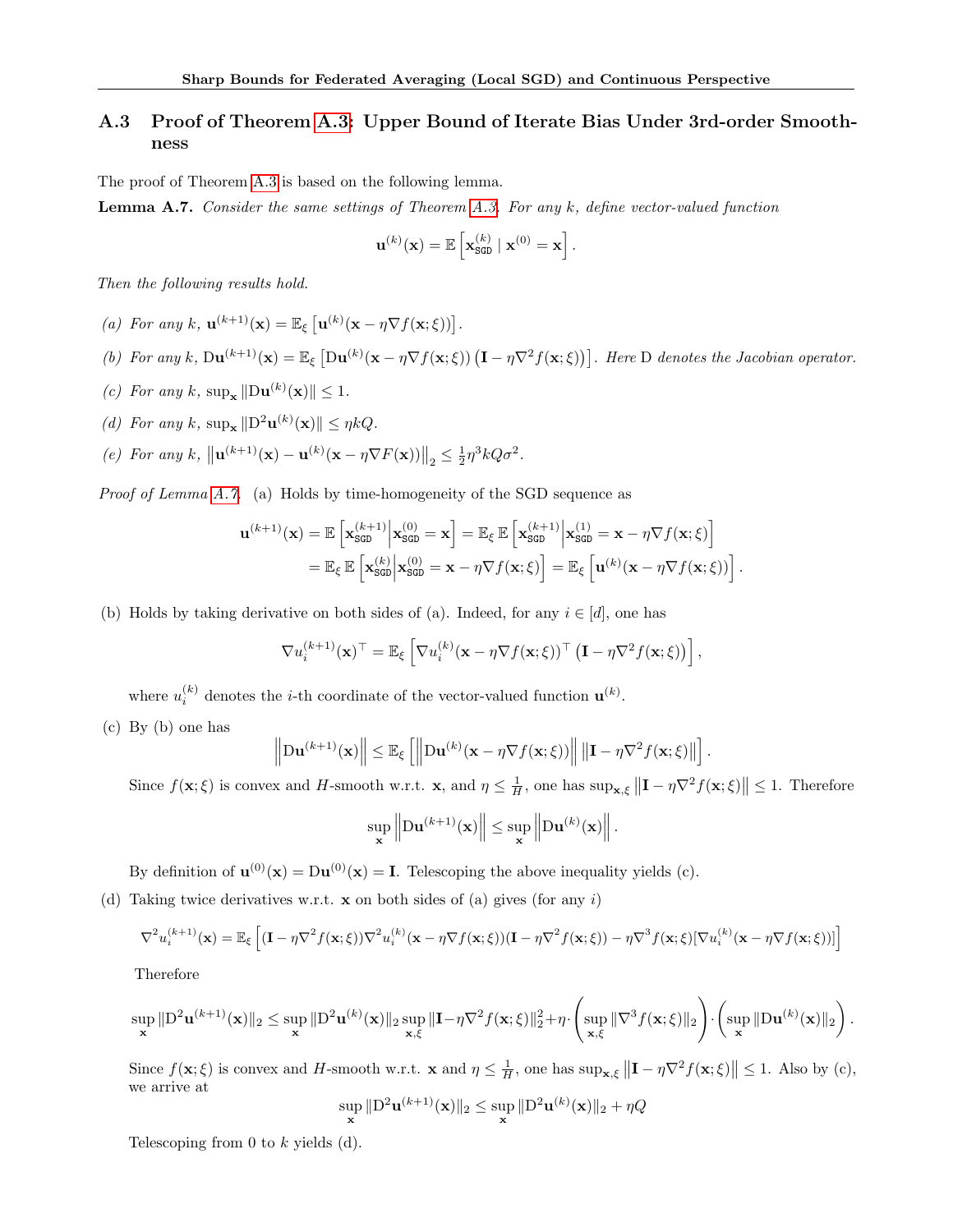(e) By (a)

$$
\| \mathbf{u}^{(k+1)}(\mathbf{x}) - \mathbf{u}^{(k)}(\mathbf{x} - \eta \nabla F(\mathbf{x})) \|_{2} = \left\| \mathbb{E}_{\xi} \left[ \mathbf{u}^{(k)}(\mathbf{x} - \eta \nabla f(\mathbf{x}; \xi)) \right] - \mathbf{u}^{(k)}(\mathbf{x} - \eta \nabla F(\mathbf{x})) \right\|_{2} \quad \text{(by (a))}
$$
\n
$$
= \left\| \mathbb{E}_{\xi} \left[ \mathbf{u}^{(k)}(\mathbf{x} - \eta \nabla f(\mathbf{x}; \xi)) - \mathbf{u}^{(k)}(\mathbf{x} - \eta \nabla F(\mathbf{x})) - \mathbf{D}\mathbf{u}^{(k)}(\mathbf{x} - \eta \nabla F(\mathbf{x})) (\eta \nabla f(\mathbf{x}; \xi) - \eta \nabla F(\mathbf{x})) \right] \right\|_{2}
$$
\n(Since  $\mathbb{E}_{\xi} \nabla f(\mathbf{x}; \xi) = \nabla F(\mathbf{x})$ )\n
$$
\leq \mathbb{E}_{\xi} \left\| \mathbf{u}^{(k)}(\mathbf{x} - \eta \nabla f(\mathbf{x}; \xi)) - \mathbf{u}^{(k)}(\mathbf{x} - \eta \nabla F(\mathbf{x})) - \mathbf{D}\mathbf{u}^{(k)}(\mathbf{x} - \eta \nabla F(\mathbf{x})) (\eta \nabla f(\mathbf{x}; \xi) - \eta \nabla F(\mathbf{x})) \right\|_{2}
$$
\n(By Jensen's inequality)  
\n
$$
\leq \frac{1}{2} \sup_{\mathbf{x}} \| \mathbf{D}^{2} \mathbf{u}^{(k)}(\mathbf{x}) \|_{2} \mathbb{E}_{\xi} \| \eta \nabla F(\mathbf{x}) - \eta \nabla f(\mathbf{x}; \xi) \|_{2}^{2}
$$
\n(By Taylor's expansion)  
\n
$$
\leq \frac{1}{2} \eta k Q \eta^{2} \cdot \sigma^{2} = \frac{1}{2} \eta^{3} k Q \sigma^{2}.
$$

 $\Box$ 

We are now ready to finish the proof of Theorem [A.3.](#page-13-0)

*Proof of Theorem [A.3.](#page-13-0)* By Lemma [A.7\(](#page-15-1)e), for any  $j \in \{0, 1, \ldots, k\}$ 

$$
\left\| \mathbf{u}^{(k-j)}(\mathbf{z}_{\texttt{GD}}^{(j)}) - \mathbf{u}^{(k-j-1)}(\mathbf{z}_{\texttt{GD}}^{(j+1)}) \right\|_2 \leq \frac{1}{2} \eta^3(k-j-1)Q\sigma^2
$$

Consequently

$$
\left\| \mathbb{E} \mathbf{x}_{\text{SGD}}^{(k)} - \mathbf{z}_{\text{GD}}^{(k)} \right\| = \left\| \mathbf{u}^{(k)}(\mathbf{z}_{\text{GD}}^{(0)}) - \mathbf{u}^{(0)}(\mathbf{z}_{\text{GD}}^{(k)}) \right\| \le \sum_{j=0}^{k-1} \left\| \mathbf{u}^{(k-j)}(\mathbf{z}_{\text{GD}}^{(j)}) - \mathbf{u}^{(k-j-1)}(\mathbf{z}_{\text{GD}}^{(j+1)}) \right\|_2 \le \frac{1}{4} \eta^3 k^2 Q \sigma^2.
$$

## <span id="page-16-0"></span>A.4 Proof of Theorem [A.4:](#page-13-1) Lower Bound of Iterate Bias Under 3rd-order Smoothness

Before we state the proof of Theorem [A.4,](#page-13-1) let us first describe the following helper function used to construct the lower bound instance. Define

<span id="page-16-1"></span>
$$
\varphi(x) = \int_0^x \log(\cosh(x)) \, dx. \tag{A.4}
$$

In the following lemma, we show that this  $\varphi(x)$  satisfies the following properties

<span id="page-16-2"></span>**Lemma A.8.** The following properties hold for the  $\varphi(x)$  defined in Eq. [\(A.4\)](#page-16-1).

- (a)  $\varphi'(x) = \log(\cosh(x))$ . Therefore  $\varphi'(x) \leq |x|$ . In particular  $\varphi(0) = 0$ .
- (b)  $\varphi''(x) = \tanh(x)$ . In particular  $\varphi''(0) = 0$ ,  $\lim_{x \to +\infty} \varphi''(x) = 1$ ,  $\lim_{x \to -\infty} \varphi''(x) = -1$ , and  $\varphi''(x) \in [-1, 1]$ for any  $x \in \mathbb{R}$ .
- (c)  $\varphi'''(x) = \operatorname{sech}^{2}(x)$ . In particular  $\varphi'''(0) = 1$ ,  $\lim_{x \to +\infty} \varphi'''(x) = 0$ ,  $\lim_{x \to -\infty} \varphi'''(x) = 0$ , and  $\varphi'''(x) \in [0,1]$ for any  $x \in \mathbb{R}$ . Also  $\varphi'''(x) \geq \frac{1}{2}$  for any  $x \in [-\frac{1}{2}, +\frac{1}{2}]$

(d) 
$$
\varphi'''(x) = -2 \operatorname{sech}^{2}(x) \tanh(x)
$$
. In particular  $\varphi''''(x) \in (-1, 1)$  for any  $x \in \mathbb{R}$ .

Proof of Lemma [A.8.](#page-16-2) All results follow by standard trigonometry analysis.

<span id="page-16-3"></span>Next we establish the following lemma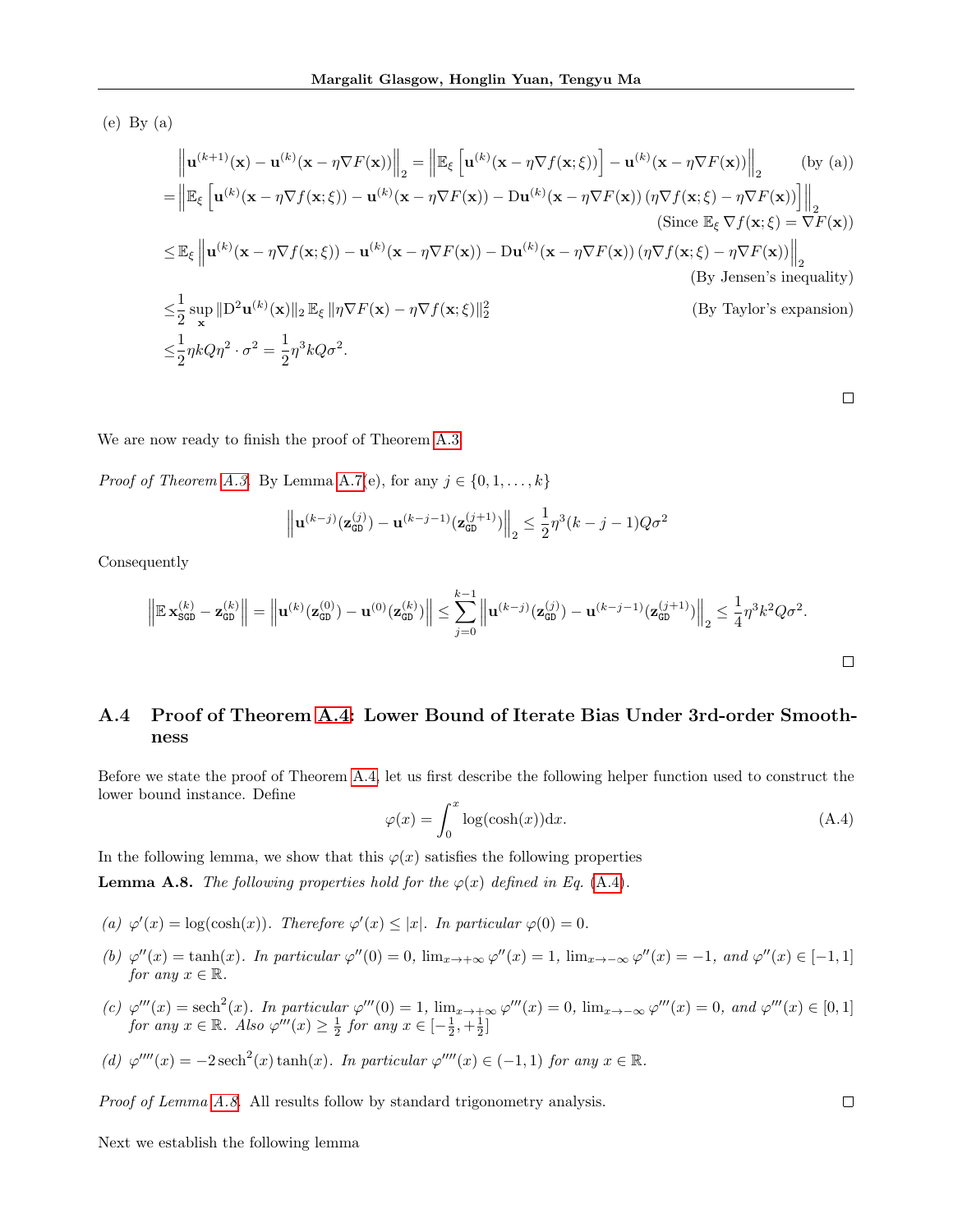Lemma A.9. Consider

<span id="page-17-0"></span>
$$
f(x;\xi) = \frac{3}{8}Hx^2 + \frac{H^3}{64Q^2}\varphi\left(\frac{4Q}{H}x\right) + \xi, \qquad F(x) := \mathbb{E}_{\xi \sim \mathcal{U}[-\sigma,\sigma]} f(x;\xi). \tag{A.5}
$$

where  $\varphi$  is defined in Eq. [\(A.4\)](#page-16-1). Then

(a) 
$$
f''(x;\xi) = F''(x) = \frac{3}{4}H + \frac{1}{4}H\varphi''\left(\frac{4Q}{H}x\right)
$$
. Therefore  $F''(x) \in \left[\frac{1}{2}H, H\right]$  for any  $x \in \mathbb{R}$ .

- (b)  $f'''(x;\xi) = F'''(x) = Q\varphi'''(\frac{4Q}{H_x}x)$ . Therefore  $F'''(x) \in [0,Q]$  for any  $x \in \mathbb{R}$ . In particular  $F'''(0) = Q$ , and  $F'''(x) \ge \frac{1}{2}Q$  for any  $x \in [-\frac{H}{8Q}, +\frac{H}{8Q}].$
- (c)  $f(x;\xi)$  satisfies Assumptions [1](#page-4-0) and [2.](#page-4-5)

*Proof of Lemma [A.9.](#page-16-3)* (a,b) follow from Lemma [A.8.](#page-16-2) (c) follows by  $(a, b)$  and the fact that the variance of  $\mathcal{U}[-\sigma, +\sigma] \leq \sigma^2$ .  $\Box$ 

The following lemma studies the SGD trajectory on  $f$  defined in Eq.  $(A.5)$ .

<span id="page-17-1"></span>**Lemma A.10.** Let  $\{x_{\text{SGD}}^{(k)}\}_{k=0}^{\infty}$  be the SGD trajectory on the function f defined in Eq. [\(A.5\)](#page-17-0), with learning rate  $\eta$ , that is

$$
x_{\text{SGD}}^{(k+1)} \leftarrow x_{\text{SGD}}^{(k)} - \eta \cdot f'(x_{\text{SGD}}^{(k)}; \xi^{(k)}), \qquad \xi^{(k)} \sim \mathcal{U}[-\sigma, +\sigma].
$$

Define

$$
u_k(x) := \mathbb{E}[x_{\text{SGD}}^{(k)} | x_{\text{SGD}}^{(0)} = x].
$$

Then the following results hold

\n- (a) 
$$
u_{k+1}(x) = \mathbb{E}_{\xi} [u_k(x - \eta f'(x; \xi))]
$$
\n- (b)  $u'_{k+1}(x) = \mathbb{E}_{\xi} [(1 - \eta F''(x)) \cdot u'_k(x - \eta f'(x; \xi))].$
\n- (c)  $u''_{k+1}(x) = \mathbb{E}_{\xi} [(1 - \eta F''(x))^2 u''_k(x - \eta f'(x; \xi)) - \eta F'''(x) u'_k(x - \eta f'(x; \xi))].$
\n- (d) For any  $k$ ,  $\inf_x \{u'_k(x)\} \geq (1 - \eta H)^k$  holds.
\n- (e) For any  $k$ ,  $\sup_x \{u''_k(x)\} \leq 0$ .
\n- (f) For any  $x \in \mathbb{R}$  and  $k$ , it is the case that  $u''_{k+1}(x) \leq (1 - \eta H)^2 \mathbb{E}_{\xi} [u''_k(x - \eta f'(x; \xi))] - \eta (1 - \eta H) F'''(x).$
\n

Proof of Lemma [A.10.](#page-17-1) (a) Proved in Lemma [A.7\(](#page-15-1)a).

- (b) Proved in Lemma [A.7\(](#page-15-1)b).
- (c) Holds by taking derivative with respect to x on both sides of  $(b)$ .
- (d) Since  $F''(x) \in [\frac{1}{2}H, H]$ , by (b), we have

$$
\inf_{x}\{u'_{k+1}(x)\}\leq (1-\eta H)\inf_{x}\{u'_{k}(x)\}.
$$

By definition of  $u_0$  we have  $u_0(x) \equiv x$  and thus  $u'_0(x) \equiv 1$ . Telescoping the above inequality gives (d).

(e) We prove by induction. For  $k = 0$  we have  $u''_0(x) \equiv 0$  which clearly satisfies (e). Now assume (e) holds for the case of  $k$ , and we study the case of  $k + 1$ .

Since  $F''(x) \in \left[\frac{1}{2}H, H\right]$  and  $F'''(x) \ge 0$ , by (c) and (d), we have

$$
\sup_{x} \{u''_{k+1}(x)\} \le (1 - \eta H)^2 \sup_{x} \{u''_{k}(x)\} - \eta \inf_{x} \{F'''(x)\}(1 - \eta H)^k \le 0,
$$

completing the induction.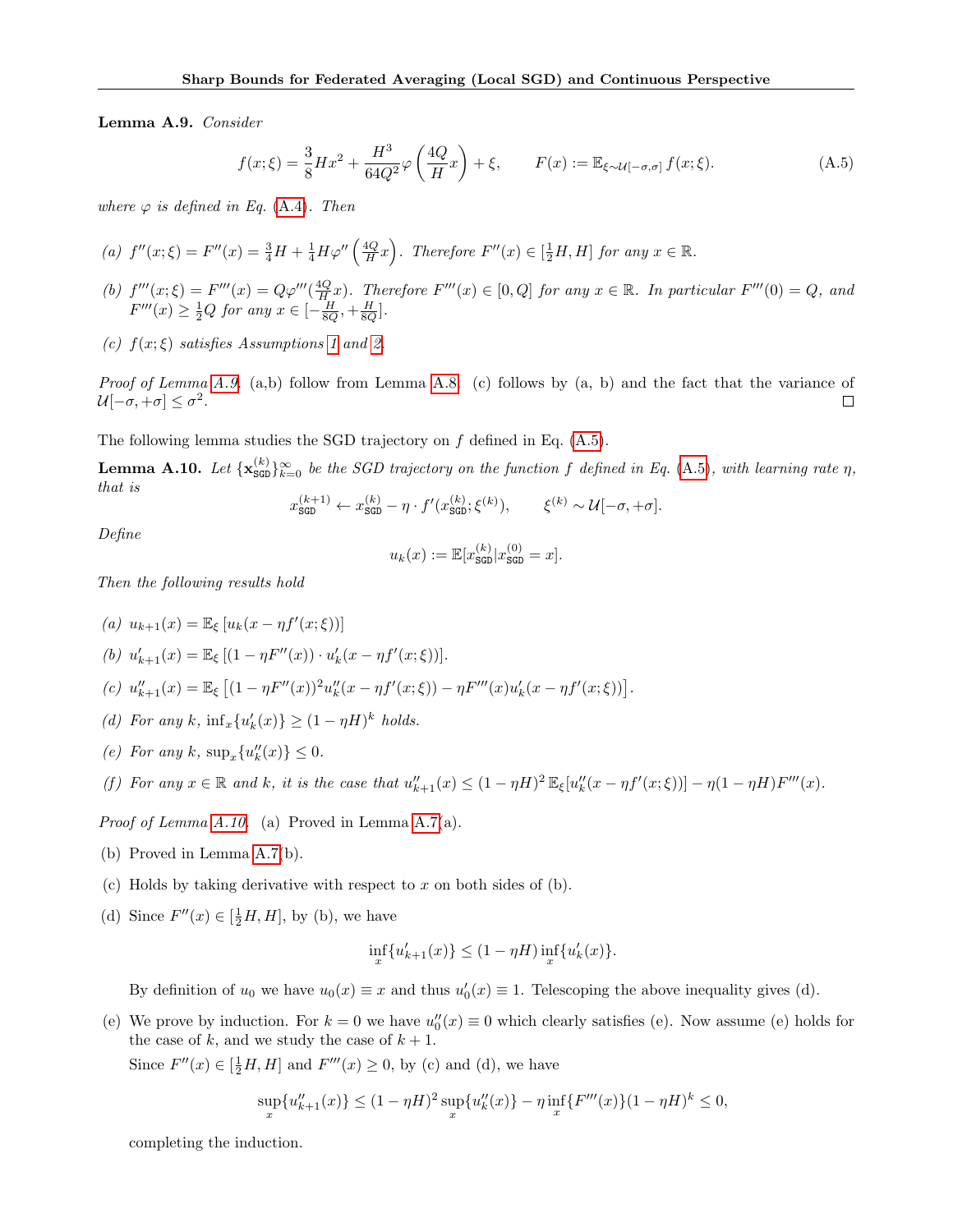(f) Holds by (c-e).

We further have the following lemma.

<span id="page-18-0"></span>**Lemma A.11.** Under the same setting of Lemma  $A.10$ , the following results hold.

(a) For any  $x \in \left[-\frac{H}{8Q}, \frac{H}{8Q}\right]$  and k,

$$
u''_{k+1}(x) \le (1 - \eta H)^2 \sup_{z \in [x - \eta \sigma, x + \eta \sigma]} \{u''_k(z)\} - \eta (1 - \eta H) \frac{Q}{2}.
$$

(b) Assuming  $Q \leq \frac{H}{24\eta K \sigma}$ , then for any  $k < K$ , the following inequality holds

$$
\sup_{x \in [-\frac{H}{12Q}, +\frac{H}{12Q}]} u_k''(x) \le -\sum_{j=0}^{k-1} (1 - \eta H)^{2j+1} \cdot \frac{\eta Q}{2}.
$$

(c) Assuming  $\eta \leq \frac{1}{2H}$  and  $Q \leq \frac{H}{24\eta K\sigma}$ , then for any  $k < K$ , for any  $x \in \left[-\frac{H}{24Q}, +\frac{H}{24Q}\right]$ , one has

$$
u_{k+1}(x) \le u_k(x - \eta F'(x)) - \frac{1}{12} \eta^3 \sigma^2 Q \sum_{j=0}^{k-1} (1 - \eta H)^{2j+1}
$$

.

.

Proof of Lemma [A.11.](#page-18-0) (a) Holds by (f) and the fact that  $|f'(x;\xi) - F'(x)| \leq \eta \sigma$  and  $\inf_{x \in [-\frac{H}{8Q}, \frac{H}{8Q}]} F'''(x) \geq \frac{Q}{2}$ . (b) Since  $\frac{H}{12Q} + \eta \sigma K \leq \frac{H}{8Q}$  (due to the assumption that  $Q \leq \frac{H}{24\eta K \sigma}$ ), we can repeatedly apply (a) for K times.

Therefore  
\n
$$
\sup_{x \in [-\frac{H}{12Q}, +\frac{H}{12Q}]} \{u''_k(x)\}
$$

$$
\leq (1 - \eta H)^2 \sup_{x \in [-\frac{H}{12Q} - \eta \sigma, \frac{H}{12Q} + \eta \sigma]} \{u''_{k-1}(x)\} - \eta (1 - \eta H)^{\frac{Q}{2}} \n\leq (1 - \eta H)^{2k} \sup_{x \in [-\frac{H}{12Q} - \eta k \sigma, \frac{H}{12Q} + \eta k \sigma]} \{u''_0(x)\} - \eta \sum_{j=0}^{k-1} (1 - \eta H)^{2j} (1 - \eta H)^{\frac{Q}{2}}.
$$

Plugging in  $u_0''(x) \equiv 0$  gives (b).

(c) By Lemma  $A.10(a)$ ,

$$
u_{k+1}(x) - u_k(x - \eta F'(x)) = \mathbb{E}_{\xi} [u_k(x - \eta f'(x;\xi)) - u_k(x - \eta F'(x))]
$$
  
\n
$$
\leq \mathbb{E}_{\xi} \left[ -\eta \cdot u'_k(x - \eta F'(x)) \cdot (f'(x;\xi) - F'(x)) + \frac{1}{2} \sup_{z \in [x - \eta F'(x) - \eta \sigma, x - \eta F'(x) + \eta \sigma]} u''(z) \cdot \eta^2 (f'(x;\xi) - F'(x))^2 \right]
$$
  
\n
$$
\leq \frac{1}{6} \eta^2 \sigma^2 \sup_{z \in [x - \eta F'(x) - \eta \sigma, x - \eta F'(x) + \eta \sigma]} u''(z)
$$

Since  $x \in [-\frac{H}{24Q}, \frac{H}{24Q}]$ , we know that  $x - \eta F'(x) \in [-\frac{H}{24Q}, \frac{H}{24Q}]$  by construction of F. Since  $Q \le \frac{H}{24\eta K \sigma}$  we know that  $[x - \eta F'(x) - \eta \sigma, x - \eta F'(x) + \eta \sigma] \subset [-\frac{H}{12Q}, \frac{H}{12Q}]$ . Therefore (b) is applicable, which suggets

$$
u_{k+1}(x) - u_k(x - \eta F'(x)) \le -\frac{1}{12}\eta^3 \sigma^2 Q \sum_{j=0}^{k-1} (1 - \eta H)^{2j+1}
$$

 $\Box$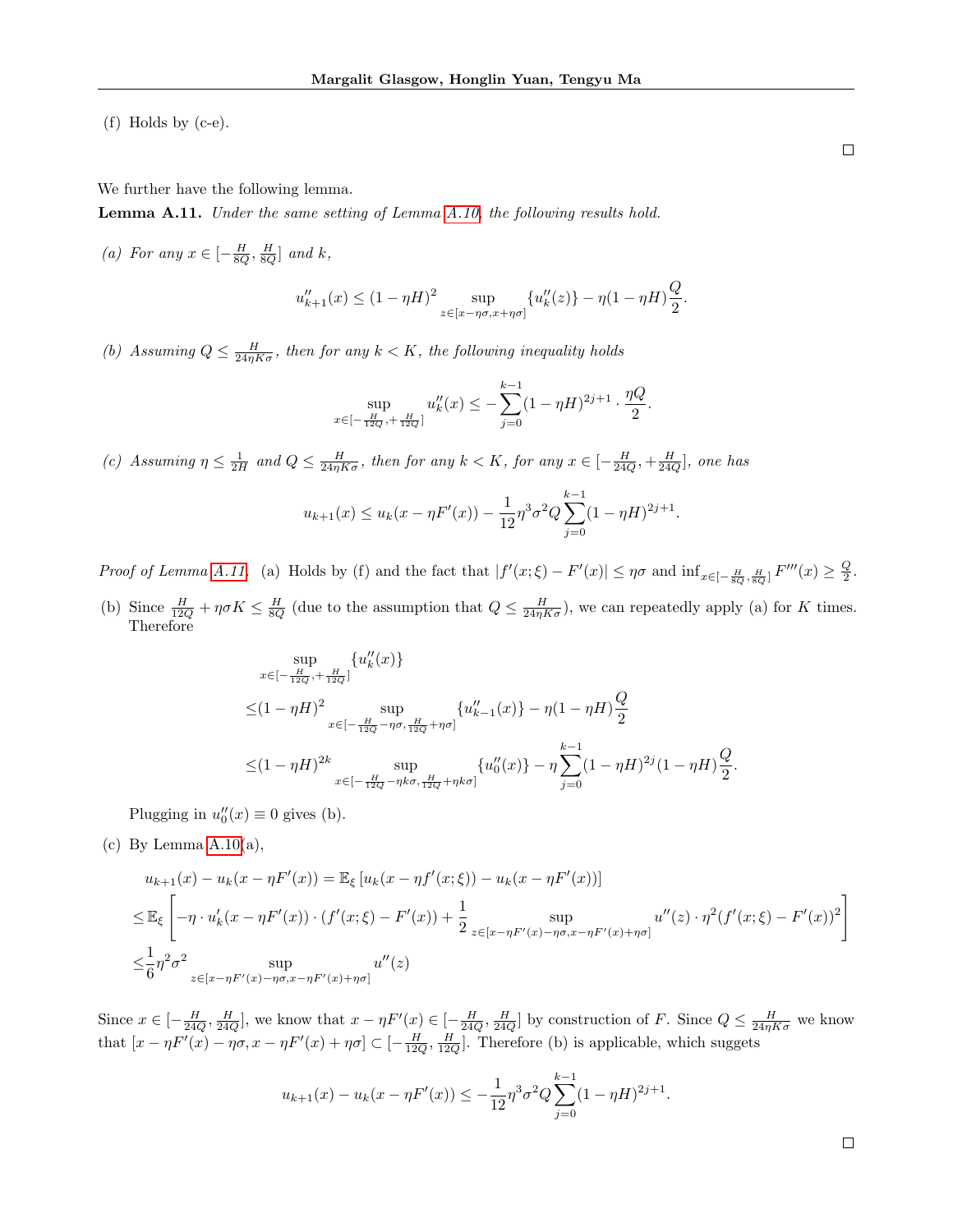We are ready to finish the proof of Theorem [A.4](#page-13-1) now.

*Proof of Theorem [A.4.](#page-13-1)* For  $k = 1$  the bound trivially holds. From now on assume  $k \geq 2$ .

Consider the one-dimensional instance f defined in Eq. [\(A.5\)](#page-17-0). The optimum of  $F = \mathbb{E}_{\xi} f(x; \xi)$  is clearly 0. We will actually show a stronger result that Eq. [\(A.2\)](#page-13-4) holds for any  $x \in \left[-\frac{H}{24Q}, +\frac{H}{24Q}\right]$ , in addition to 0.

Since  $\eta \le \frac{1}{2H}$ , for any  $x \in \left[-\frac{H}{24Q}, +\frac{H}{24Q}\right]$ , one has  $x - \eta F'(x) \in \left[-\frac{H}{24Q}, +\frac{H}{24Q}\right]$ . Therefore one can repeatedly apply Lemma  $A.11(c)$ , which yields

$$
\mathbb{E}[x_{\text{SGD}}^{(k)}] - z_{\text{GD}}^{(k)} \le -\frac{1}{12} \eta^3 \sigma^2 Q \sum_{j=0}^{k-1} \sum_{i=0}^{j-1} (1 - \eta H)^{2i+1}.
$$

If  $k \leq \frac{1}{\eta H}$  then

$$
\sum_{j=1}^{k-1} \sum_{i=0}^{j-1} (1 - \eta H)^{2i+1} \ge k(k-1)(1 - \eta H)^{2k-3} \ge k(k-1) \left(1 - \frac{1}{k}\right)^{2k-3} \ge \frac{1}{e^2} k(k-1) \ge \frac{k(k-1)}{16}.
$$

If  $k > \frac{1}{\eta H}$  then

$$
\sum_{j=1}^{k-1} \sum_{i=0}^{j-1} (1 - \eta H)^{2i+1} = \frac{(1 - \eta H)((1 - \eta H)^{2k} + \eta H(2 - \eta H)k - 1)}{\eta^2 H^2 (2 - \eta H)^2} \ge \frac{\frac{3}{2} \eta H k - 1}{8 \eta^2 H^2} \ge \frac{\eta H k}{16 \eta^2 H^2} \ge \frac{k - 1}{16 \eta H},
$$

where in the second from the last inequality we used the assumption that  $\eta H \leq \frac{1}{2}$ . In either case we have

$$
\sum_{j=1}^{k-1} \sum_{i=0}^{j-1} (1 - \eta H)^{2i+1} \ge \min \left\{ \frac{k-1}{16\eta H}, \frac{1}{16} k(k-1) \right\},\,
$$

and hence

$$
\mathbb{E}[x_\text{SGD}^{(k)}] - z_\text{GD}^{(k)} \le -0.005\eta^3 \sigma^2 Q(k-1) \min\left\{\frac{1}{\eta H}, k\right\}
$$

.

 $\Box$ 

## <span id="page-19-1"></span>B PROOF OF THEOREMS [3.1](#page-6-2) AND [3.3:](#page-6-3) LOWER BOUNDS OF FedAvg UN-DER 2ND-ORDER SMOOTHNESS

The main objective of this section is to prove the following Theorem, which implies both Theorems [3.1](#page-6-2) and [3.3.](#page-6-3)

<span id="page-19-0"></span>**Theorem B.1.** For any  $K \geq 2, R, M, H, D, \sigma$ , and  $\zeta_*,$  there exist  $f(\mathbf{x}; \xi)$  and distributions  $\{\mathcal{D}_m\}$ , each satisfying Assumption [1,](#page-4-0) and together satisfying Assumption [3,](#page-6-1) such that for some initialization  $\mathbf{x}^{(0,0)}$  with  $\|\mathbf{x}^{(0,0)} - \mathbf{x}^{\star}\|_{2} < D$ , the final iterate of FEDAvG with any step size satisfies:

$$
\mathbb{E}\left[F(\mathbf{x}^{(R,0)})\right] - F(\mathbf{x}^{\star}) \geq \Omega\left(\frac{HD^2}{KR} + \frac{\sigma D}{\sqrt{MKR}} + \min\left\{\frac{\sigma D}{\sqrt{KR}}, \frac{H^{\frac{1}{3}}\sigma^{\frac{2}{3}}D^{\frac{4}{3}}}{K^{\frac{1}{3}}R^{\frac{2}{3}}}\right\} + \min\left\{\frac{\zeta_*^2}{H}, \frac{H^{\frac{1}{3}}\zeta_*^{\frac{2}{3}}D^{\frac{4}{3}}}{R^{\frac{2}{3}}}\right\}\right).
$$

In particular, if  $\zeta_* = 0$ , then it is possible to choose all distributions  $\mathcal{D}_m$  to be the same distribution  $\mathcal{D}$ .

**Remark B.2.** Note that  $\zeta_* = 0$  does not necessarily imply that the distributions are homogeneous. Hence for this theorem to imply Theorem [3.1,](#page-6-2) we ensure that in the case when  $\zeta_* = 0$ , all of the distributions  $\mathcal{D}_m$  are equal.

In Section [B.1,](#page-20-0) we provide a high level overview of the proof techniques of this theorem in the homogeneous case. The main technical lemmas from this overview are proved in Sections [B.2](#page-22-0) and [B.3.](#page-30-0) In Section [B.4,](#page-31-0) we provide the additional technical lemmas for the heterogeneous case. Finally, we finish the proof of Theorem [B.1](#page-19-0) in Section [B.5.](#page-33-0)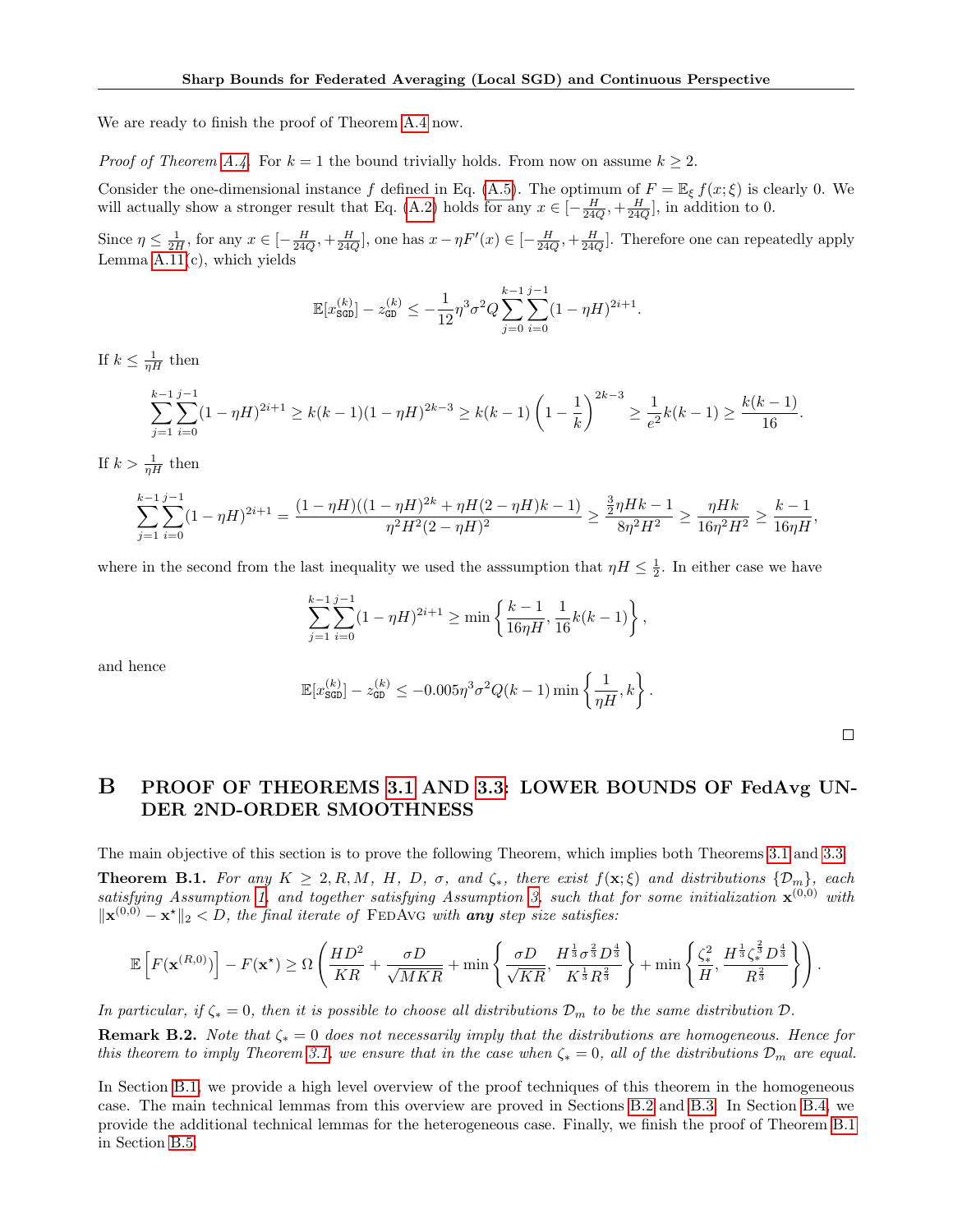<span id="page-20-1"></span>

Figure 2: The piecewise quadratic function and its first two derivatives.

#### <span id="page-20-0"></span>B.1 Proof Overview of Theorem [B.1](#page-19-0) in Homogeneous Case

To prove the lower bound in Theorem [B.1](#page-19-0) for the homogenous case, we construct the following function.

<span id="page-20-3"></span>
$$
f(\mathbf{x}; \xi) = f_1(x_1; \xi) + f_2(x_2) + f_3(x_3), \tag{B.1}
$$

where

$$
f_1(x; \xi) = \frac{L}{2}\psi(x) + \xi x
$$
,  $f_2(x) = \mu x^2$ ,  $f_3(x) = Hx^2$ ,

and where

$$
\psi(x) := \begin{cases} \frac{1}{2}x^2 & x < 0 \\ x^2 & x \ge 0 \end{cases}
$$

 $\xi \sim \mathcal{N}(0, \sigma^2)$ ,  $L = H/6$ , and  $\mu$  is some function of  $K, R, D, H$ , and  $\sigma$ .

We will analyze the convergence of FEDAVG starting at  $\mathbf{x}^{(0,0)} = (0, D/2, D/2)$  such that the initial distance to optimum  $\|\mathbf{x}^{(0,0)} - \mathbf{x}^*\|_2 < D$ . Observe that the only noise is Gaussian noise in the gradient of the first coordinate.

The sole objective of including  $f_3$  is to ensure that we can limit our analysis to cases with small step size,  $\eta$ . Indeed, by standard arguments, if  $\eta \geq \frac{1}{H}$ , then the third coordinate of **x** would diverge.

The role of the function  $f_2$  is to provide a direction (the  $x_2$ -axis) in which f is only slightly convex. Indeed, this term requires that  $\eta$  is sufficiently large for convergence, which we formalize in Lemma [B.16.](#page-33-1)

The novelty in our analysis stems from our sharp analysis of the bias  $\mathbb{E}[x_1^{(R,0)}]$  from running SGD on the piecewise quadratic function, pictured in Figure [2.](#page-20-1)

Our main technique is comparing the iterates  $x^{(0)}, x^{(1)}, \cdots$  from running SGD on the piecewise quadratic function  $f_1(x;\xi)$  to the iterates  $\{y^{(k)}\}$  and  $\{z^{(k)}\}$  obtained from running SGD on the quadratic functions

$$
f_{\ell}(x;\xi) := \frac{L}{4}x^2 + \xi x
$$
, and  $f_u(x;\xi) := \frac{L}{2}x^2 + \xi x$ ,

respectively. We will show in Lemma [B.7](#page-22-1) that if  $x^{(0)} = y^{(0)} = z^{(0)}$ , then the iterate  $x^{(k)}$  is first-order stochastically dominated by both  $y^{(k)}$  and  $z^{(k)}$  (see Definition [B.6](#page-22-2) for the formal definition of first-order stochastic dominance). Fortunately, the iterates  $y^{(k)}$  and  $z^{(k)}$  are easy to analyze. A straightforward calculation in Lemma [B.5](#page-22-3) yields the closed form solutions

$$
y^{(k)} \sim \alpha_y^k y^{(0)} + \mathcal{N}(0, \sigma_y^2)
$$
, and  $z^{(k)} \sim \alpha_z^k z^{(0)} + \mathcal{N}(0, \sigma_z^2)$ ,

where

<span id="page-20-2"></span>
$$
\alpha_y := 1 - \eta L/2, \quad \alpha_z := 1 - \eta L, \quad \sigma_y^2 := \frac{\eta^2 \sigma^2 (1 - \alpha_y^k)}{1 - \alpha_y}, \quad \sigma_z^2 := \frac{\eta^2 \sigma^2 (1 - \alpha_z^k)}{1 - \alpha_z}.
$$
 (B.2)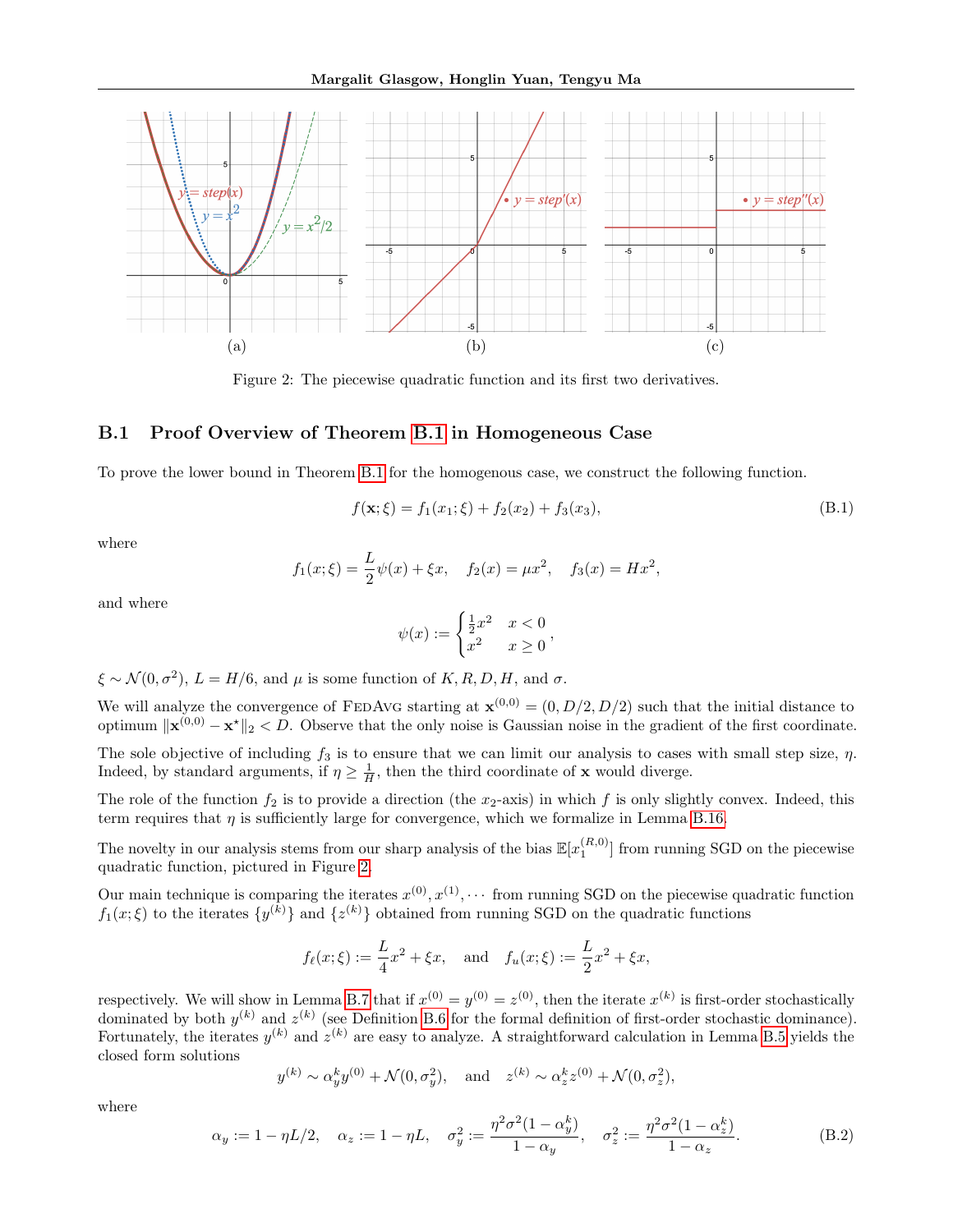We can then bound the expectation of  $x^{(k)}$  in the following way:

$$
\mathbb{E}[x^{(k)}] = -\int_{c=-\infty}^{0} \Pr[x^{(k)} \le c] + \int_{c=0}^{\infty} \Pr[x^{(k)} \ge c] \le -\int_{c=-\infty}^{0} \Pr[y^{(k)} \le c] + \int_{c=0}^{\infty} \Pr[z^{(k)} \ge c].
$$

This decomposition means that the higher variance of  $y^{(k)}$  to contributes to the negative term, while the relatively lower variance of  $z^{(k)}$  contributes to the positive term.

To give some intuition, consider the case where  $x^{(0)} = y^{(0)} = z^{(0)} = 0$ , and  $\eta L k \ll 1$ . Here we have  $y^{(k)} \sim \mathcal{N}(0, \sigma_y^2)$ and  $z^{(k)} \sim \mathcal{N}(0, \sigma_z^2)$ . Plugging in the cdf of a Gaussian, we obtain

$$
-\int_{c=-\infty}^{0} \Pr[y^{(k)} \le c] + \int_{c=0}^{\infty} \Pr[z^{(k)} \ge c] = -\frac{\sigma_y}{\sqrt{2\pi}} + \frac{\sigma_z}{\sqrt{2\pi}}.
$$

Using the fact that  $\eta L k \ll 1$ , we can approximate

$$
\sigma_y^2 \approx \frac{\eta^2 \sigma^2 (\eta L k/2 + (\eta L k)^2 / 8)}{\eta L/2} = \eta^2 \sigma^2 k (1 - \eta L k/4),
$$

and

$$
\sigma_z^2 \approx \frac{\eta^2 \sigma^2 (\eta L k/2 + (\eta L k)^2/2)}{\eta L} = \eta^2 \sigma^2 k (1 - \eta L k/2),
$$

such that

$$
\mathbb{E}[x^{(k)}] \le -\frac{\sigma_y}{\sqrt{2\pi}} + \frac{\sigma_z}{\sqrt{2\pi}} \approx \frac{\eta \sigma \sqrt{k}}{\sqrt{2\pi}} \left(\frac{\eta L k}{8}\right).
$$

When  $x^{(0)}$  is non-zero but sufficiently small, we can prove that this same negative iterate bias occurs in the expectation  $\mathbb{E}[x^{(k)}] - x^{(0)}$ . With slightly more effort, we can show that so long as the *expectation*  $\mathbb{E}[x^{(0)}]$  is sufficiently small, there is a negative drift in  $\mathbb{E}[x^{(k)}] - \mathbb{E}[x^{(0)}]$ .

We formalize these observations in the following lemma. Note that this lemma also captures the case when  $\eta L k \geq 1$ , where  $\sigma_y - \sigma_z = \Theta\left(\sigma \eta^{1/2} L^{-1/2}\right)$ .

<span id="page-21-0"></span>**Lemma B.3.** There exist universal constants  $c_1$  and  $c_2$  such that the following holds. Suppose we run SGD with step size  $\eta$  on the function  $f(x;\xi) = \frac{L}{2}\psi(x) + \xi x$  for  $\xi \sim \mathcal{N}(0,\sigma^2)$  with step size  $\eta \leq \frac{1}{6L}$ , starting at a possibly random iterate  $x^{(0)}$ . If

$$
-\sqrt{c_1}\frac{\sigma_y}{\alpha_y^k} \le \mathbb{E}[x^{(0)}] \le 0,
$$

then for any k,

$$
\mathbb{E}[x^{(k)}] \le (1 - \eta L/2)^k \mathbb{E}[x^{(0)}] - \frac{1}{2} c_2 \sigma \eta^{1/2} L^{-1/2} \min(1, \eta L k)^{3/2}
$$

,

where  $\sigma_y$  and  $\alpha_y$  are defined in Eq. [\(B.2\)](#page-20-2). In particular, we can choose  $c_1 = 0.0005$  and  $c_2 = 0.002$ .

The proof of Lemma [B.3](#page-21-0) is relegated to Section [B.2.](#page-22-0)

Using Lemma [B.3](#page-21-0) inductively, we can show that the bias accumulates over many rounds of FEDAvG. Loosely speaking, the bias grows linearly with the number of rounds  $R$  until the force of the gradient exceeds the drift from the difference  $\sigma_y - \sigma_z$ .

<span id="page-21-1"></span>Lemma B.4. Suppose we run FEDAvG for R rounds with K local steps and step size  $\eta$  on the 1-dimensional function  $f(x;\xi) = \frac{L}{2}\psi(x) + \xi x$  for  $\xi \sim \mathcal{N}(0,\sigma^2)$ . There exists a universal constant c such that for  $\eta \leq \frac{1}{6L}$ , if  $x^{(0,0)} = 0$ , then

$$
\mathbb{E}[x^{(R,0)}] \le -c\frac{\sqrt{\eta}\sigma}{\sqrt{L}}\min\left\{R(\eta LK)^{3/2}, 1, (\eta LK)^{1/2}\right\}
$$

In particular, we can choose  $c = 0.0005$ .

The proof of Lemma [B.4](#page-21-1) is relegated to Section [B.3.](#page-30-0)

Now consider the FEDAvG procedure on the 3-dimensional objective  $f$  defined in Eq.  $(B.1)$ . Since the trajectories of coordinates of  $\mathbf{x} = (x_1, x_2, x_3)$  are completely decoupled, we prove Theorem [B.1](#page-19-0) by combining Lemma [B.4](#page-21-1) with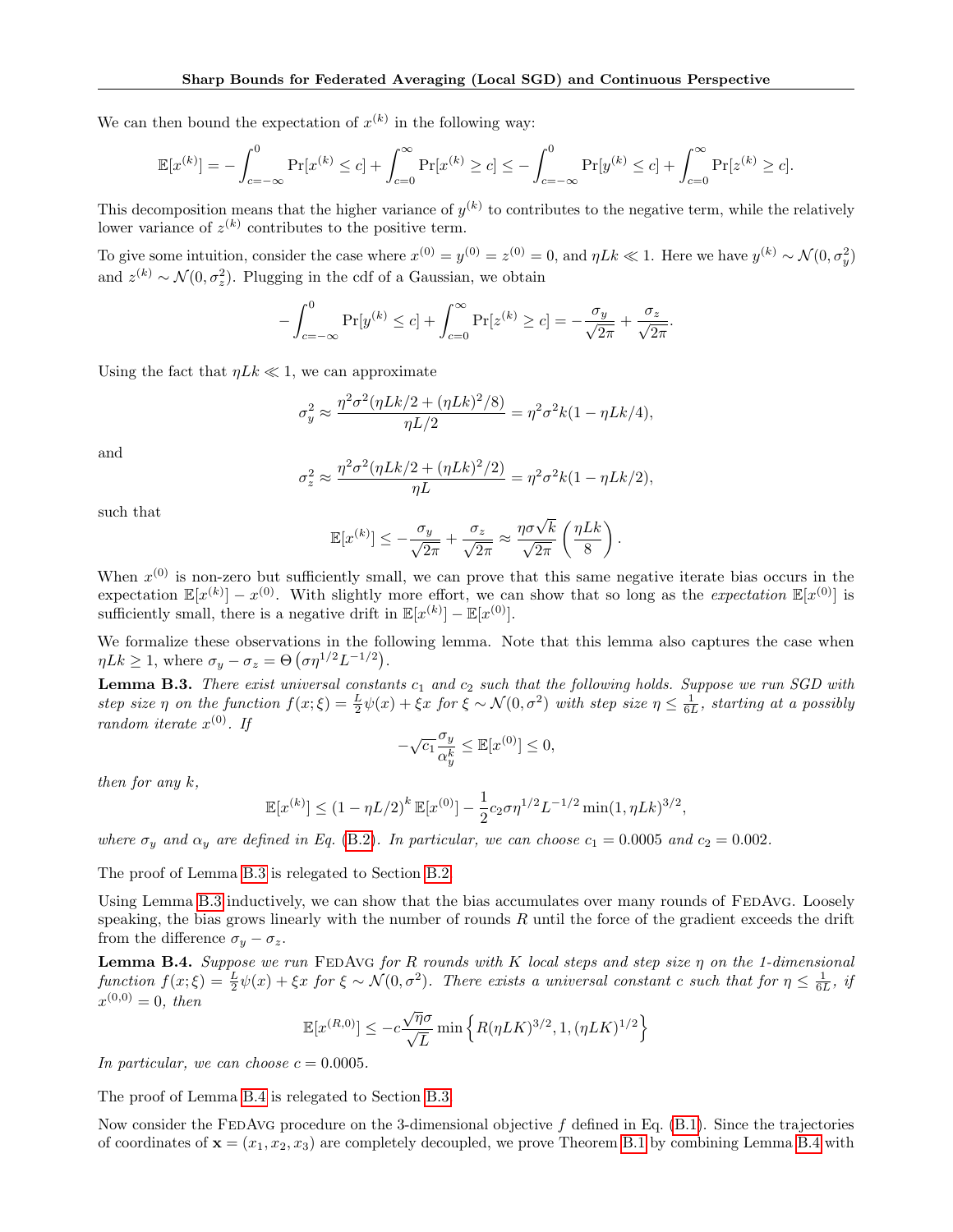bounds that relate the choice of  $\eta$  to the suboptimality in the coordinates  $x_2$  and  $x_3$ . This yields the first term,  $O\left(\min\left(\frac{\sigma D}{\sqrt{KR}}, \frac{\sigma^{2/3}H^{1/3}D^{4/3}}{K^{1/3}R^{2/3}}\right)\right)$ , in Theorem [B.1.](#page-19-0) To obtain the final term, we recall that any first order method which uses at most MKR stochastic gradients has a lower bound of  $O(\sigma D/\sqrt{MKR})$  in expected function error. It follows immediately that the function error of FEDAVG is at least the maximum these two terms, which is on the same order as their sum. The details of the proof of Theorem [B.1](#page-19-0) are provided in Section [B.5.](#page-33-0)

#### <span id="page-22-0"></span>B.2 Proof of Lemma [B.3](#page-21-0)

As outlined in the proof overview, we will compare the iterates of SGD on the piecewise quadratic function to the iterates of SGD on quadratic functions. The following lemma gives a closed form for the SGD iterates of a quadratic function.

<span id="page-22-3"></span>**Lemma B.5** (Distribution of SGD on Quadratic objectives). Let  $x^{(0)} \cdots x^{(t)}$  be the iterates of SGD on the stochastic function  $f(x;\xi) = \frac{L}{2}x^2 + \xi x$  with step size  $\eta$  and  $\xi \sim \mathcal{N}(0,\sigma^2)$ . Then  $x^{(t)} \sim (1-\eta L)^t x^{(0)} +$  $\mathcal{N}\left(0, \frac{(1-(1-\eta L)^t)\eta^2\sigma^2}{\eta L}\right)$ .

*Proof of Lemma [B.5.](#page-22-3)* Let  $\xi^{(i)} \sim \mathcal{N}(0, \sigma^2)$ , such that

$$
x^{(i+1)} = x^{(i)} - \eta(Lx^{(i)} + \xi^{(i)}) = (1 - \eta L)x^{(i)} - \eta \xi^{(i)}
$$

Recursing, we have

$$
x^{(t)} = (1 - \eta L)^{t} x^{(0)} + \sum_{i=1}^{t} \left[ (1 - \eta L)^{t-i} \eta^{2} \xi^{(i)} \right]
$$
  
 
$$
\sim (1 - \eta L)^{t} x^{(0)} + \mathcal{N} \left( 0, \sum_{i=1}^{t} (1 - \eta L)^{t-i} \eta^{2} \sigma^{2} \right)
$$
  
 
$$
\sim (1 - \eta L)^{t} x^{(0)} + \mathcal{N} \left( 0, \frac{(1 - (1 - \eta L)^{t}) \eta^{2} \sigma^{2}}{\eta L} \right).
$$

.

We introduce the following definition to facilitate the proof.

<span id="page-22-2"></span>**Definition B.6.** A random variable Y first-order stochastically dominates a random variable X if for all *values*  $c \in \mathbb{R}$ ,

$$
\Pr[Y \ge c] \ge \Pr[X \ge c].
$$

We will use the following lemma.

<span id="page-22-1"></span>**Lemma B.7** (Markov Chain Stochastic Dominance). Let  $X_t$  and  $Y_t$  be time-homogeneous discrete-time Markov chains on R such that for any z, the random variable  $Y_1|Y_0 = z$  first-order stochastically dominates  $X_1|X_0 = z$ . Then for any c and any  $t > 0$ ,  $Y_t|Y_0 = c$  first-order stochastically dominates  $X_t|X_0 = c$ .

*Proof of Lemma [B.7.](#page-22-1)* We prove this by induction on t. Note that it holds trivially for  $t = 0$ .

Let  $p_x$  be the distribution of  $X_{t-1}|X_0 = c$  and  $p_y$  be the distribution of  $Y_{t-1}|Y_0 = c$ , such that by our inductive hypothesis,  $p_y$  stochastically dominates  $p_x$ .

Then for any c, we have

$$
\Pr[Y_t \ge c | Y_{t-1} \sim p_y] = \Pr[Y_1 \ge c | Y_0 \sim p_y]
$$
  
\n
$$
\ge \Pr[X_1 \ge c | X_0 \sim p_y]
$$
  
\n
$$
\ge \Pr[X_1 \ge c | X_0 \sim p_x]
$$
  
\n
$$
= \Pr[X_t \ge c | X_{t-1} \sim p_x].
$$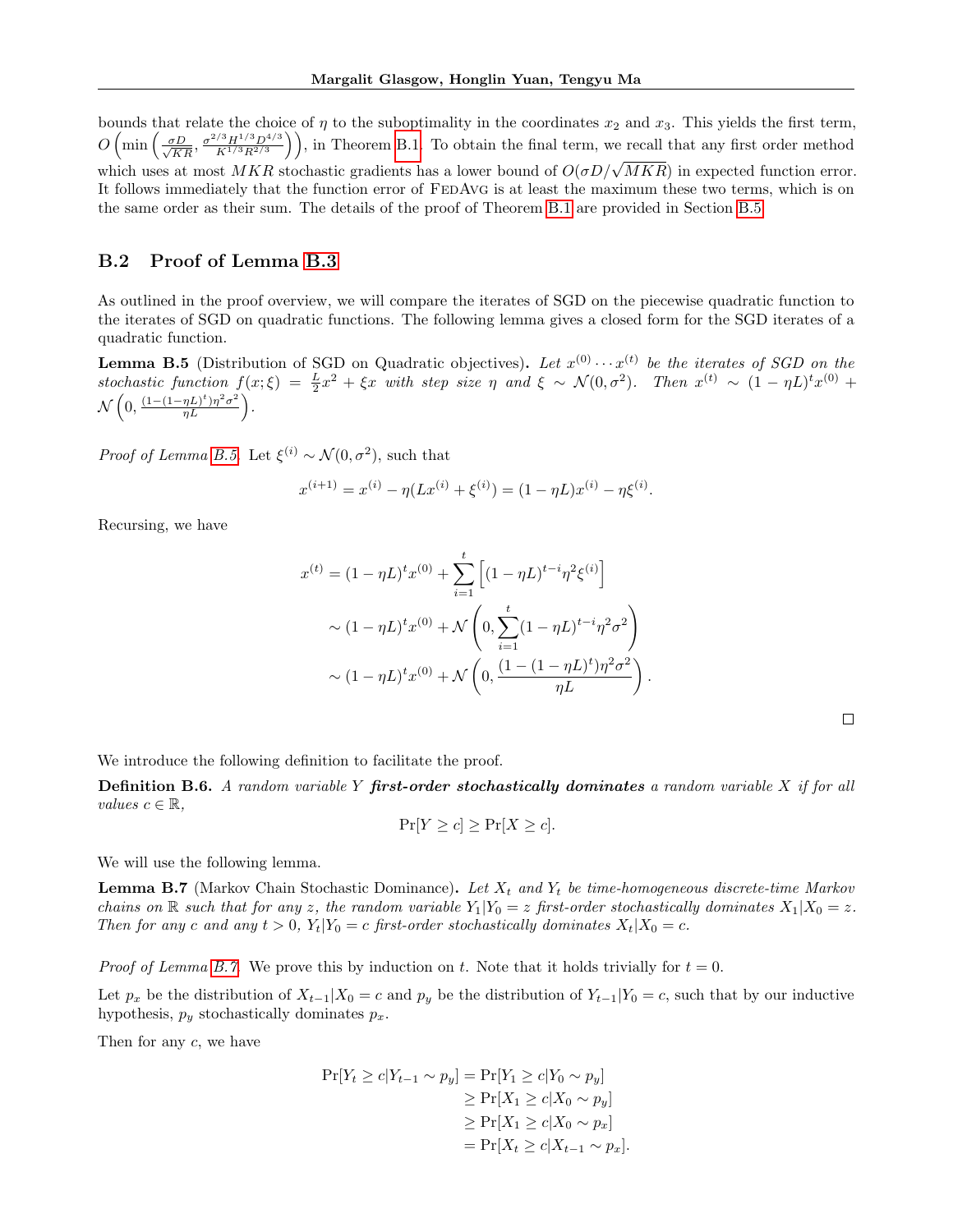Here the equalities follow from the fact that  $X_t$  and  $Y_t$  are Markov chains. The first inequality follows from our assumption that for any z,  $Y_1|Y_0 = z$  first-order stochastically dominates  $X_1|X_0 = z$ . The second inequality follows from the fact that the function  $f(z) := \Pr[X_1 \le c | X_0 = z]$  is increasing in z, so its expectation is at least as large under  $z \sim p_y$  as under  $z \sim p_x$ .  $\Box$ 

Lemma [B.3,](#page-21-0) the more general form of Lemma [3.4,](#page-7-3) gives the bias of SGD on the piecewise quadratic function if the expectation of the starting iterate is bounded. The most important part of its proof is the following weaker lemma, which gives the bias is SGD if the first iterate is deterministic and bounded.

Recall the variables introduced in the proof overview Eq. [\(B.2\)](#page-20-2), which we restate here for ease of reference:

$$
\alpha_y := 1 - \eta L/2, \quad \alpha_z := 1 - \eta L, \quad \sigma_y^2 := \frac{\eta^2 \sigma^2 (1 - \alpha_y^k)}{1 - \alpha_y}, \quad \sigma_z^2 := \frac{\eta^2 \sigma^2 (1 - \alpha_z^k)}{1 - \alpha_z}.
$$

<span id="page-23-0"></span>**Lemma B.8.** If  $\eta L \leq 1/6$  and

$$
-\sqrt{c_1} \frac{\sigma_y}{\alpha_y^k} \le x^{(0)} \le \sqrt{c_1} \frac{\sigma_y}{\alpha_y^k},
$$

then

$$
\mathbb{E}[x^{(k)}|x^{(0)}] \leq \max\left\{(1-\eta L)^k x^{(0)}, (1-\eta L/2)^k x^{(0)}\right\} - c_2 \frac{\sigma \sqrt{\eta}}{\sqrt{L}} \min(\eta L k, 1)^{3/2},
$$

where  $c_1 = 0.0005$  and  $c_2 = 0.002$ .

The proof of Lemma [B.8](#page-23-0) is deferred to Section [B.2.1.](#page-25-0)

The following lemma covers the edge cases when  $|x^{(0)}|$  is large.

<span id="page-23-1"></span>**Lemma B.9.** For all  $x^{(0)} \in \mathbb{R}$ ,

$$
\mathbb{E}[x^{(k)}|x^{(0)}] \le (1 - \eta L)^k x^{(0)},
$$

and

$$
\mathbb{E}[x^{(k)}|x^{(0)}] \le \left(1 - \frac{\eta L}{2}\right)^k x^{(0)}.
$$

We begin by proving Lemma [B.9.](#page-23-1)

*Proof of Lemma [B.9.](#page-23-1)* This follows immediately from Lemma [B.7,](#page-22-1) since  $x^{(k)}$  is stochastically dominated by k steps the SGD processes  $y^{(k)}$  and  $z^{(k)}$  on the functions  $f_{\ell}(x,\xi) := \frac{L}{4}x^2 + \xi x$  and  $f_u(x;\xi) := \frac{L}{2}x^2 + \xi x$  respectively, with  $y^{(0)} = z^{(0)} = x^{(0)}$ . Indeed by Lemma [B.5,](#page-22-3)

$$
\mathbb{E}[x^{(k)}] \le \mathbb{E}[z^{(k)}] = (1 - \eta L)^k x^{(0)},
$$

and

$$
\mathbb{E}[x^{(k)}] \le \mathbb{E}[y^{(k)}] = \left(1 - \frac{\eta L}{2}\right)^k x^{(0)}.
$$

 $\Box$ 

We now prove Lemma [B.3](#page-21-0) from Lemmas [B.8](#page-23-0) and [B.9.](#page-23-1)

Proof of Lemma [B.3.](#page-21-0) We divide the proof into two cases.  $\overline{c_1} \frac{\sigma_y}{\alpha^k}$  $\frac{\sigma_y}{\alpha_y^k}$  and let  $\delta :=$  $c_2 \sigma \eta^{1/2} L^{-1/2} \min(1, \eta L k)^{3/2}.$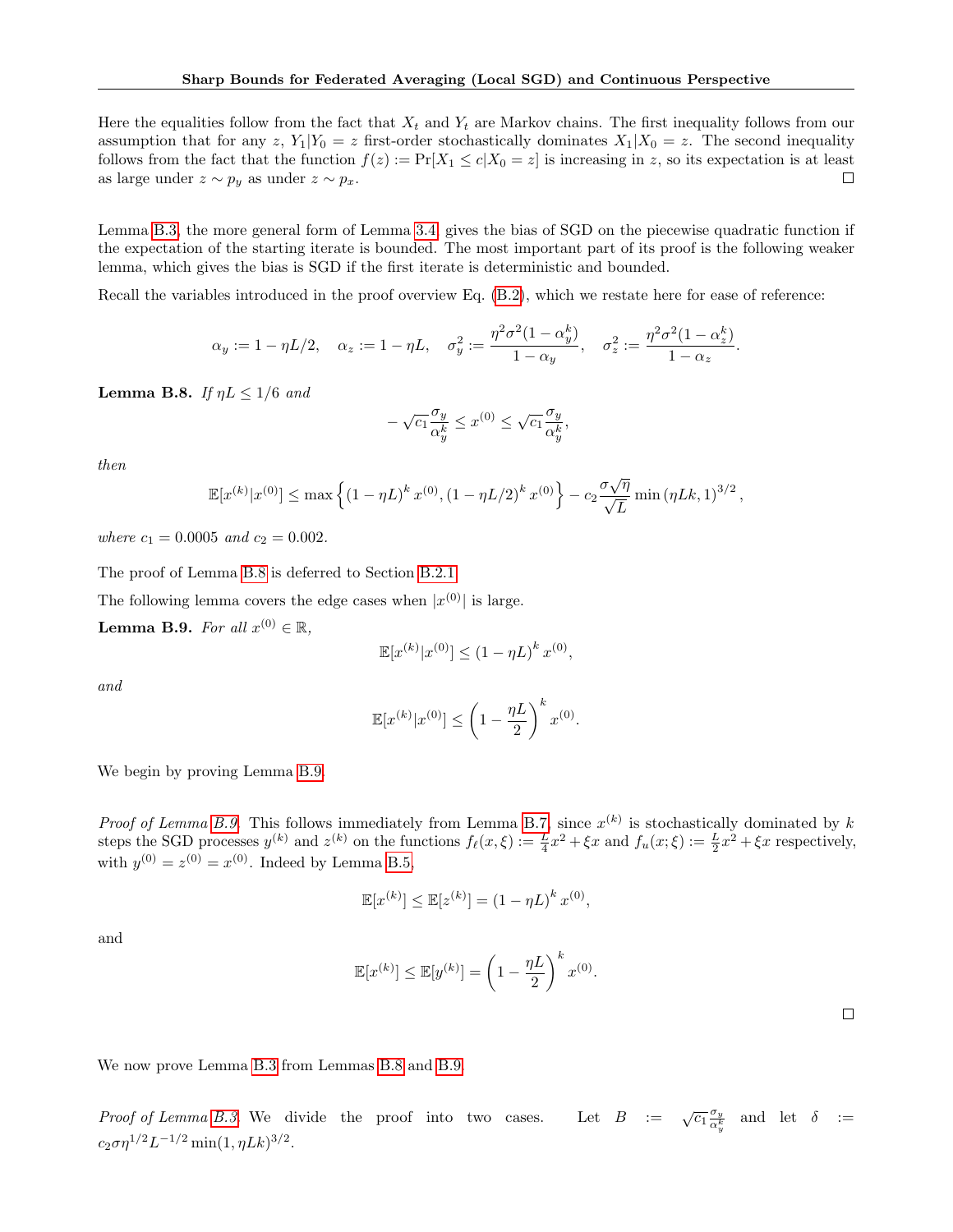**Case 1:**  $Pr[-B \le x^{(0)} \le B] \ge \frac{1}{2}$ . In this case, using the second statement of Lemma [B.9](#page-23-1) in the first inequality and Lemma [B.8](#page-23-0) in the second inequality, we achieve

$$
\mathbb{E}[x^{(k)}] = \Pr[|x^{(0)}| \ge B] \mathbb{E}[x^{(k)} | |x^{(0)}| \ge B] + \Pr[|x^{(0)}| \le B] \mathbb{E}[x^{(k)} | |x^{(0)}| \le B]
$$
  
\n
$$
\le \Pr[|x^{(0)}| \ge B] \mathbb{E}[(1 - \eta L/2)^k x^{(0)} | |x^{(0)}| \ge B] + \Pr[|x^{(0)}| \le B] \mathbb{E}[x^{(k)} | |x^{(0)}| \le B]
$$
  
\n
$$
\le \Pr[|x^{(0)}| \ge B] \mathbb{E}[(1 - \eta L/2)^k x^{(0)} | |x^{(0)}| \ge B] + \Pr[|x^{(0)}| \le B] \mathbb{E}[(1 - \eta L)^k x^{(0)} - \delta | |x^{(0)}| \le B]
$$
  
\n
$$
= (1 - \eta L/2)^k \mathbb{E}[x^{(0)}] - \delta \Pr[|x^{(0)}| \le B]
$$
  
\n
$$
\le (1 - \eta L/2)^k \mathbb{E}[x^{(0)}] - \frac{\delta}{2}.
$$

This gives the desired result.

**Case 2:**  $Pr[-B \le x^{(0)} \le B] \le \frac{1}{2}$ . In this case, using the first statement of Lemmas [B.9](#page-23-1) in the first inequality, and the second statement of Lemma [B.9](#page-23-1) in the second inequality, we have

$$
\mathbb{E}[x^{(k)}] = \Pr[x^{(0)} \le B] \mathbb{E}[x^{(k)} | x^{(0)} \le B] + \Pr[x^{(0)} > B] \mathbb{E}[x^{(k)} | x^{(0)} > B]
$$
  
\n
$$
\le \Pr[x^{(0)} \le B] \mathbb{E}\left[\left(1 - \frac{\eta L}{2}\right)^k x^{(0)} | x^{(0)} \le B\right] + \Pr[x^{(0)} > B] \mathbb{E}\left[x^{(k)} | x^{(0)} > B\right]
$$
  
\n
$$
\le \Pr[x^{(0)} \le B] \mathbb{E}\left[\left(1 - \frac{\eta L}{2}\right)^k x^{(0)} | x^{(0)} \le B\right] + \Pr[x^{(0)} > B] \mathbb{E}\left[(1 - \eta L)^k x^{(0)} | x^{(0)} > B\right]
$$
  
\n
$$
= \left(1 - \frac{\eta L}{2}\right)^k \mathbb{E}[x^{(0)}] + \Pr[x^{(0)} > B] \mathbb{E}\left[\left((1 - \eta L)^k - \left(1 - \frac{\eta L}{2}\right)^k\right) x^{(0)} | x^{(0)} > B\right].
$$

Now

$$
(1 - \eta L/2)^k - (1 - \eta L)^k \ge \begin{cases} 1 - \eta Lk/2 - (1 - \eta Lk + (\eta Lk)^2/2) & \eta Lk \le 1/2; \\ \alpha_y^k (1 - (1 - \eta L/2)^k) & \eta Lk \ge 1/2, \end{cases}
$$
  

$$
\ge \begin{cases} \eta Lk/4 & \eta Lk \le 1/2; \\ \alpha_y^k (1 - e^{-\eta Lk/2}) & \eta Lk \ge 1/2. \end{cases}
$$
  

$$
\ge \begin{cases} \eta Lk/4 & \eta Lk \le 1/2; \\ \frac{\alpha_y^k}{5} & \eta Lk \ge 1/2. \end{cases}
$$

Plugging this in to the previous equation, it follows that

<span id="page-24-0"></span>
$$
\mathbb{E}[x^{(k)}] \leq \left(1 - \frac{\eta L}{2}\right)^k \mathbb{E}[x^{(0)}] + \begin{cases} \Pr[x^{(0)} > B] \mathbb{E}[x^{(0)} | x^{(0)} \geq B] \frac{\eta L k}{4} & \eta L k \leq 1/2; \\ \Pr[x^{(0)} > B] \mathbb{E}[x^{(0)} | x^{(0)} \geq B] \frac{\alpha_y^k}{5} & \eta L k \geq 1/2. \end{cases}
$$
(B.3)

Now we can bound

$$
\Pr[x^{(0)} > B] \mathbb{E}\left[x^{(0)} \mid x^{(0)} > B\right] = \mathbb{E}[x^{(0)}] - \Pr[|x^{(0)}| \le B] \mathbb{E}\left[x^{(0)} \mid |x^{(0)}| \le B\right] - \Pr[x^{(0)} < -B] \mathbb{E}\left[x^{(0)} \mid x^{(0)} < -B\right]
$$

$$
\ge \mathbb{E}[x^{(0)}] - \frac{1}{2}(B) - 0 \ge B - \frac{B}{2} \ge \frac{B}{2}.
$$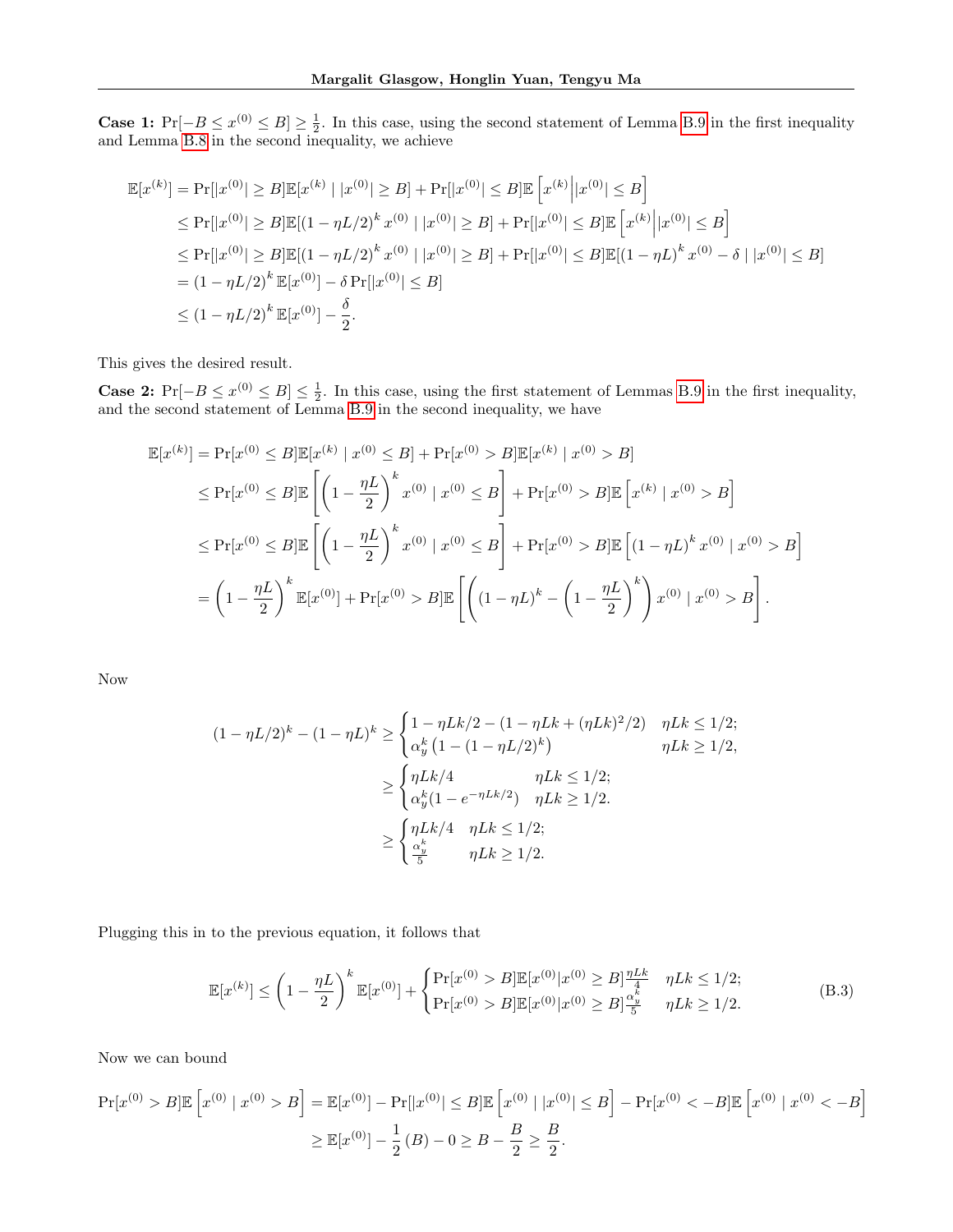Plugging this calculation into the result of Equation [B.3](#page-24-0) yields

$$
\mathbb{E}[x^{(k)}] \leq (1 - \eta L/2)^k \mathbb{E}[x^{(0)}] - \begin{cases} \frac{\sqrt{c_1}}{2} \frac{\sigma_y}{\alpha_b^k} \frac{\eta L k}{4} & \eta L k \leq 1/2\\ \frac{\sqrt{c_1}}{2} \frac{\sigma_y}{\alpha_b^k} \frac{\alpha_b^k}{5} & \eta L k \geq 1/2 \end{cases}
$$
  
\n
$$
\leq (1 - \eta L/2)^k \mathbb{E}[x^{(0)}] - \begin{cases} \frac{\sqrt{c_1}}{2} \frac{\eta \sigma \sqrt{k}}{2} \frac{\eta L k}{4} & \eta L k \leq 1/2\\ \frac{\sqrt{c_1}}{2} \sigma_y \frac{1}{5} & \eta L k \geq 1/2 \end{cases}
$$
  
\n
$$
\leq (1 - \eta L/2)^k \mathbb{E}[x^{(0)}] - \begin{cases} \frac{\sqrt{c_1}}{2} \frac{\eta \sigma \sqrt{k}}{2} \frac{\eta L k}{1} & \eta L k \leq 1/2\\ \frac{\sqrt{c_1}}{2} \frac{2\sqrt{\eta} \sigma}{\sqrt{L}} \frac{1}{5} & \eta L k \geq 1/2 \end{cases}
$$
  
\n
$$
\leq (1 - \eta L/2)^k \mathbb{E}[x^{(0)}] - \begin{cases} \frac{\sqrt{c_1}}{16c_2} \delta & \eta L k \leq 1/2\\ \frac{\sqrt{c_1}}{5c_2} \delta & \eta L k \geq 1/2 \end{cases}
$$
  
\n
$$
\leq (1 - \eta L/2)^k \mathbb{E}[x^{(0)}] - \frac{\delta}{2}.
$$

This proves the lemma.

#### <span id="page-25-0"></span>B.2.1 Deferred proof of Lemma [B.8](#page-23-0)

Proof of Lemma [B.8.](#page-23-0) Let  $f_{\ell}(x,\xi) := \frac{L}{4}x^2 + \xi x$  and  $f_u(x,\xi) := \frac{L}{2}x^2 + \xi x$ . Let  $y^{(k)}$  be the iterates of SGD on  $f_{\ell}$ and let  $z^{(k)}$  be the iterates of SGD on  $f_u$ , both initialized at  $y^{(0)} = z^{(0)} = x^{(0)}$ , with  $\xi \sim \mathcal{N}(0, \sigma^2)$ .

Then by Lemma [B.7,](#page-22-1)

$$
\mathbb{E}[x^{(k)}] = -\int_{c=-\infty}^{0} \Pr[x^{(k)} \le c] + \int_{c=0}^{\infty} \Pr[x^{(k)} \ge c] \le -\int_{c=-\infty}^{0} \Pr[y^{(k)} \le c] + \int_{c=0}^{\infty} \Pr[z^{(k)} \ge c]
$$

By Lemma [B.5,](#page-22-3) we have

$$
y^{(k)} \sim \alpha_y^k x^{(0)} + \mathcal{N}\left(0, \frac{(1-\alpha_y^k)\eta^2 \sigma^2}{1-\alpha_y}\right), \quad \text{and} \quad z^{(k)} \sim \alpha_z^k x^{(0)} + \mathcal{N}\left(0, \frac{(1-\alpha_z^k)\eta^2 \sigma^2}{1-\alpha_z}\right).
$$

Now with  $Y \sim \mathcal{N}\left(0, \sigma_y^2\right)$  for  $\sigma_y^2 = \frac{(1-\alpha_y^k)\eta^2\sigma^2}{1-\alpha_y}$  $\frac{\alpha_y}{1-\alpha_y}$ , we have

$$
\Pr[y^{(k)} \le c] = \Pr\left[Y \le c - \alpha_y^k x^{(0)}\right],
$$

so

$$
\int_{c=-\infty}^{0} \Pr\left[Y \leq c - \alpha_y^k x^{(0)}\right] = \mathbb{E}\left[-\alpha_y^k x^{(0)} - Y|Y \leq -\alpha_y^k x^{(0)}\right] \Pr\left[Y \leq -\alpha_y^k x^{(0)}\right]
$$

$$
= \left(-\alpha_y^k x^{(0)} - \mathbb{E}\left[Y|Y \leq -\alpha_y^k x^{(0)}\right]\right) \Pr\left[Y \leq -\alpha_y^k x^{(0)}\right].
$$

Now for any  $a$ ,

$$
\mathbb{E}[Y|Y \le a] \Pr[Y \le a] = \frac{1}{\sigma_y \sqrt{2\pi}} \int_{t=-\infty}^a t e^{-\frac{t^2}{2\sigma_y^2}} dt = -\frac{\sigma_y^2}{\sigma_y \sqrt{2\pi}} e^{-\frac{t^2}{2\sigma_y^2}} \Big|_{t=-\infty}^{t=a} = -\sigma_y \frac{e^{-\frac{a^2}{2\sigma_y^2}}}{\sqrt{2\pi}}.
$$

Hence we have

$$
\int_{c=-\infty}^{0} \Pr[y^{(k)} \le c] = -\alpha_y^k x^{(0)} \Pr\left[\mathcal{N}(0, \sigma_y^2) \le -a_y^k x^{(0)}\right] + \sigma_y \frac{e^{-\frac{(\alpha_y^k x^{(0)})^2}{2\sigma_y}}}{\sqrt{2\pi}}.
$$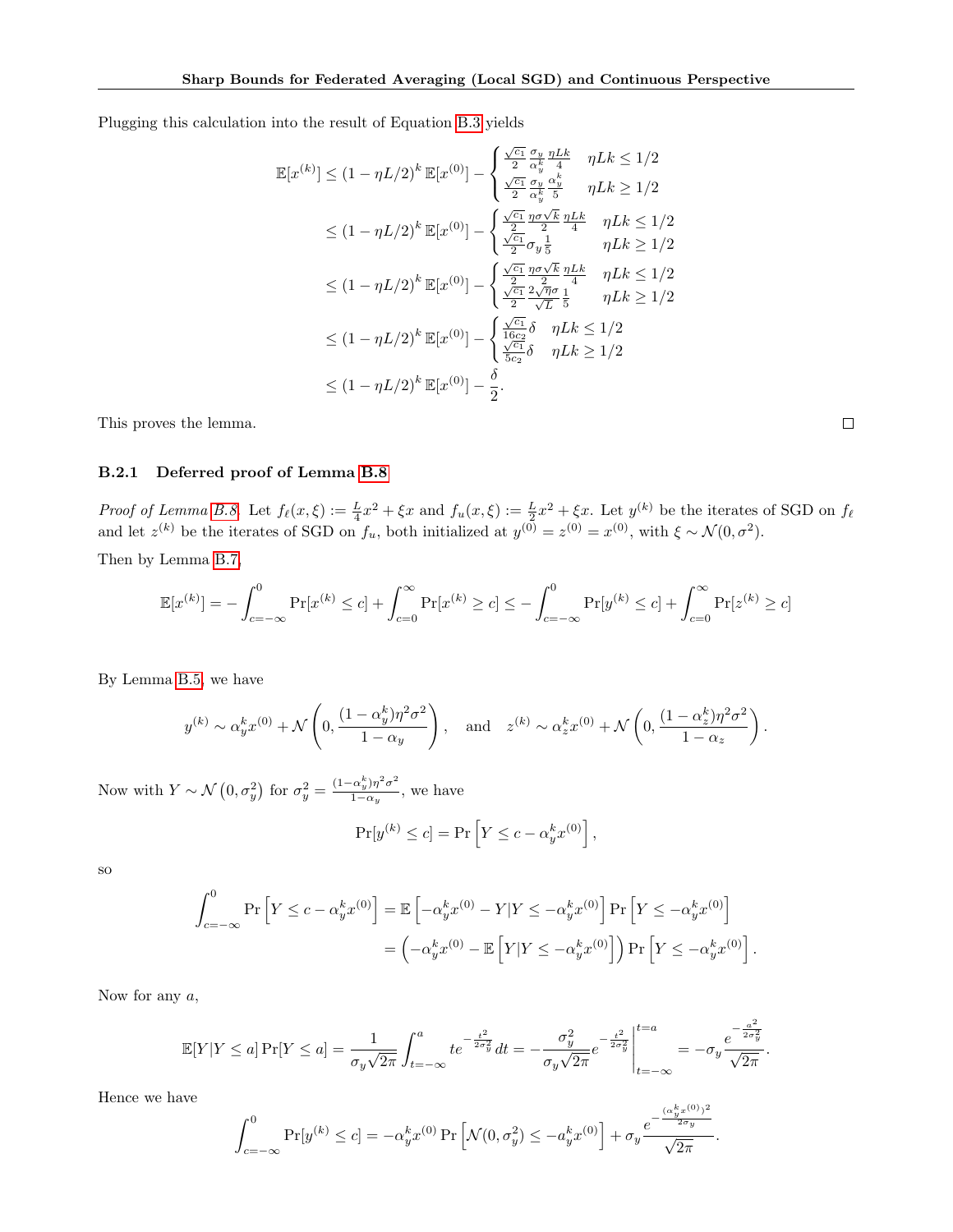Similarly, with  $Z \sim \mathcal{N}\left(0, \sigma_z^2\right)$  with  $\sigma_z^2 = \frac{(1-\alpha_z^k)\eta^2\sigma^2}{1-\alpha_z}$  $\frac{\frac{\partial}{\partial x} + \frac{\partial}{\partial y}}{1 - \alpha_z}$ , we have

$$
\int_{c=0}^{\infty} \Pr[z^{(k)} \ge c] = \mathbb{E}\left[Z + \alpha_z^k x^{(0)} | Z \ge -\alpha_z^k x^{(0)}\right] \Pr\left[Z \ge -\alpha_z^k x^{(0)}\right]
$$

$$
= \left(\alpha_z^k x^{(0)} + \mathbb{E}\left[Z | Z \ge -\alpha_z^k x^{(0)}\right]\right) \Pr\left[Z \ge -\alpha_z^k x^{(0)}\right]
$$

$$
= \alpha_z^k x^{(0)} \Pr\left[\mathcal{N}(0, \sigma_z^2) \ge -\alpha_z^k x^{(0)}\right] + \sigma_z \frac{e^{-\frac{(\alpha_z^k x^{(0)})^2}{2\sigma_z}}}{\sqrt{2\pi}}.
$$

<span id="page-26-0"></span>Summing, we have

$$
\mathbb{E}[x^{(k)}] = x^{(0)} \left( \alpha_z^k \Pr\left[\mathcal{N}(0, \sigma_z^2) \ge -\alpha_z^k x^{(0)}\right] + \alpha_y^k \Pr\left[\mathcal{N}(0, \sigma_y^2) \le -\alpha_y^k x^{(0)}\right] \right) + \sigma_z \frac{e^{-\frac{(\alpha_z^k x^{(0)})^2}{2\sigma_z^2}}}{\sqrt{2\pi}} - \sigma_y \frac{e^{-\frac{(\alpha_y^k x^{(0)})^2}{2\sigma_y^2}}}{\sqrt{2\pi}}
$$
\n(B.4)

We bound the terms in Equation [B.4](#page-26-0) with the following three claims. The proofs of Claims [B.10,](#page-26-1) [B.11](#page-26-2) and [B.12](#page-26-3) are deferred to the end of the present subsubsection.

#### <span id="page-26-1"></span>Claim B.10.

$$
\sigma_z \frac{e^{-\frac{(\alpha_z^k x^{(0)})^2}{2\sigma_z^2}}}{\sqrt{2\pi}} - \sigma_y \frac{e^{-\frac{(\alpha_y^k x^{(0)})^2}{2\sigma_y^2}}}{\sqrt{2\pi}} \le \frac{\sigma_z - \sigma_y}{\sqrt{2\pi}} \left(e^{-c_1}\right) + \begin{cases} c_1 \eta^2 \sigma L k^{3/2} & \eta L k \le 1/2; \\ \frac{\eta^{1/2} \sigma c_1}{L^{1/2} \sqrt{2\pi}} & \eta L k \ge 1/2. \end{cases}
$$

<span id="page-26-4"></span><span id="page-26-2"></span>Claim B.11.

$$
x^{(0)}\left(\alpha_z^k \Pr\left[\mathcal{N}(0, \sigma_z^2) \ge -\alpha_z^k x^{(0)}\right] + \alpha_y^k \Pr\left[\mathcal{N}(0, \sigma_y^2) \le -\alpha_y^k x^{(0)}\right]\right)
$$
  

$$
\le x^{(0)}\alpha_y^k + c_1(\sigma_y - \sigma_x) + \begin{cases} \sqrt{c_1} \eta^2 \sigma L k^{3/2} & \eta L k \le 1/2; \\ \frac{\sqrt{c_1}}{2} \frac{\sqrt{\eta} \sigma}{\sqrt{L}} & \eta L k \ge 1/2. \end{cases}
$$
(B.5)

<span id="page-26-3"></span>Claim B.12.

$$
\sigma_y - \sigma_z \ge \begin{cases} \frac{1}{24} \eta^2 L \sigma k^{3/2} & \eta L k \le 1/2; \\ \frac{0.12 \eta \sigma}{\sqrt{\eta L}} & \eta L k \ge 1/2. \end{cases}
$$

Combining the results of Claims [B.10](#page-26-1) and [B.11](#page-26-2) with Equation [B.4,](#page-26-0) we obtain

$$
\mathbb{E}[x^{(k)}] \leq x^{(0)}\alpha_y^k + (\sigma_z - \sigma_y)\left(\frac{e^{-c_1}}{\sqrt{2\pi}} - c_1\right) + \begin{cases} (c_1 + \sqrt{c_1}/2)\eta^2 \sigma L k^{3/2} & \eta L k \leq 1/2; \\ \frac{\sqrt{\eta}\sigma}{\sqrt{L}}\left(\frac{c_1}{\sqrt{2\pi}} + 2\sqrt{c_1}\right) & \eta L k \geq 1/2. \end{cases}
$$

Plugging in Claim [B.12,](#page-26-3) we obtain for  $c_1 \leq 0.0005$ ,

$$
\mathbb{E}[x^{(k)}] \leq x^{(0)} \alpha_y^k + \begin{cases} -\left(\frac{e^{-c_1}}{\sqrt{2\pi}} - c_1\right) \left(\frac{1}{24} \eta^2 L \sigma k^{3/2}\right) + (c_1 + \sqrt{c_1}/2) \eta^2 \sigma L k^{3/2} & \eta L k \leq 1/2; \\ -\left(\frac{e^{-c_1}}{\sqrt{2\pi}} - c_1\right) \left(\frac{0.12\sqrt{\eta}\sigma}{\sqrt{L}}\right) + \frac{\sqrt{\eta}\sigma}{\sqrt{L}} \left(\frac{c_1}{\sqrt{2\pi}} + 2\sqrt{c_1}\right) & \eta L k \geq 1/2. \end{cases}
$$

$$
= x^{(0)} \alpha_y^k + \begin{cases} -\left(\frac{e^{-c_1}}{\sqrt{2\pi}} - c_1 - 24c_1 - 12\sqrt{c_1}\right) \left(\frac{1}{24} \eta^2 L \sigma k^{3/2}\right) & \eta L k \leq 1/2; \\ -\left(\frac{e^{-c_1}}{\sqrt{2\pi}} - c_1 - \frac{c_1}{0.12\sqrt{2\pi}} - \frac{2\sqrt{c_1}}{0.12}\right) \left(\frac{0.12\sqrt{\eta}\sigma}{\sqrt{L}}\right) & \eta L k \geq 1/2. \end{cases}
$$

$$
\leq x^{(0)} \alpha_y^k + \begin{cases} -0.117 \left(\frac{1}{24} \eta^2 L \sigma k^{3/2}\right) & \eta L k \leq 1/2; \\ -0.023 \left(\frac{0.12\sqrt{\eta}\sigma}{\sqrt{L}}\right) & \eta L k \geq 1/2. \end{cases}
$$

$$
\leq x^{(0)} \alpha_y^k - \frac{0.002\sqrt{\eta}\sigma \min(\eta L k, 1)^{3/2}}{\sqrt{L}}.
$$

This concludes the proof of the lemma aside from the proof of the three claims. To prove these, observe that  $\alpha_z \leq \alpha_y,$  and  $\sigma_z \leq \sigma_y.$  $\Box$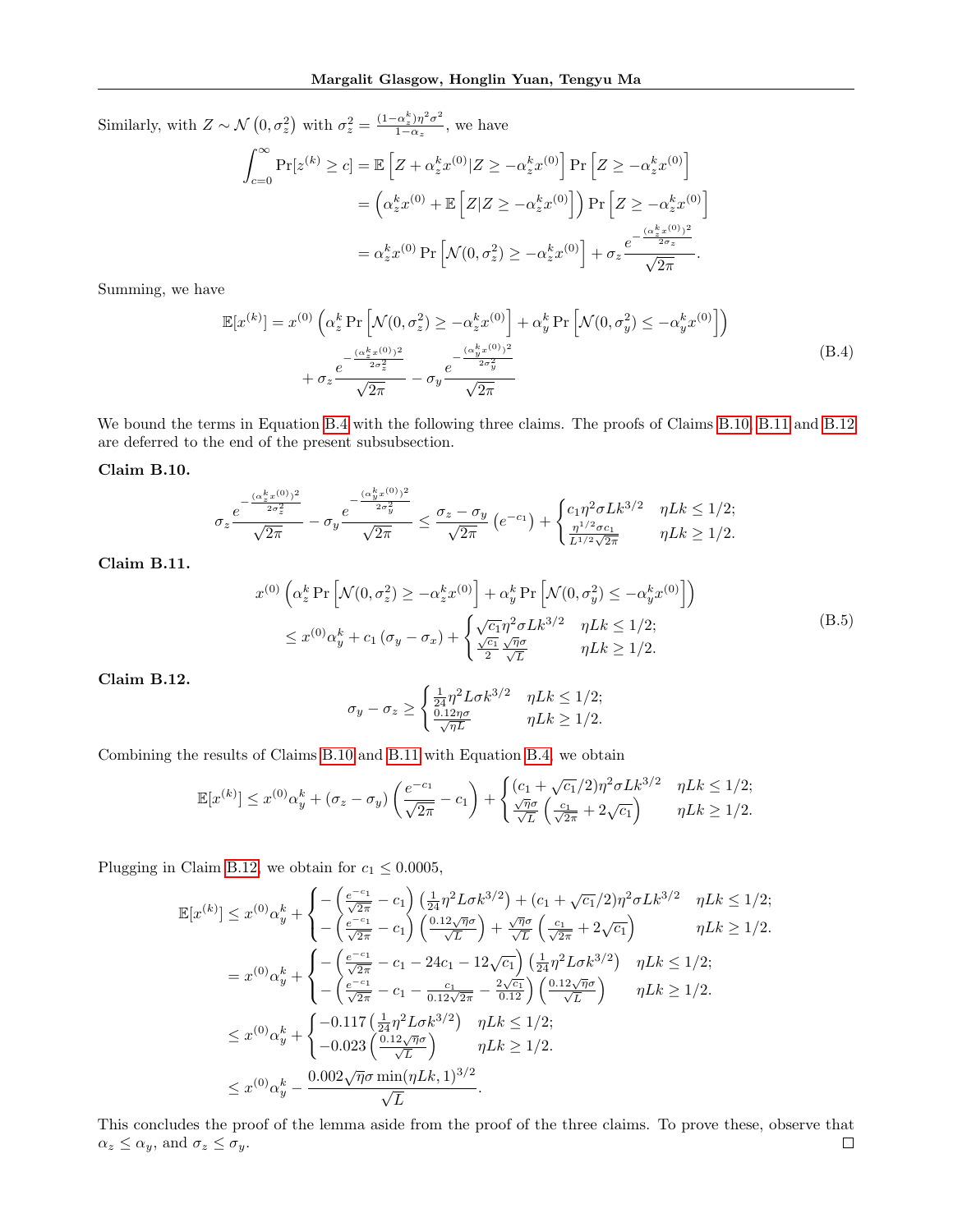Deferred Proof of Claim [B.10.](#page-26-1)

$$
\sigma_{z} \frac{e^{-\frac{(\alpha_{z}^{k}x^{(0)})^{2}}{2\sigma_{z}^{2}}} - \sigma_{y} \frac{e^{-\frac{(\alpha_{y}^{k}x^{(0)})^{2}}{2\sigma_{y}^{2}}} \sqrt{2\pi}}{\sqrt{2\pi}} = \frac{\sigma_{z} - \sigma_{y}}{\sqrt{2\pi}} \left( e^{-\frac{(\alpha_{z}^{k}x^{(0)})^{2}}{2\sigma_{z}^{2}}} \right) + \frac{\sigma_{y}}{\sqrt{2\pi}} \left( e^{-\frac{(\alpha_{z}^{k}x^{(0)})^{2}}{2\sigma_{z}^{2}}} - e^{-\frac{(\alpha_{y}^{k}x^{(0)})^{2}}{2\sigma_{y}^{2}}} \right)
$$
\n
$$
\leq \frac{\sigma_{z} - \sigma_{y}}{\sqrt{2\pi}} \left( e^{-c_{1}/2} \right) + \frac{\sigma_{y}}{\sqrt{2\pi}} \left( e^{-\frac{(\alpha_{z}^{k}x^{(0)})^{2}}{2\sigma_{z}^{2}}} - e^{-\frac{(\alpha_{y}^{k}x^{(0)})^{2}}{2\sigma_{y}^{2}}} \right)
$$
\n
$$
\leq \frac{\sigma_{z} - \sigma_{y}}{\sqrt{2\pi}} \left( e^{-c_{1}/2} \right) + \frac{\sigma_{y}}{\sqrt{2\pi}} \left| \frac{(\alpha_{z}^{k}x^{(0)})^{2}}{2\sigma_{z}^{2}} - \frac{(\alpha_{y}^{k}x^{(0)})^{2}}{2\sigma_{y}^{2}} \right| \max \left( e^{-\frac{(\alpha_{z}^{k}x^{(0)})^{2}}{2\sigma_{z}^{2}}}, e^{-\frac{(\alpha_{y}^{k}x^{(0)})^{2}}{2\sigma_{y}^{2}}} \right)
$$
\n
$$
\leq \frac{\sigma_{z} - \sigma_{y}}{\sqrt{2\pi}} \left( e^{-c_{1}/2} \right) + \frac{\sigma_{y}}{\sqrt{2\pi}} \left| \frac{(\alpha_{z}^{k}x^{(0)})^{2}}{2\sigma_{z}^{2}} - \frac{(\alpha_{y}^{k}x^{(0)})^{2}}{2\sigma_{y}^{2}} \right|
$$
\n
$$
= \frac{\sigma_{z} - \sigma_{y}}{\sqrt{2\pi}} \left( e^{-c_{1}/2} \right) + \frac{\sigma_{y}(x^{(0)})^{2}}{2\sqrt{2\pi}} \left| \frac
$$

By the assumption on  $(x^{(0)})^2$  in the lemma, we have

<span id="page-27-1"></span>
$$
\frac{\sigma_y(x^{(0)})^2}{2\sqrt{2\pi}} \left| \frac{\alpha_z^{2k} - \alpha_y^{2k}}{\sigma_y^2} \right| \le \frac{\sigma_y(x^{(0)})^2}{2\sqrt{2\pi}} \frac{\alpha_y^{2k}}{\sigma_y^2} \le \frac{\sigma_y c_1}{2\sqrt{2\pi}} \le \frac{\sqrt{\eta} \sigma c_1}{\sqrt{L}\sqrt{2\pi}}.
$$
\n(B.6)

<span id="page-27-2"></span>Now if  $\eta Lk \leq 1/2$ ,

$$
\frac{\sigma_y(x^{(0)})^2}{2\sqrt{2\pi}} \left| \frac{\alpha_z^{2k} - \alpha_y^{2k}}{\sigma_y^2} \right| = \frac{(x^{(0)})^2 \alpha_y^{2k}}{2\sigma_y \sqrt{2\pi}} \left| \left( \frac{(1 - \eta L)}{(1 - \eta L/2)} \right)^{2k} - 1 \right|
$$
  
\n
$$
= \frac{(x^{(0)})^2 \alpha_y^{2k}}{2\sigma_y \sqrt{2\pi}} \left| (1 - \eta L)^{2k} - 1 \right|
$$
  
\n
$$
\leq \frac{(x^{(0)})^2 \alpha_y^{2k}}{2\sigma_y \sqrt{2\pi}} (2\eta Lk)
$$
  
\n
$$
\leq \sigma_y c_1 \eta Lk,
$$
  
\n
$$
= \left( \sqrt{\frac{(1 - (1 - \eta L/2)^k)\eta^2 \sigma^2}{\eta L/2}} \right) c_1 \eta Lk
$$
  
\n
$$
\leq \left( \eta \sigma \frac{1 - (1 - \eta Lk/2)}{\eta L/2} \right) c_1 \eta Lk
$$
  
\n
$$
= c_1 \eta^2 \sigma Lk^{3/2}.
$$
  
\n(B.7)

Here in the second inequality we used the condition on  $(x^{(0)})^2$ . This proves the claim.

Deferred Proof of Claim [B.11.](#page-26-2) Observe that

$$
x^{(0)}\Pr\left[\mathcal{N}(0, \sigma_z^2) \ge -\alpha_z^k x^{(0)}\right] \le x^{(0)}\Pr\left[\mathcal{N}(0, \sigma_z^2) \ge -\alpha_y^k x^{(0)}\right]
$$

and

<span id="page-27-0"></span>
$$
\alpha_y^k x^{(0)} \Pr\left[\mathcal{N}(0, \sigma_y^2) \le -\alpha_y^k x^{(0)}\right] = \alpha_y^k x^{(0)} \Pr\left[\mathcal{N}(0, \sigma_z^2) \le -\alpha_y^k x^{(0)}\right] - \alpha_y^k x^{(0)} \int_{c=-\alpha_y^k x^{(0)}}^0 \mu_{\sigma_z}(c) - \mu_{\sigma_y}(c) dc
$$
  

$$
\le \alpha_y^k x^{(0)} \Pr\left[\mathcal{N}(0, \sigma_z^2) \le -\alpha_y^k x^{(0)}\right] + \alpha_y^{2k} (x^{(0)})^2 \max_{-\infty \le c \le \infty} |\mu_{\sigma_z}(c) - \mu_{\sigma_y}(c)|,
$$
\n(B.8)

 $\Box$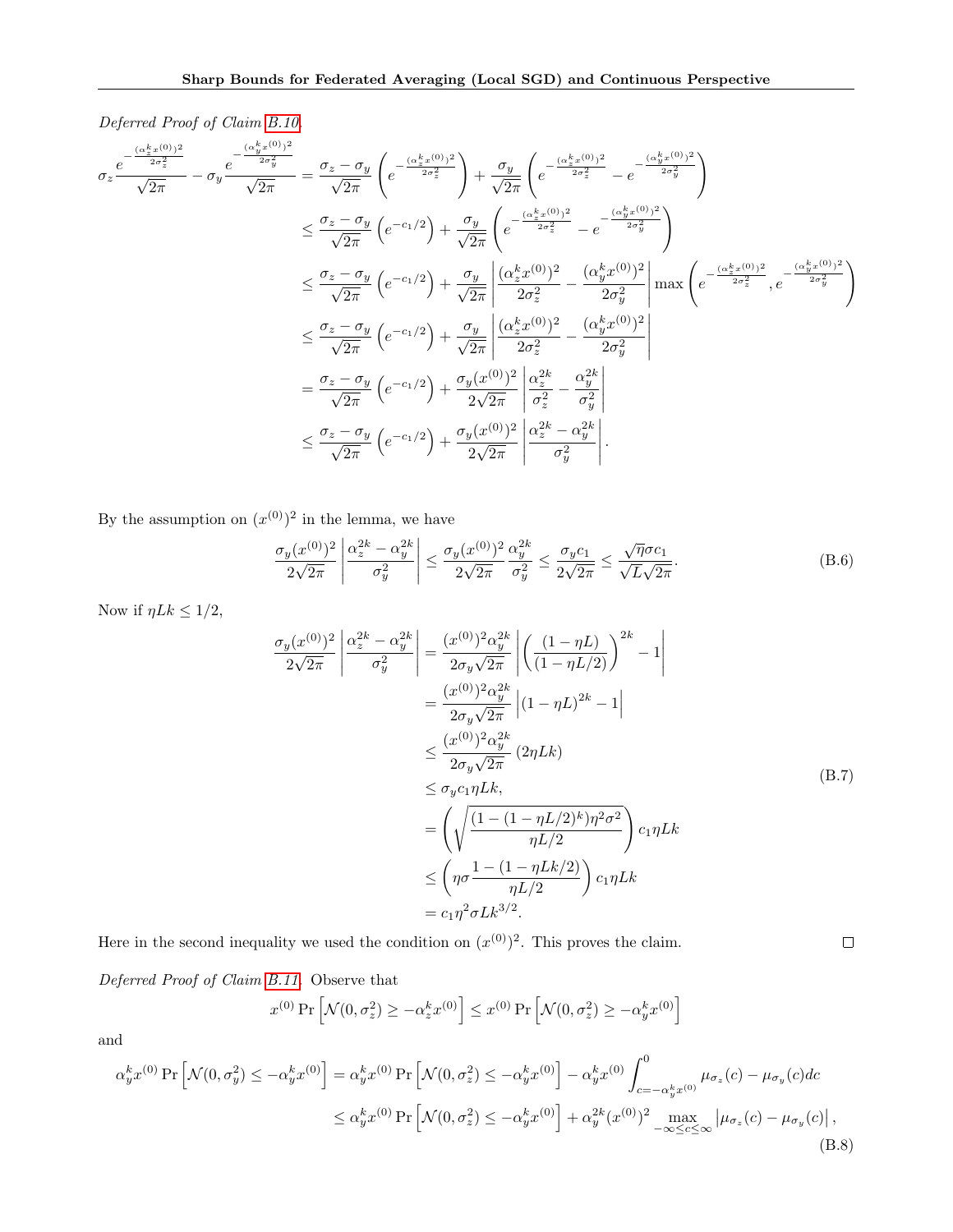<span id="page-28-0"></span>

Figure 3: Comparison of CDFs. (a) and (b): the regions in the first line of Equation [B.4](#page-26-0) for positive (a.i) or negative  $x^{(0)}$  (a.ii). (b) The inequality used in Equation [B.8](#page-27-0) for both positive (b.i) or negative  $x^{(0)}$  (b.ii). In each of (b.i) and (b.ii), the shaded region on the right is larger than the shaded region on the left.

as shown in Figure [3.](#page-28-0)

Now

<span id="page-28-1"></span>
$$
\max_{-\infty \leq c \leq \infty} \left| \frac{1}{\sqrt{2\pi\sigma_z^2}} e^{-c^2/(2\sigma_z^2)} - \frac{1}{\sqrt{2\pi\sigma_y^2}} e^{-c^2/(2\sigma_y^2)} \right| = \left( \frac{1}{\sqrt{2\pi\sigma_z^2}} - \frac{1}{\sqrt{2\pi\sigma_z^2}} \right)
$$

$$
= \left( \frac{1}{\sqrt{2\pi\sigma_z^2}} \left( 1 - \frac{1}{\sqrt{1 + (\sigma_y^2 - \sigma_z^2)/\sigma_z^2}} \right) \right)
$$

$$
\leq \left( \frac{1}{\sqrt{2\pi\sigma_z^2}} \frac{\sigma_y^2 - \sigma_z^2}{2\sigma_z^2} \right)
$$

$$
= \left( \frac{(\sigma_y - \sigma_z)\sigma_y}{2\sigma_z^2 \sqrt{2\pi\sigma_z^2}} \right)
$$
(B.9)

To bound this term, observe that

$$
\frac{\sigma_y^2}{\sigma_z^2} = \frac{(1 - \alpha_y^k)(1 - \alpha_z)}{(1 - \alpha_z^k)(1 - \alpha_y)} = 2\frac{(1 - \alpha_y^k)}{(1 - \alpha_z^k)} \le 2,
$$

so

$$
\alpha_y^{2k}(x^{(0)})^2 \frac{\sigma_y(\sigma_y - \sigma_z)}{2\sigma_z^2 \sqrt{2\pi\sigma_z^2}} \le \frac{\alpha_y^k(x^{(0)})^2}{\sigma_y^2} \frac{\sigma_y(\sigma_y - \sigma_z)}{\sqrt{2\pi\sigma_z^2}}
$$
\n
$$
(\sigma_y^2 \le 2\sigma_z^2)
$$

$$
\leq c_1 \frac{\sigma_y(\sigma_y - \sigma_z)}{\sqrt{2\pi\sigma_z^2}} \tag{12}
$$

$$
\leq c_1 \left( \sigma_y - \sigma_z \right). \tag{3.12}
$$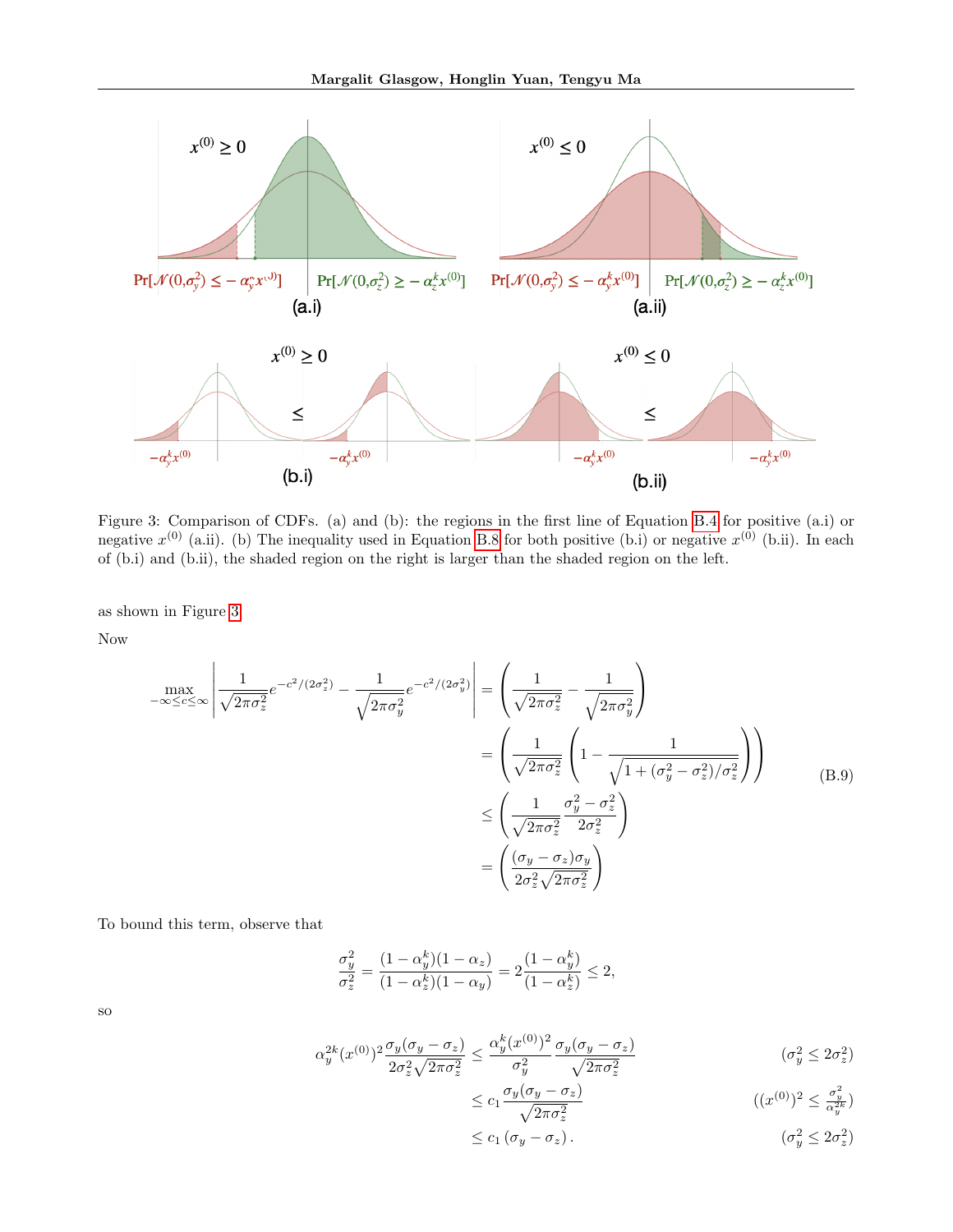Plugging Equation [B.9](#page-28-1) into Equation [B.8,](#page-27-0) and then plugging in this last equation, we obtain

<span id="page-29-0"></span>
$$
\alpha_y^k x^{(0)} \Pr \left[ \mathcal{N}(0, \sigma_y^2) \le -\alpha_y^k x^{(0)} \right] \le \alpha_y^k x^{(0)} \Pr \left[ \mathcal{N}(0, \sigma_z^2) \le -\alpha_y^k x^{(0)} \right] + c_1 \left( \sigma_y - \sigma_x \right). \tag{B.10}
$$

We combine Equations [B.5](#page-26-4) with [B.10](#page-29-0) to yield

$$
x^{(0)}\left(\alpha_{z}^{k} \Pr\left[\mathcal{N}(0, \sigma_{z}^{2}) \geq -\alpha_{z}^{k} x^{(0)}\right] + \alpha_{y}^{k} \Pr\left[\mathcal{N}(0, \sigma_{y}^{2}) \leq -\alpha_{y}^{k} x^{(0)}\right]\right)
$$
  
\n
$$
\leq x^{(0)}\left(\alpha_{z}^{k} \Pr\left[\mathcal{N}(0, \sigma_{z}^{2}) \geq -\alpha_{y}^{k} x^{(0)}\right] + \alpha_{y}^{k} \Pr\left[\mathcal{N}(0, \sigma_{z}^{2}) \leq -\alpha_{y}^{k} x^{(0)}\right]\right) + c_{1} \left(\sigma_{y} - \sigma_{x}\right)
$$
  
\n
$$
\leq \max(x^{(0)} \alpha_{y}^{k}, x^{(0)} \alpha_{z}^{k}) + c_{1} \left(\sigma_{y} - \sigma_{x}\right).
$$

Now by similar calculations as in Equation [B.6](#page-27-1) and [B.7,](#page-27-2) we have

$$
\max(x^{(0)}\alpha_y^k, x^{(0)}\alpha_z^k) \leq x^{(0)}\alpha_y^k + (\alpha_y^k - \alpha_z^k)|x^{(0)}|
$$
  

$$
\leq x^{(0)}\alpha_y^k + \begin{cases} \sqrt{c_1}\sigma_y \frac{\eta L k}{2} & \eta L k \leq 1/2; \\ \sqrt{c_1}\sigma_y & \eta L k \geq 1/2. \end{cases}
$$
  

$$
\leq x^{(0)}\alpha_y^k + \begin{cases} \frac{\sqrt{c_1}}{2}\eta^2 \sigma L k^{3/2} & \eta L k \leq 1/2; \\ \sqrt{c_1} \frac{2\sqrt{\eta} \sigma}{\sqrt{L}} & \eta L k \geq 1/2. \end{cases}
$$

Plugging this in to the previous equation concludes the proof of the claim.

Deferred Proof of Claim [B.12.](#page-26-3) If  $\eta L k \leq 1/2$ , we have the following:

$$
\sigma_y - \sigma_z = \eta \sigma \left( \sqrt{\frac{1 - \alpha_y^k}{1 - \alpha_y}} - \sqrt{\frac{1 - \alpha_z^k}{1 - \alpha_z}} \right)
$$
  
= 
$$
\eta \sigma \left( \sqrt{\frac{1 - (1 - \eta L/2)^k}{\eta L/2}} - \sqrt{\frac{1 - (1 - \eta L)^k}{\eta L}} \right)
$$
  

$$
\geq \eta \sigma \left( \sqrt{\frac{\eta L k/2 - (\eta L)^2 k (k - 1)/8}{\eta L/2}} - \sqrt{\frac{\eta L k - (\eta L)^2 k (k - 1)/2 + (\eta L)^3 \binom{k}{3}}{\eta L}} \right)
$$

because for any integer  $r\geq 2$  and  $0\leq x\leq 1,$ 

$$
1 - rx + {r \choose 2}x^2 - {r \choose 3}x^3 \le (1 - x)^r \le 1 - rx + {r \choose 2}x^2.
$$

Continuing, we have

$$
= \eta \sigma \left( \sqrt{\frac{\eta L k/2 - (\eta L)^2 k (k-1)/8}{\eta L/2}} - \sqrt{\frac{\eta L k - (\eta L)^2 k (k-1)/2 + (\eta L)^3 \binom{k}{3}}{\eta L}} \right)
$$
  
\n
$$
= \eta \sigma \sqrt{k} \left( \sqrt{1 - \eta L (k-1)/4} - \sqrt{1 - \eta L (k-1)/2 + (\eta L)^2 (k-1)(k-2)/6} \right)
$$
  
\n
$$
\geq \frac{\eta \sigma \sqrt{k}}{2} \left( \eta L (k-1)/4 - (\eta L)^2 (k-1)(k-2)/6 \right)
$$
  
\n
$$
\geq \frac{\eta \sigma \sqrt{k}}{2} (\eta L (k-1)(1/4 - 1/12)) \qquad (\eta L k \leq 1/2)
$$
  
\n
$$
\geq \frac{\eta^2 L \sigma k^{3/2}}{24}.
$$

 $\Box$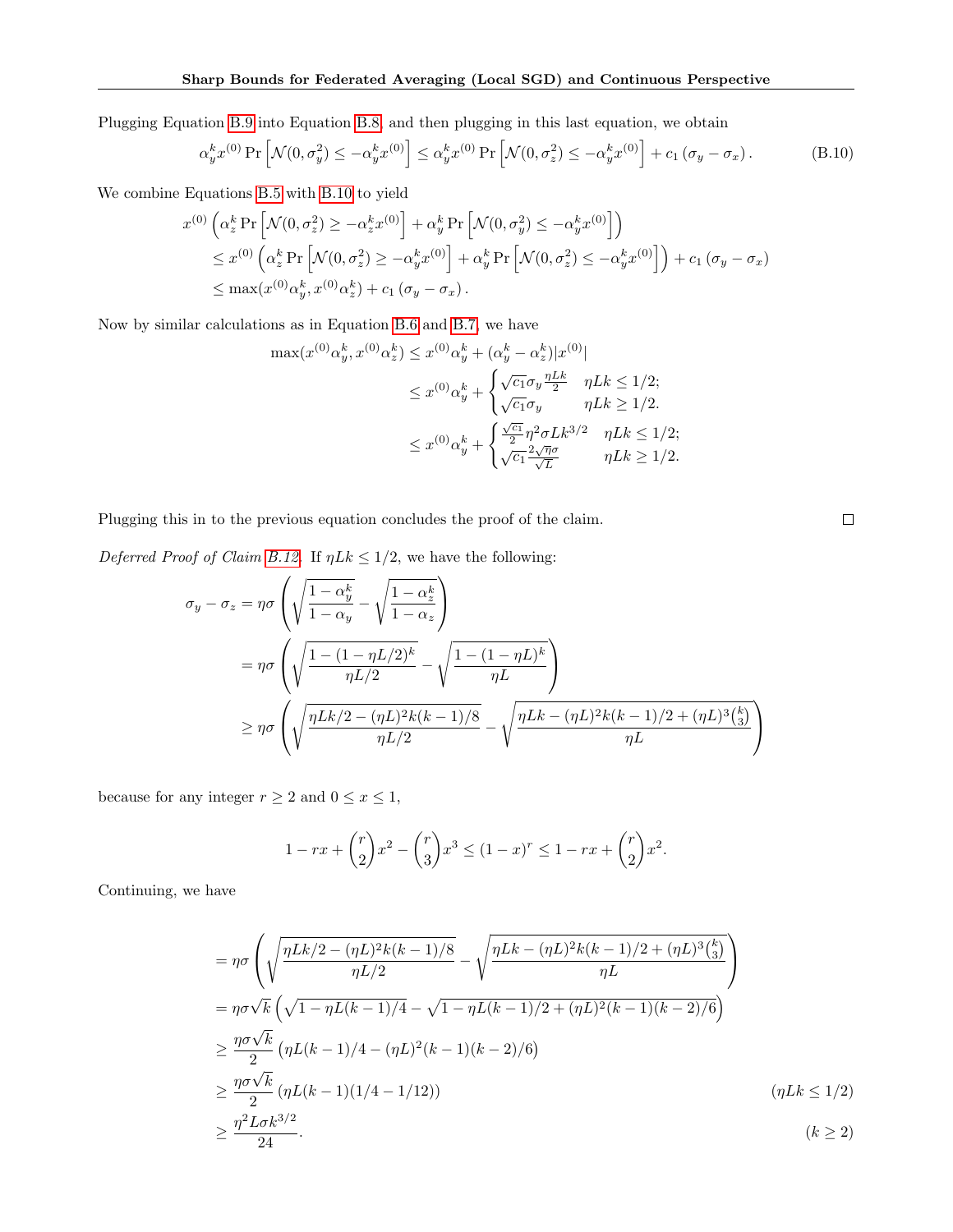Here the first inequality follows from the fact that the derivative of  $\sqrt{x}$  is at least  $\frac{1}{2}$  for  $0 \le x \le 1$ . If  $\eta L k \geq 1/2$ , we have

$$
\sigma_y - \sigma_z = \eta \sigma \left( \sqrt{\frac{1 - \alpha_y^k}{1 - \alpha_y}} - \sqrt{\frac{1 - \alpha_z^k}{1 - \alpha_z}} \right)
$$
  
= 
$$
\eta \sigma \left( \sqrt{\frac{1 - (1 - \eta L/2)^k}{\eta L/2}} - \sqrt{\frac{1 - (1 - \eta L)^k}{\eta L}} \right)
$$
  

$$
\geq \eta \sigma \left( \sqrt{\frac{1 - e^{-\eta L k/2}}{\eta L/2}} - \sqrt{\frac{1 - e^{-1.1 \eta L k/2}}{\eta L}} \right) \qquad (\eta L \leq 1/6)
$$

For  $q \geq 1/2$ ,

$$
1 - e^{-q/2} \ge 0.52(1 - e^{-1.1q}),
$$

so letting  $q = \eta Lk$ , we have

$$
\sigma_y - \sigma_z \ge \eta \sigma \left( \sqrt{2(0.52) - 1} \sqrt{\frac{1 - e^{-\eta L k}}{\eta L}} \right) \ge \frac{0.12 \eta \sigma}{\sqrt{\eta L}}.
$$

#### <span id="page-30-0"></span>B.3 Proof of Lemma [B.4](#page-21-1)

We now use Lemma [B.3](#page-21-0) to prove Lemma [B.4,](#page-21-1) which we restate for the reader's convenience. Recall that we use the notation  $x_m^{(r,k)}$  to denote the k iterate of FEDAVG at the client m in the rth round. Recall that we use the notation  $x^{(r,0)}$  to denote the starting iterate at all clients in round r.

<span id="page-30-1"></span>**Lemma B.13** (Same as Lemma [B.4\)](#page-21-1). Suppose we run FEDAvG for R rounds with K local steps per round and step size  $\eta$  on the function  $f(x;\xi) = \frac{L}{2}\psi(x) + \xi x$  for  $\xi \sim \mathcal{N}(0,\sigma^2)$ . There exists a universal constant c such that for  $\eta \le \frac{1}{6L}$ , if  $x^{(0,0)} = 0$ , then

$$
\mathbb{E}[x^{(R,0)}] \le -c\frac{\sqrt{\eta}\sigma}{\sqrt{L}}\min\left(R(\eta LK)^{3/2},1,(\eta LK)^{1/2}\right).
$$

In particular, we can choose  $c = 0.0005$ .

Proof of Lemma [B.13.](#page-30-1) Let  $c_1$  and  $c_2$  be the constants in Lemma [B.3.](#page-21-0) For simplicity, let  $q := min(1, \eta LK)$ . By Lemma [B.3,](#page-21-0) for all  $r \leq R$ , if

$$
-\sqrt{c_1} \frac{\sigma_y}{\alpha_y^K} \le \mathbb{E}[x_m^{(r,0)}] \le 0,
$$

then for any client  $m \in [M]$ ,

$$
\mathbb{E}[x^{(r+1,0)}] = \mathbb{E}[x_m^{(r,K)}] \le (1 - \eta L/2)^K \mathbb{E}[x_m^{(r,0)}] - \frac{c_2 \sqrt{\eta} \sigma q^{3/2}}{2\sqrt{L}} = (1 - \eta L/2)^K \mathbb{E}[x^{(r,0)}] - \frac{c_2 \sqrt{\eta} \sigma q^{3/2}}{2\sqrt{L}}.
$$

If  $\mathbb{E}[x^{(r,0)}] \leq -\sqrt{c_1} \frac{\sigma_y}{\alpha^K}$  $\frac{\sigma_y}{\alpha_y^K}$ , then by Lemma [B.7](#page-22-1) and comparison to SGD on the quadratic  $\frac{L}{4}x^2$ , we have

$$
\mathbb{E}[x^{(r+1,0)}] \le (1 - \eta L/2)^K \mathbb{E}[x^{(r,0)}] \le -\sqrt{c_1} \sigma_y \le -\sqrt{c_1} q^{1/2} \frac{\sqrt{\eta} \sigma}{\sqrt{L}}.
$$

We will prove the lemma by induction on r. Notice that it holds for  $r = 0$ . Then for all  $r \ge 1$ , assuming it holds for  $r$ , we have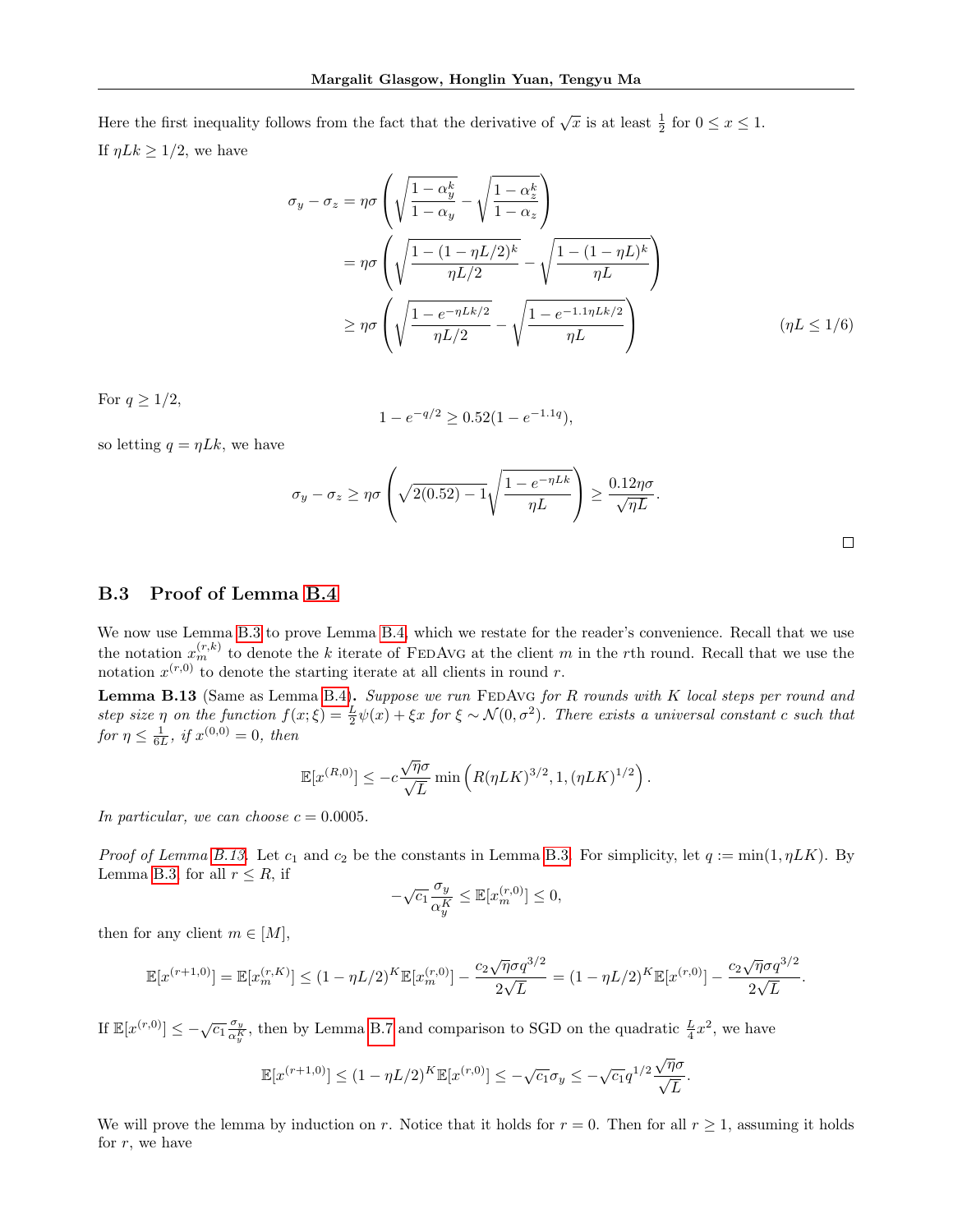<span id="page-31-1"></span>
$$
\mathbb{E}[x^{(r+1,0)}] \leq \begin{cases} -\sqrt{c_1} q^{1/2} \frac{\sqrt{\eta} \sigma}{\sqrt{L}} & \mathbb{E}[x^{(r,0)}] \leq -\sqrt{c_1} \frac{\sigma_y}{\alpha_y^K} \\ -(1 - \eta L/2)^K c \min\left(r\eta^2 K^{3/2} \sigma, \frac{\sqrt{\eta} \sigma q^{1/2}}{\sqrt{L}}\right) - \frac{c_2 \sqrt{\eta} \sigma q^{3/2}}{2\sqrt{L}} & -\sqrt{c_1} \frac{\sigma_y}{\alpha_y^K} \leq \mathbb{E}[x^{(r,0)}] \leq 0 \end{cases}
$$
(B.11)

Now for  $c = \frac{c_2}{4} = 0.0005$ , we have

$$
-(1 - \eta L/2)^K c \min\left(r\eta^2 K^{3/2}\sigma, \frac{\sqrt{\eta}\sigma q^{1/2}}{\sqrt{L}}\sigma\right) - \frac{c_2\sqrt{\eta}\sigma q^{3/2}}{2\sqrt{L}}
$$
  
\n
$$
\leq -(1 - q)c \min\left(r\eta^2 K^{3/2}\sigma, \frac{\sqrt{\eta}\sigma q^{1/2}}{\sqrt{L}}\sigma\right) - \frac{c_2\sqrt{\eta}\sigma q^{3/2}}{2\sqrt{L}}
$$
  
\n
$$
\leq -c \min\left(\left((1 - q)r + \frac{c_2}{2c}\right)\frac{\sqrt{\eta}\sigma q^{3/2}}{\sqrt{L}}, \frac{\sqrt{\eta}\sigma q^{1/2}}{\sqrt{L}} + \left(\frac{c_2}{2c} - 1\right)\frac{\sqrt{\eta}\sigma q^{3/2}}{\sqrt{L}}\right)
$$
  
\n
$$
= -c \min\left((1 - q)r + 2)\frac{\sqrt{\eta}\sigma q^{3/2}}{\sqrt{L}}, \frac{\sqrt{\eta}\sigma q^{1/2}}{\sqrt{L}}\right)
$$
  
\n
$$
\leq -c \min\left((r + 1)\frac{\sqrt{\eta}\sigma q^{3/2}}{\sqrt{L}}, \frac{\sqrt{\eta}\sigma q^{1/2}}{\sqrt{L}}\right).
$$

The last inequality follows from the fact that  $((1 - q)r + 2)q \ge \min((r + 1)q, 1)$ , for any  $0 \le q \le 1$ . Hence returning to Eq. [\(B.11\)](#page-31-1), we have

$$
\mathbb{E}[x^{(r+1,0)}] \leq \begin{cases}\n-\sqrt{c_1}q^{1/2}\frac{\sqrt{\eta}\sigma}{\sqrt{L}} & \mathbb{E}[x^{(r,0)}] \leq -\sqrt{c_1}\frac{\sigma_y}{\alpha_y^K} \\
-c\min\left((r+1)\frac{\sqrt{\eta}\sigma q^{3/2}}{\sqrt{L}}, \frac{\sqrt{\eta}\sigma q^{1/2}}{\sqrt{L}}\right) & 0 \geq \mathbb{E}[x^{(r,0)}] \geq -\sqrt{c_1}\frac{\sigma_y}{\alpha_y^K} \\
\leq -c\min\left((r+1)\frac{\sqrt{\eta}\sigma q^{3/2}}{\sqrt{L}}, \frac{\sqrt{\eta}\sigma q^{1/2}}{\sqrt{L}}\right)\n\end{cases}
$$

since  $\sqrt{c_1} \geq \frac{c_2}{4}$ . This proves the lemma.

## <span id="page-31-0"></span>B.4 Proof of Lemma [3.6:](#page-7-5) Lower Bound on Bias of FedAvg with Heterogeneous Distribution

<span id="page-31-2"></span>We restate Lemma [3.6](#page-7-5) for the reader's convenience.

Lemma B.14 (Same as Lemma [3.6\)](#page-7-5). Consider FEDAvG with M clients with

$$
f^{(3)}(x;(\xi_1,\xi_2)) = \begin{cases} Hx^2 - x\xi_2 & \xi_1 = 1 \\ \frac{H}{2}x^2 - x\xi_2 & \xi_1 = 2 \end{cases}
$$

and for all the odd  $m \in [M]$ , we have  $(\xi_1, \xi_2) = (1, \zeta_*)$  always, while for all the even  $m \in [M]$  we have  $(\xi_1, \xi_2) = (2, -\zeta_*)$ . There exists a universal constant  $c_h$  such that for  $\eta \leq \frac{1}{H}$ , if  $x^{(0,0)} \leq 0$ , then FEDAVG with R rounds and K steps per round results in

$$
x^{(R,0)} \le -\frac{c_h}{H} \min(1, \eta HK, (\eta HK)^2 R) \zeta_*.
$$

In particular, we can choose  $c_h = 0.07$ .

Proof of Lemma [B.14.](#page-31-2) As derived in [Woodworth et al.](#page-11-2) [\(2020a\)](#page-11-2), we have the following SGD dynamics, where  $\mu := H/2$ : For  $0 \leq k < K$ , we have

$$
x_1^{(r,k+1)} = x_1^{(r,k)}(1 - \eta H) + \eta \zeta_* = (1 - \eta H) \left( x_1^{(r,0)} - \zeta_* / H \right) + \zeta_* / H,
$$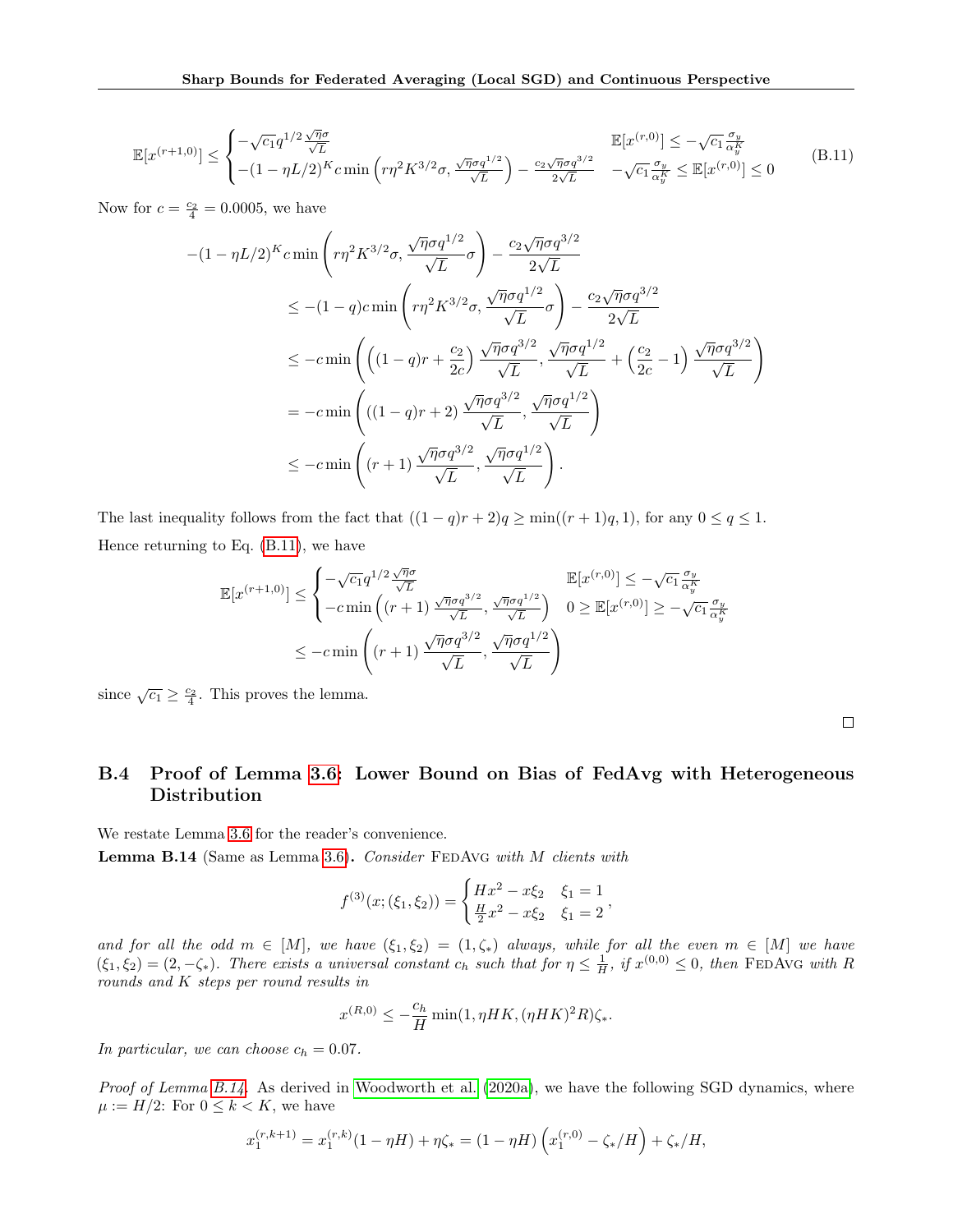and

$$
x_2^{(r,k+1)} = x_2^{(r,k)}(1 - \eta\mu) - \eta\zeta_* = (1 - \eta\mu)\left(x_2^{(r,0)} - \zeta_*/\mu\right) - \zeta_*/\mu.
$$

Recursing, we have

$$
x_1^{(r,K)} = (1 - \eta H)^K \left( x_1^{(r,0)} - \zeta_*/H \right) + \zeta_*/H, \qquad x_2^{(r,K)} = (1 - \eta \mu)^K \left( x_2^{(r,0)} - \zeta_*/H \right) - \zeta_*/\mu.
$$

Since  $x_1^{(r+1,0)} = x_2^{(r+1,0)} = \frac{1}{2} \left( x_1^{(r,K)} + x_2^{(r,K)} \right)$ , we have for  $i \in \{1,2\}$ ,

$$
x_i^{(r+1,0)} = a x_i^{(r,0)} + b\zeta_*,
$$

where

$$
a = \frac{1}{2} \left( (1 - \eta H)^K + (1 - \eta \mu)^K \right), \qquad b = \frac{1}{2} \left( 1/H - (1 - \eta H)^K - 1/\mu + (1 - \eta \mu)^K \right).
$$

We defer the proof of the following claim to the end of the present subsection.

#### <span id="page-32-1"></span>Claim B.15.

$$
b \le -\begin{cases} -0.4\eta^2 K^2 H & \eta HK \le 1/2; \\ -0.015/H & \eta HK > 1/2. \end{cases}
$$

Recursing, we have for  $x^{(0,0)} \leq 0$  and  $\mu \leq H$ ,

$$
x^{(R,0)} = a^Rx^{(0,0)} + \sum_{j=0}^{R-1} a^jb\zeta_* = a^Rx^{(0,0)} + \frac{1-a^R}{1-a}b\zeta_* \leq \frac{1-a^R}{1-a}b\zeta_* \leq \frac{1-a^R}{1-(1-\eta\mu)^K}b\zeta_*,
$$

where we have used the fact that  $b \leq 0$  from the Claim.

Now if  $\eta H K \leq 1/2$ , we have

$$
1 - (1 - \eta H)^K \le 1 - (1 - \eta H K) = \eta H K.
$$

Trivially,

$$
1 - (1 - \eta H)^K \le 1.
$$

Finally

 $a \leq (1 - \eta \mu)^K \leq e^{-\eta \mu K},$ 

so

$$
1 - a^R \ge 1 - e^{-\eta \mu KR} \ge \min(1/2, \eta \mu KR/2).
$$

Putting together these approximations, we have

$$
x^{(R,0)} \le \frac{1 - a^R}{1 - (1 - \eta H)^K} b \zeta_* \le -\frac{c}{H} \min(1, \eta H K, (\eta H K)^2 R) \zeta_*,
$$

 $\Box$ 

for  $c = 0.07$ .

#### <span id="page-32-0"></span>B.4.1 Deferred Proof of Claim [B.15](#page-32-1)

Proof of Claim [B.15.](#page-32-1) We follow the same steps as the proof of Claim [B.12.](#page-26-3) If  $\eta H K \leq 1/2$ , we have the following:

$$
b = 1/H - (1 - \eta H)^K - 1/\mu + (1 - \eta \mu)^K
$$
  
\n
$$
\leq \frac{\eta HK - (\eta H)^2 K(K - 1)/2 + (\eta H)^3 {K \choose 3}}{H} - \frac{\eta \mu K - (\eta \mu)^2 K(K - 1)/2}{\mu}
$$
  
\n
$$
= \eta (K - \eta HK(K - 1)/2 + (\eta H)^2 K(K - 1)(K - 2)/6) - \eta (K - \eta \mu K(K - 1)/2)
$$
  
\n
$$
= -\eta^2 (H - \mu)K(K - 1)/2 + (\eta H)^2 K(K - 1)(K - 2)/6
$$
  
\n
$$
= -\eta^2 K(K - 1) (H - \mu - \eta H^2(K - 2)/6),
$$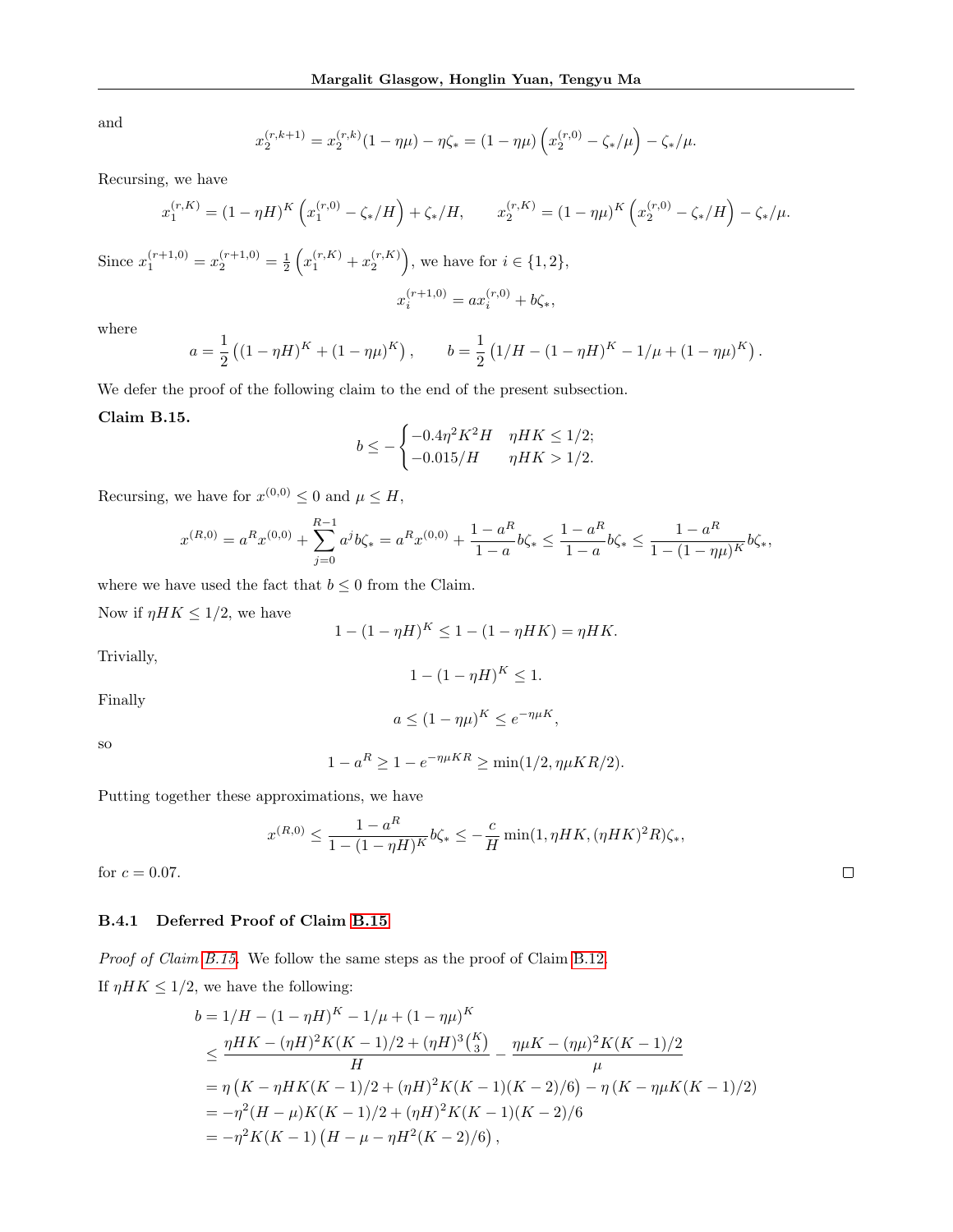where we used the fact that for any integer  $r \geq 2$  and  $0 \leq x \leq 1$ ,

$$
1 - rx + {r \choose 2}x^2 - {r \choose 3}x^3 \le (1 - x)^r \le 1 - rx + {r \choose 2}x^2.
$$

Continuing, we have

$$
b \leq -\eta^2 K(K-1) (H - \mu - H/12) \leq -\eta^2 K^2 (H - \mu - H/12),
$$

if  $\eta H K \leq 1/2$  and  $H(11/12) \geq \mu$ . If  $\eta H K \geq 1/2$ , then

$$
b = 1/H - (1 - \eta H)^K - 1/\mu + (1 - \eta \mu)^K \leq \frac{1 - e^{-1.1\eta HK/2}}{H} - \frac{1 - e^{-\eta HK/2}}{H/2}.
$$

For  $q \geq 1/2$ ,

$$
1 - e^{-q/2} \ge 0.52(1 - e^{-1.1q}),
$$

so letting  $q = \eta Hk$ , we have

$$
b \le \left( (1 - 2(0.52)) \frac{1 - e^{-\eta H k}}{H} \right) \le -\frac{0.04(1 - e^{-1/2})}{H} \le -0.015/H.
$$

.

## <span id="page-33-0"></span>B.5 Proof of Theorem [B.1:](#page-19-0) Lower bound of FedAvg convergence

<span id="page-33-1"></span>In this section, we prove our main Theorem [B.1.](#page-19-0) We use the following lemma. **Lemma B.16.** Let  $f(x) = \mu x^2$ , where

$$
\mu = \frac{1}{D^2} \max \left( \min \left( \frac{\sigma D}{\sqrt{K} \sqrt{R}}, \frac{\sigma^{2/3} H^{1/3} D^{4/3}}{K^{1/3} R^{2/3}} \right), \frac{\zeta_*^{2/3} H^{1/3} D^{4/3}}{R^{2/3}}, \frac{HD^2}{KR} \right)
$$

Suppose we run gradient descent starting at  $x^0 = D/2$  with step size  $\eta$ . Then if  $\eta \leq \frac{1}{\mu KR}$ , after KR iterations, we have

$$
f(x^{(KR)}) > \frac{1}{30} \max \left( \min \left( \frac{\sigma D}{\sqrt{K} \sqrt{R}}, \frac{\sigma^{2/3} H^{1/3} D^{4/3}}{K^{1/3} R^{2/3}} \right), \frac{\zeta_*^{2/3} H^{1/3} D^{4/3}}{R^{2/3}}, \frac{HD^2}{KR} \right).
$$

*Proof of Lemma [B.16.](#page-33-1)* For any iteration  $t$ , we have

$$
x^{(t)} = (1 - 2\eta\mu)^t x^{(0)},
$$

such that

$$
f(x^{(KR)}) = (1 - 2\eta\mu)^{2KR} f(x^0)
$$
  
\n
$$
= (1 - 2\eta\mu)^{2KR} \frac{D^2\mu}{4}
$$
  
\n
$$
\geq e^{-2\eta\mu KR} \frac{D^2\mu}{4}
$$
  
\n
$$
> \frac{D^2}{30} \frac{1}{D^2} \max \left( \min \left( \frac{\sigma D}{\sqrt{K}\sqrt{R}}, \frac{\sigma^{2/3} H^{1/3} D^{4/3}}{K^{1/3} R^{2/3}} \right), \frac{\zeta_*^{2/3} H^{1/3} D^{4/3}}{R^{2/3}}, \frac{HD^2}{KR} \right)
$$
  
\n
$$
= \frac{1}{30} \max \left( \min \left( \frac{\sigma D}{\sqrt{K}\sqrt{R}}, \frac{\sigma^{2/3} H^{1/3} D^{4/3}}{K^{1/3} R^{2/3}} \right), \frac{\zeta_*^{2/3} H^{1/3} D^{4/3}}{R^{2/3}}, \frac{HD^2}{KR} \right).
$$

 $\Box$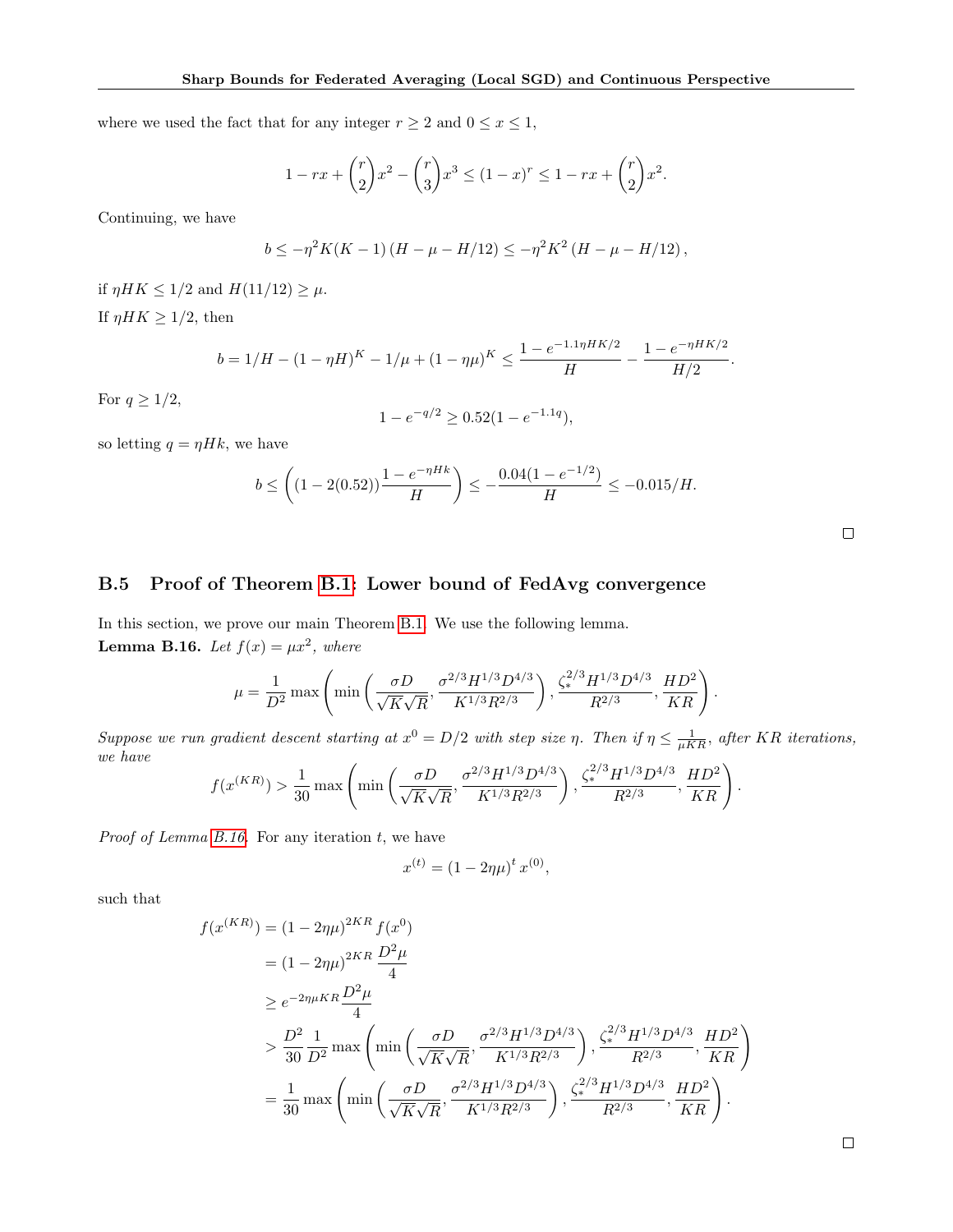Proof of Theorem [B.1.](#page-19-0) We will use the following stochastic functions for our lower bound. Note that in the homogeneous case this reduces to the functions introduced in equation [B.1.](#page-20-3)

$$
f(\mathbf{x}; (\xi_1, \xi_2, \xi_3)) = f^{(1)}(x_1; \xi_1) + f^{(2)}(x_2) + f^{(3)}(x_3; (\xi_2, \xi_3)),
$$

where

$$
f^{(1)}(x;\xi) = \frac{L}{2}\psi(x) + x\xi, \quad f^{(2)}(x) = \mu x^2, \quad f^{(3)}(x;(\xi_2,\xi_3)) = \begin{cases} Hx^2 - x\xi_3 & \xi_2 = 1 \\ \frac{H}{2}x^2 - x\xi_3 & \xi_2 = 2 \end{cases},
$$

and

$$
\xi_1 \sim \mathcal{N}(0, \sigma^2), \quad (\xi_2, \xi_3) = \begin{cases} (1, 0) & \text{homogeneous case,} \\ (1, \zeta_*) & \text{for odd } m, \\ (2, -\zeta_*) & \text{for even } m. \end{cases}
$$

with  $L := \frac{H}{12}$ , and

$$
\mu := \frac{1}{D^2} \max \left( \min \left( \frac{\sigma D}{\sqrt{K} \sqrt{R}}, \frac{\sigma^{2/3} H^{1/3} D^{4/3}}{K^{1/3} R^{2/3}} \right), \frac{\zeta_*^{2/3} H^{1/3} D^{4/3}}{R^{2/3}}, \frac{HD^2}{KR} \right).
$$

Suppose we run FEDAvG starting at  $(0, D/2, D/2, 0)$ . Suppose the number of machines M is even. We make the following three observations.

- 1. If  $\eta > \frac{1}{H}$ , then  $x_3$  diverges, and hence it suffices to consider the case when  $\eta \leq \frac{2}{H}$ .
- 2. By Lemma [B.16,](#page-33-1) if  $\eta \leq \frac{1}{\mu KR}$ , we have

$$
f^{(2)}(x) > \frac{1}{30} \max \left( \min \left( \frac{\sigma D}{\sqrt{K} \sqrt{R}}, \frac{\sigma^{2/3} H^{1/3} D^{4/3}}{K^{1/3} R^{2/3}} \right), \frac{\zeta_*^{2/3} H^{1/3} D^{4/3}}{R^{2/3}}, \frac{HD^2}{KR} \right)
$$

.

Furthermore, if  $\frac{HD^2}{KR} \geq \max\left(\min\left(\frac{\sigma D}{\sqrt{K}\sqrt{K}}\right)\right)$  $\frac{\sigma D}{\overline{K}\sqrt{R}}, \frac{\sigma^{2/3}H^{1/3}D^{4/3}}{K^{1/3}R^{2/3}}\Big), \frac{\zeta_*^{2/3}H^{1/3}D^{4/3}}{R^{2/3}}\Big), \text{ then } \frac{1}{\mu KR} \geq \frac{1}{H}, \text{ and so } \eta \leq \frac{1}{H}$ implies that

$$
f^{(2)}(x) \ge \frac{1}{30} \max \left( \min \left( \frac{\sigma D}{\sqrt{K} \sqrt{R}}, \frac{\sigma^{2/3} H^{1/3} D^{4/3}}{K^{1/3} R^{2/3}} \right), \frac{\zeta_*^{2/3} H^{1/3} D^{4/3}}{R^{2/3}}, \frac{H D^2}{K R} \right).
$$

3. By Lemma [B.4,](#page-21-1) for some constant c, for  $\eta \leq \frac{1}{6L} = \frac{2}{H}$ , we have

$$
\mathbb{E}[f^{(1)}(x_1^{(R,0)};\xi_1)] \ge \frac{L}{4} \mathbb{E}[(x_1^{(R,0)})^2]
$$
  
\n
$$
\ge \frac{L}{4} \left( \mathbb{E}[x_1^{(R,0)}] \right)^2
$$
  
\n
$$
\ge \frac{L}{4} \left( c \frac{\sqrt{\eta} \sigma}{\sqrt{L}} \min \left( R(\eta L K)^{3/2}, 1, (\eta L K)^{1/2} \right) \right)^2
$$
  
\n
$$
= \frac{c^2 \eta \sigma^2}{4} \min \left( R^2(\eta L K)^3, 1, \eta L K \right).
$$

4. By Lemma [B.14,](#page-31-2) if  $\eta < 1/H$ , for some constant  $c_h$ , we have

$$
\mathbb{E}_{m}\mathbb{E}_{\xi_{2} \sim \mathcal{D}_{m}}[f^{(3)}(x_{3}^{(R,0)};\xi_{2})] \geq \frac{3H}{4}\mathbb{E}[(x_{3}^{(R,0)})^{2}] \geq \frac{3H}{4} \left(\mathbb{E}[x_{3}^{(R,0)}]\right)^{2} \geq \frac{3c_{h}}{4H} \min(1,(\eta HK)^{2},(\eta HK)^{4}R^{2})\zeta_{*}^{2}.
$$

By items (1) and (2), its suffices to consider the case when  $\eta > \frac{1}{\mu KR}$  and when

$$
\frac{HD^2}{KR} < \max\left(\min\left(\frac{\sigma D}{\sqrt{K}\sqrt{R}}, \frac{\sigma^{2/3}H^{1/3}D^{4/3}}{K^{1/3}R^{2/3}}\right), \frac{\zeta_*^{2/3}H^{1/3}D^{4/3}}{R^{2/3}}\right).
$$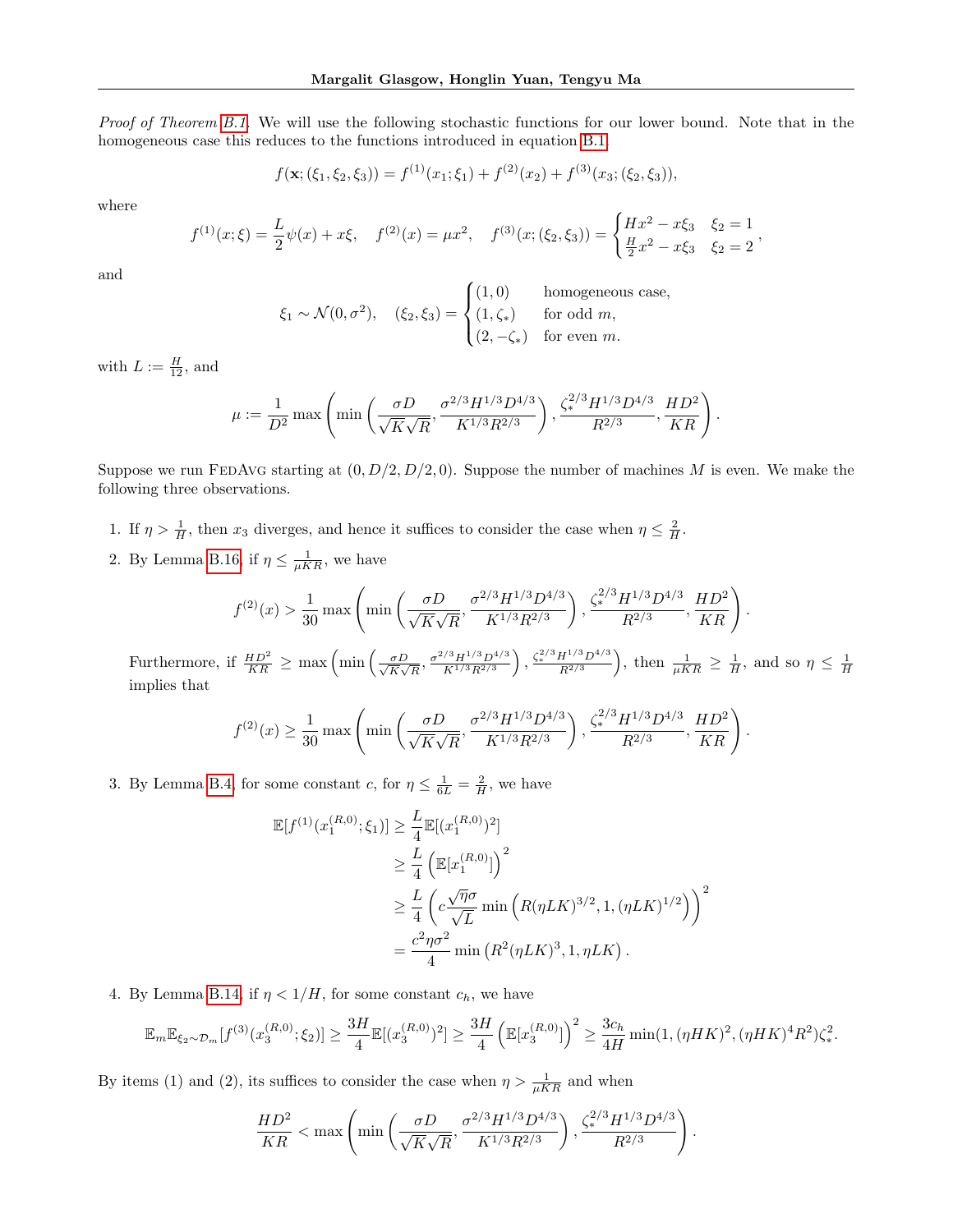Otherwise, we immediately recover the theorem.

We consider two cases depending of the relative order of min  $\left(\frac{\sigma D}{\sqrt{K}}\right)$  $\frac{\sigma D}{\overline{K}\sqrt{R}}, \frac{\sigma^{2/3}H^{1/3}D^{4/3}}{K^{1/3}R^{2/3}}$  and  $\frac{\zeta_*^{2/3}H^{1/3}D^{4/3}}{R^{2/3}}$ .

Case 1: min 
$$
\left(\frac{\sigma D}{\sqrt{K}\sqrt{R}}, \frac{\sigma^{2/3}H^{1/3}D^{4/3}}{K^{1/3}R^{2/3}}\right) \ge \frac{\zeta_*^{2/3}H^{1/3}D^{4/3}}{R^{2/3}}
$$
.  
For

$$
\eta \ge \frac{1}{\mu KR} = \frac{D^2}{KR \min\left(\frac{\sigma D}{\sqrt{K}\sqrt{R}}, \frac{\sigma^{2/3} H^{1/3} D^{2/3}}{K^{1/3} R^{2/3}}\right)},
$$

by the third item above, we have for some universal constant  $C$ :

$$
\mathbb{E}\left[f^{(1)}(x_1^{(R,0)};\xi_1)\right] \geq \frac{c^2 D^2 \sigma^2}{4KR \min\left(\frac{\sigma D}{\sqrt{K}\sqrt{R}}, \frac{\sigma^{2/3} H^{1/3} D^{4/3}}{K^{1/3} R^{2/3}}\right)} \min\left(R^2 (\eta L K)^3, 1, \eta L K\right)
$$
  
\n
$$
\geq \frac{c^2 D^2 \sigma^2}{4KR \min\left(\frac{\sigma D}{\sqrt{K}\sqrt{R}}, \frac{\sigma^{2/3} H^{1/3} D^{4/3}}{K^{1/3} R^{2/3}}\right)} \min\left(1, \frac{D^2 L}{R \min\left(\frac{\sigma D}{\sqrt{K}\sqrt{R}}, \frac{\sigma^{2/3} H^{1/3} D^{4/3}}{K^{1/3} R^{2/3}}\right)}\right)
$$
  
\n
$$
= \min\left(\max\left(\frac{c^2 D \sigma}{4\sqrt{K R}}, \frac{c^2 D^{2/3} \sigma^{4/3} H^{1/3}}{4K^{2/3} R^{1/3}}\right), \max\left(\frac{c^2 D^2 L}{4R}, \frac{c^2 D^{4/3} \sigma^{2/3} L}{4K^{1/3} R^{2/3} H^{2/3}}\right)\right)
$$
  
\n
$$
\geq C \min\left(\max\left(\frac{D \sigma}{\sqrt{K R}}, \frac{D^{4/3} \sigma^{4/3} H^{1/3}}{K^{2/3} R^{1/3}}\right), \max\left(\frac{D^2 L}{R}, \frac{D^{4/3} \sigma^{2/3} H^{1/3}}{K^{1/3} R^{2/3}}\right)\right)
$$
  
\n
$$
\geq C \min\left(\frac{D \sigma}{\sqrt{K R}}, \frac{D^{4/3} \sigma^{2/3} H^{1/3}}{K^{1/3} R^{2/3}}\right),
$$

where we have used the fact that

$$
R\eta LK \ge R\eta\mu K \ge 1
$$

,

to get rid of the first of the three terms in the minimum.

Case 2: min 
$$
\left(\frac{\sigma D}{\sqrt{K}\sqrt{R}}, \frac{\sigma^{2/3}H^{1/3}D^{4/3}}{K^{1/3}R^{2/3}}\right) < \frac{\zeta_*^{2/3}H^{1/3}D^{4/3}}{R^{2/3}}
$$
.  
For  

$$
\eta \ge \frac{1}{\mu KR} = \frac{D^2}{KR\frac{H^{1/3}\zeta_*^{2/3}D^{4/3}}{R^{2/3}}}
$$

by the fourth item above, we have

$$
\mathbb{E}_{m} \mathbb{E}_{\xi_{2} \sim \mathcal{D}_{m}}[f^{(3)}(x_{3}^{(R,0)};\xi_{2})] \geq \frac{3c_{h}}{4H} \min(1, (\eta HK)^{2}, (\eta HK)^{4}R^{2})\zeta_{*}^{2}
$$
  
\n
$$
= \frac{3c_{h}\zeta_{*}^{2}}{4H} \min(1, (\eta HK)^{2})
$$
  
\n
$$
\geq \frac{3c_{h}\zeta_{*}^{2}}{4H} \min\left(1, \left(\frac{D^{2}HK}{KR\frac{\zeta_{*}^{2/3}H^{1/3}D^{4/3}}{R^{2/3}}}\right)^{2}\right)
$$
  
\n
$$
= \frac{3c_{h}\zeta_{*}^{2}}{4H} \min\left(1, \frac{D^{4/3}H^{4/3}}{R^{2/3}\zeta_{*}^{4/3}}\right)
$$
  
\n
$$
= \frac{3c_{h}}{4} \min\left(\frac{\zeta_{*}^{2}}{H}, \frac{\zeta_{*}^{2/3}H^{1/3}D^{4/3}}{R^{2/3}}\right).
$$

where we have used in the first equality the fact that

$$
R\eta HK \ge R\eta \mu K \ge 1
$$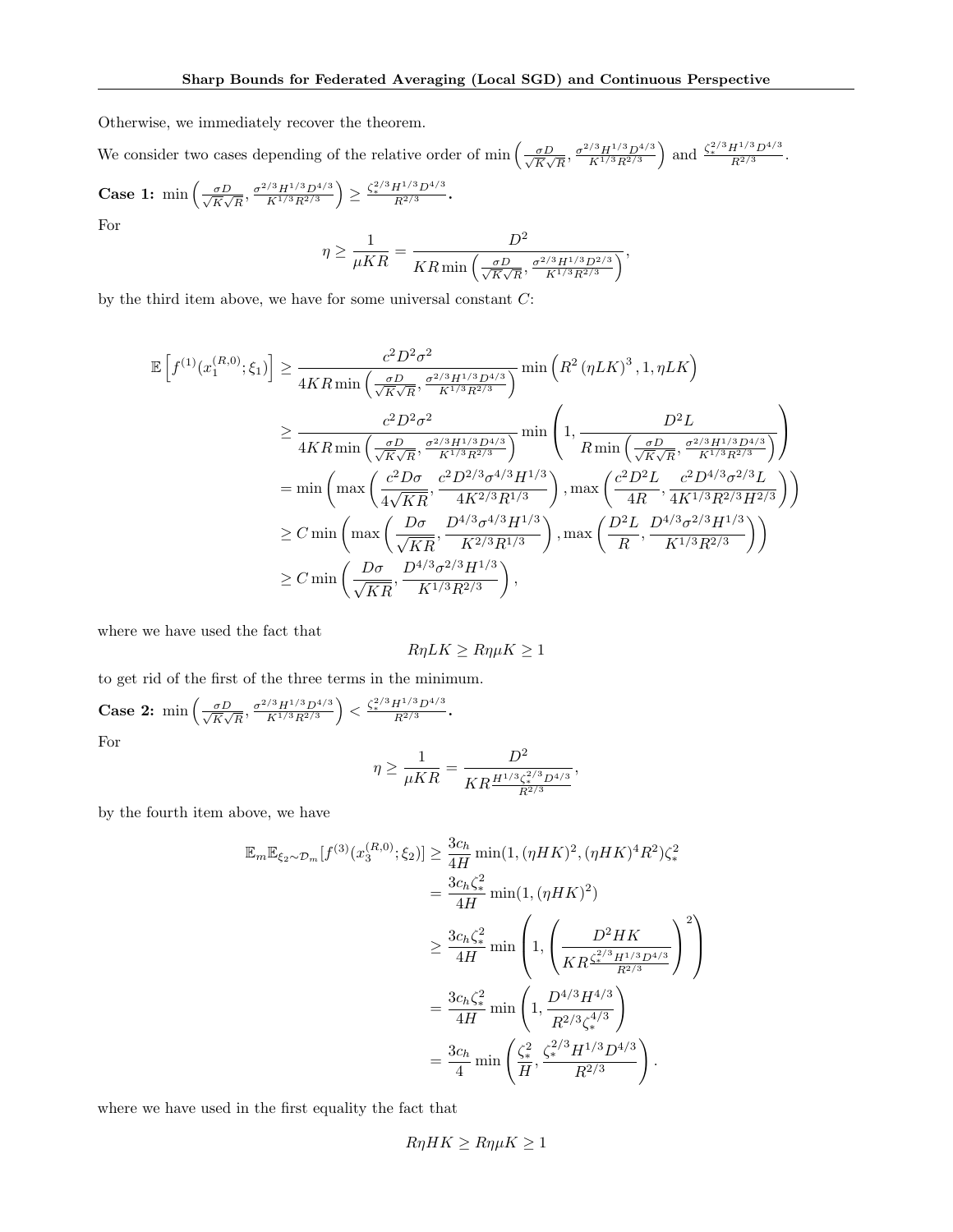to get rid of the last of the three terms in the minimum.

Combining these two cases proves Theorem [B.1.](#page-19-0)

 $\Box$ 

# <span id="page-36-2"></span>C PROOF OF THEOREMS [4.1](#page-8-0) AND [4.2:](#page-8-1) UPPER BOUNDS OF FEDAVG UNDER 3RD-ORDER SMOOTHNESS

In this section, we state and prove the formal theorems on the upper bounds of FEDAvG under third-order smoothness, including both convex and non-convex cases.

<span id="page-36-0"></span>Theorem C.1 (Upper bound for FEDAVG under third-order smoothness, complete version of Theorem [4.1\)](#page-8-0). Suppose  $f(\mathbf{x}; \xi)$  satisfies Assumptions [1](#page-4-0) and [2.](#page-4-5) Then for step size  $\eta = \min \left\{ \frac{1}{H}, \frac{\sqrt{BM}}{\sigma \sqrt{HR}} \right\}$  $\frac{\sqrt{BM}}{\sigma\sqrt{HRK}}, \frac{B^{1/5}}{K^{3/5}R^{1/5}Q^{2/5}\sigma^{4/5}}\Big\}~,$ FEDAVG satisfies

$$
\mathbb{E}\left[\left\|\nabla F(\hat{\mathbf{x}})\right\|^2\right] \leq O\left(\frac{HB}{KR} + \frac{\sigma\sqrt{BH}}{\sqrt{MKR}} + \frac{B^{\frac{4}{5}}\sigma^{\frac{4}{5}}Q^{\frac{2}{5}}}{K^{\frac{2}{5}}R^{\frac{4}{5}}}\right)
$$

.

where  $\hat{\mathbf{x}} := \frac{1}{M} \sum_{m} \mathbf{x}^{(r,k)}$  for a uniformly random choice of  $k \in [K]$ , and  $r \in [R]$ , and  $B = F(\mathbf{x}^{(0,0)}) - \min_{\mathbf{x}} F(\mathbf{x})$ .

In the non-convex case, we prove our results under the following assumption, which is slightly weaker than Assumption [4](#page-8-4) in the main body.

<span id="page-36-3"></span>**Assumption 5** (Universal gradient bound of expected objective F). For any  $\mathbf{x}$ ,

$$
\|\nabla F(\mathbf{x})\| \le G.
$$

<span id="page-36-1"></span>**Theorem C.2** (Upper bound for FEDAVG for non-convex objectives under third-order smoothness, complete version of Theorem [4.2\)](#page-8-1). Suppose  $F(\mathbf{x})$  is H-smooth and  $f(\mathbf{x}; \xi)$  satisfies Assumptions [2](#page-4-5) and [5.](#page-36-3) Then for step size min  $\left\{\frac{1}{H}, \frac{\sqrt{BM}}{\sigma\sqrt{HK}}\right\}$  $\frac{\sqrt{BM}}{\sigma\sqrt{HKR}}$ ,  $\frac{B^{1/5}}{KR^{1/5}Q^{2/5}(\sigma+G)^{4/5}}$ , we have

$$
\mathbb{E}\left[\left\|\nabla F(\hat{\mathbf{x}})\right\|^2\right] \leq \mathcal{O}\left(\frac{HB}{KR} + \frac{\sigma\sqrt{BH}}{\sqrt{MKR}} + \frac{B^{\frac{4}{5}}(G+\sigma)^{\frac{4}{5}}Q^{\frac{2}{5}}}{R^{\frac{4}{5}}}\right),
$$

where  $\hat{\mathbf{x}} := \frac{1}{M} \sum_m \mathbf{x}_m^{(r,k)}$  for a random choice of  $k \in [K]$ , and  $r \in [R]$ , and  $B := F(\mathbf{x}^{(0,0)}) - \inf_{\mathbf{x}} F(\mathbf{x})$ .

**Remark C.3.** Assumption [4](#page-8-4) implies Assumption [5.](#page-36-3) Note also that we must have  $G \geq \sigma$  in Assumption [4,](#page-8-4) since the second moment always exceeds the variance. It follows that the this Theorem [C.2](#page-36-1) implies Theorem [4.2](#page-8-1) in the main body.

We prove both theorems using the following lemma. Define the shadow iterate  $\bar{\mathbf{x}}^{(r,k)} := \frac{1}{M} \sum_{i=1}^{M} \mathbf{x}_m^{(r,k)}$ . The following claim bounds the expected difference  $F(\bar{\mathbf{x}}^{(r,k+1)}) - F(\bar{\mathbf{x}}^{(r,k)})$ . In what follows, all expectations are conditional on  $\bar{\mathbf{x}}^{(r,0)}$ .

<span id="page-36-4"></span>Lemma C.4. For  $\eta \leq \frac{1}{2H}$ ,

$$
\mathbb{E}\left[F(\overline{\mathbf{x}}^{(r,k+1)})\right] \leq \mathbb{E}\left[F(\overline{\mathbf{x}}^{(r,k)})\right] - \frac{\eta}{2}\mathbb{E}\left[\left\|\nabla F(\overline{\mathbf{x}}^{(r,k)})\right\|^2\right] + \frac{\eta Q^2}{4}\mathbb{E}\left[\left(\frac{1}{M}\sum_m \left\|\mathbf{x}_m^{(r,k)} - \overline{\mathbf{x}}^{(r,k)}\right\|^2\right)^2\right] + \frac{H\eta^2\sigma^2}{M}.
$$

*Proof of Lemma [C.4.](#page-36-4)* By H-smoothness, we have (recall  $\mathbf{g}_m^{(r,k)}$  stands for the stochastic gradient of the m-th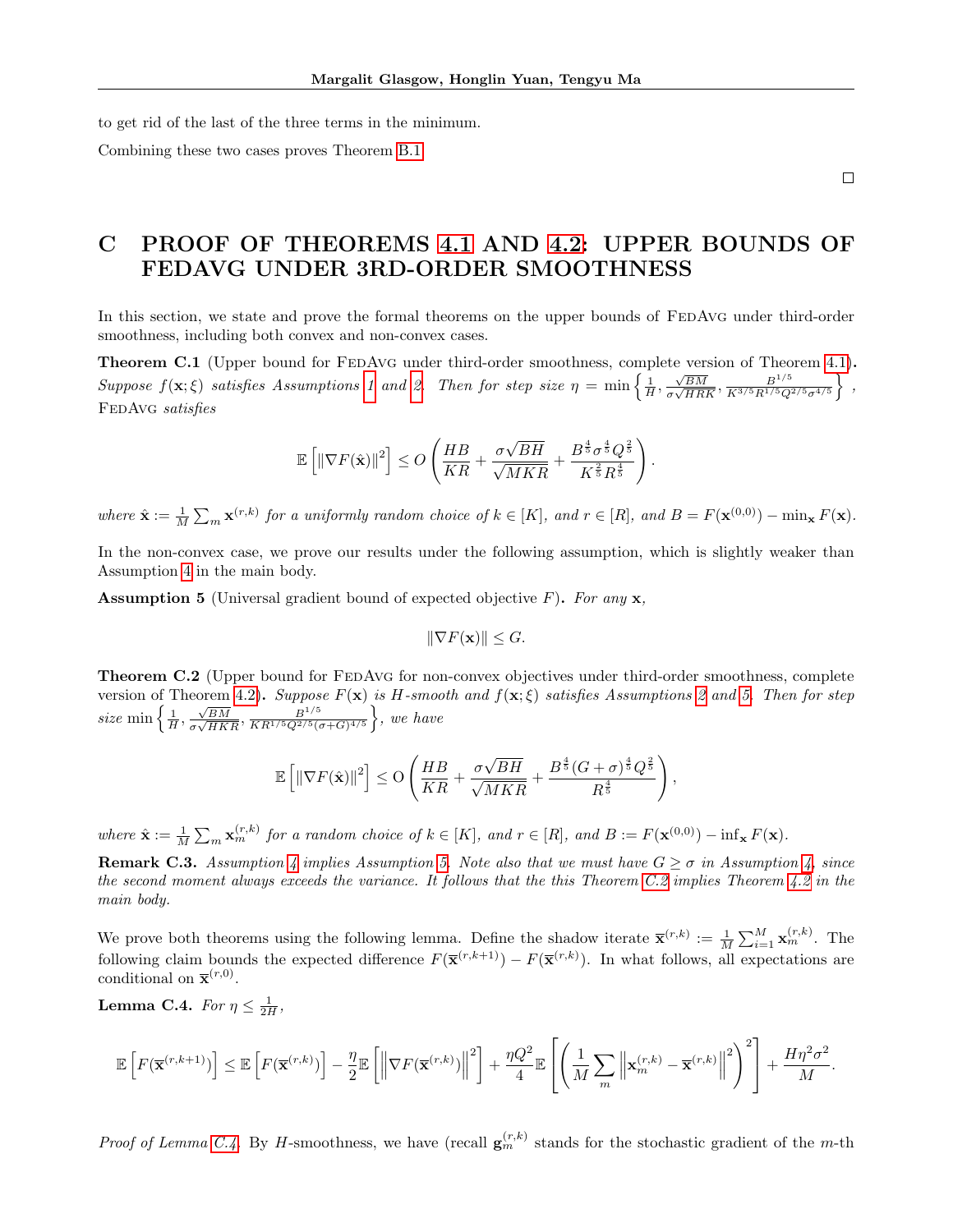client taken at the  $k$ -th local step of the  $r$ -th round)

$$
\mathbb{E}\left[F(\overline{\mathbf{x}}^{(r,k+1)})\right] = \mathbb{E}\left[F\left(\overline{\mathbf{x}}^{(r,k)} - \eta \frac{1}{M} \sum_{m} \mathbf{g}_{m}^{(r,k)}\right)\right]
$$
  
\n
$$
\leq \mathbb{E}\left[F(\overline{\mathbf{x}}^{(r,k)})\right] - \eta \mathbb{E}\left[\langle \nabla F(\overline{\mathbf{x}}^{(r,k)}), \frac{1}{M} \sum_{m} \mathbf{g}_{m}^{(r,k)} \rangle \right] + \frac{H\eta^{2}}{M^{2}} \mathbb{E}\left[\left\|\sum_{m} \mathbf{g}_{m}^{(r,k)}\right\|^{2}\right]
$$
  
\n
$$
\leq \mathbb{E}\left[F(\overline{\mathbf{x}}^{(r,k)})\right] - \eta \mathbb{E}\left[\langle \nabla F(\overline{\mathbf{x}}^{(r,k)}), \frac{1}{M} \sum_{m} \nabla F(\mathbf{x}_{m}^{(r,k)}) \rangle\right] + \frac{H\eta^{2}}{M^{2}} \mathbb{E}\left[\left\|\sum_{m} \nabla F(\mathbf{x}_{m}^{(r,k)})\right\|^{2}\right] + \frac{H\eta^{2}\sigma^{2}}{M}.
$$

Observe that for any real vectors, **a** and **b**, we have  $\langle \mathbf{a}, \mathbf{b} \rangle \ge \frac{1}{2} ||\mathbf{a}||^2 + \frac{1}{2} ||\mathbf{b}||^2 - ||\mathbf{a} - \mathbf{b}||^2$ . Letting  $\mathbf{a} := \nabla F(\overline{\mathbf{x}}^{(r,k)}),$ and  $\mathbf{b} := \frac{1}{M} \sum_{m} \nabla F(\mathbf{x}_{m}^{(r,k)})$ , we obtain

<span id="page-37-0"></span>
$$
\mathbb{E}\left[F(\overline{\mathbf{x}}^{(r,k+1)})\right] \leq \mathbb{E}\left[F(\overline{\mathbf{x}}^{(r,k)})\right] - \frac{\eta}{2}\mathbb{E}\left[\left\|\nabla F(\overline{\mathbf{x}}^{(r,k)})\right\|^2\right] - \frac{\eta}{2}\mathbb{E}\left[\left\|\frac{1}{M}\sum_{m}\nabla F(\mathbf{x}_m^{(r,k)})\right\|^2\right] + \eta \mathbb{E}\left[\left\|\nabla F(\overline{\mathbf{x}}^{(r,k)}) - \frac{1}{M}\sum_{m}\nabla F(\mathbf{x}_m^{(r,k)})\right\|^2\right] + \frac{H\eta^2}{M^2}\mathbb{E}\left[\left\|\sum_{m}\nabla F(\mathbf{x}_m^{(r,k)})\right\|^2\right] + \frac{H\eta^2\sigma^2}{M} \leq \mathbb{E}\left[F(\overline{\mathbf{x}}^{(r,k)})\right] - \frac{\eta}{2}\mathbb{E}\left[\left\|\nabla F(\overline{\mathbf{x}}^{(r,k)})\right\|^2\right] + \eta \mathbb{E}\left[\left\|\nabla F(\overline{\mathbf{x}}^{(r,k)}) - \frac{1}{M}\sum_{m}\nabla F(\mathbf{x}_m^{(r,k)})\right\|^2\right] + \frac{H\eta^2\sigma^2}{M},
$$
\n(C.1)

where the last inequality follows because  $\eta \leq \frac{1}{H}$ . We will use third order smoothness to bound  $\mathbb{E}\left[\left\|\nabla F(\overline{\mathbf{x}}^{(r,k)}) - \frac{1}{M}\sum_{m} \nabla F(\mathbf{x}_{m}^{(r,k)})\right\|$  $\begin{bmatrix} 2 \\ 1 \end{bmatrix}$ . By definition of Q-third order smoothness, we have

$$
\nabla F(\mathbf{x}_m^{(r,k)}) = \nabla F(\overline{\mathbf{x}}^{(r,k)}) + \nabla^2 F(\overline{\mathbf{x}}^{(r,k)}) (\mathbf{x}_m^{(r,k)} - \overline{\mathbf{x}}^{(r,k)}) + \mathbf{e}_m,
$$

where  $\|\mathbf{e}_m\|_2 \leq \frac{Q}{2} \left\| \mathbf{x}_m^{(r,k)} - \overline{\mathbf{x}}^{(r,k)} \right\|$  $\,$  . It follows that

$$
\left\|\nabla F(\overline{\mathbf{x}}^{(r,k)}) - \frac{1}{M}\sum_{m} \nabla F(\mathbf{x}_{m}^{(r,k)})\right\|^{2} = \left\|\frac{1}{M}\sum_{m} \mathbf{e}_{m}\right\|^{2} \leq \left(\frac{1}{M}\sum_{m} \|\mathbf{e}_{m}\|_{2}\right)^{2} \leq \frac{Q^{2}}{4} \left(\frac{1}{M}\sum_{m} \left\|\mathbf{x}_{m}^{(r,k)} - \overline{\mathbf{x}}^{(r,k)}\right\|^{2}\right)^{2}.
$$

Plugging this into equation [C.1,](#page-37-0) we obtain the claim:

$$
\mathbb{E}\left[F(\overline{\mathbf{x}}^{(r,k+1)})\right] \leq \mathbb{E}\left[F(\overline{\mathbf{x}}^{(r,k)})\right] - \frac{\eta}{2}\mathbb{E}\left[\left\|\nabla F(\overline{\mathbf{x}}^{(r,k)})\right\|^2\right] + \frac{\eta Q^2}{4}\mathbb{E}\left[\left(\frac{1}{M}\sum_m \left\|\mathbf{x}_m^{(r,k)} - \overline{\mathbf{x}}^{(r,k)}\right\|^2\right)^2\right] + \frac{H\eta^2\sigma^2}{M}.
$$

The following lemma bounds the term  $\mathbb{E}\left[\left(\frac{1}{M}\sum_{m}\left\|\mathbf{x}_{m}^{(r,k)}-\overline{\mathbf{x}}^{(r,k)}\right\|\right)\right]$  $\binom{2}{ }$ when  $f$  is convex.

<span id="page-37-1"></span>**Lemma C.5.** With  $\mathbf{y} := \mathbb{E}[\mathbf{x}_m^{(r,k)}],$  we have

$$
\mathbb{E}\left[\left(\frac{1}{M}\sum_{m}\left\|\mathbf{x}_{m}^{(r,k)}-\overline{\mathbf{x}}^{(r,k)}\right\|^{2}\right)^{2}\right]\leq \mathbb{E}[\|\mathbf{x}_{m}^{(r,k)}-\mathbf{y}\|^{4}].
$$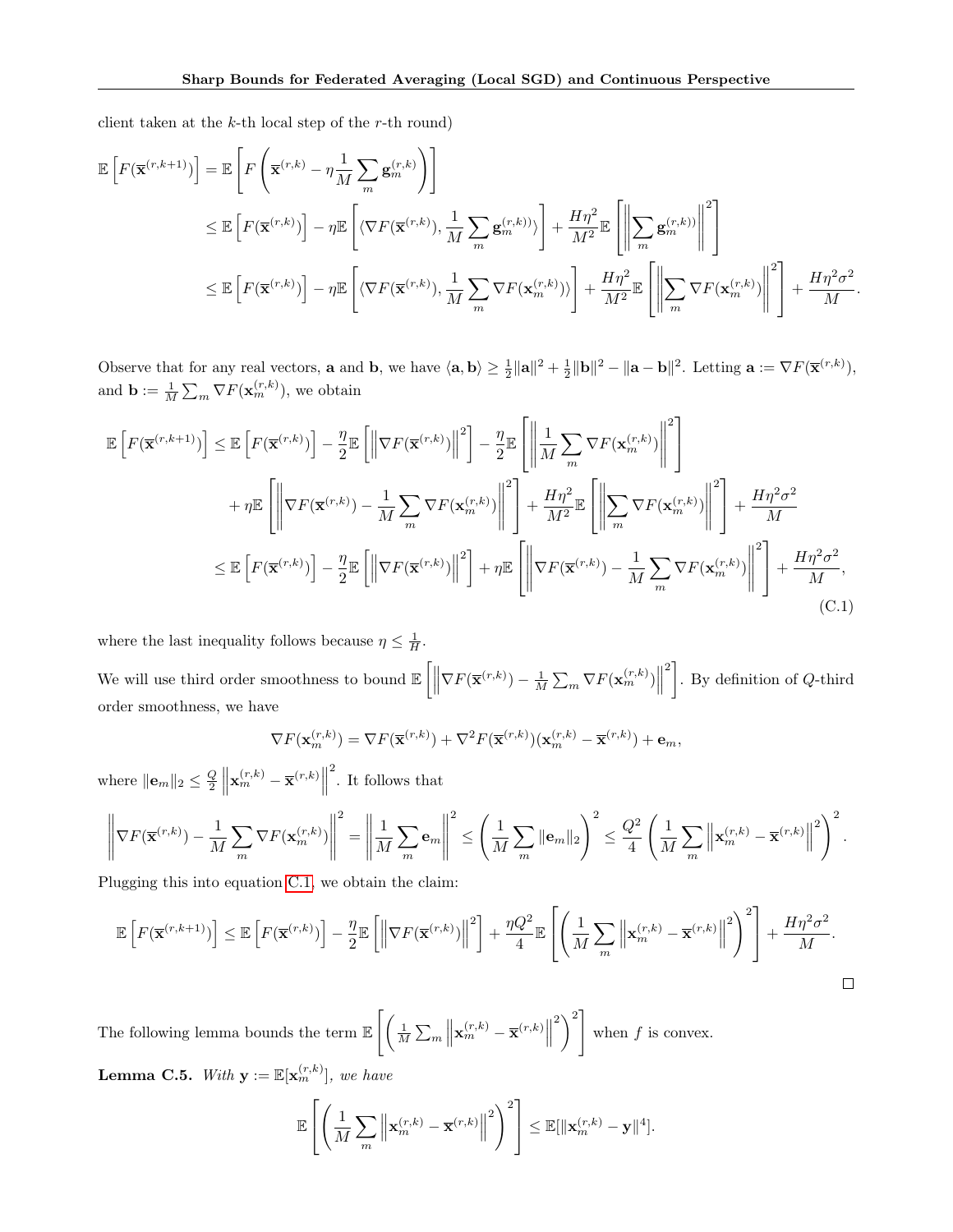Proof of Lemma [C.5.](#page-37-1) By definition of the mean, we have

$$
\frac{1}{M}\sum_{m}\left\|\mathbf{x}_{m}^{(r,k)}-\overline{\mathbf{x}}^{(r,k)}\right\|^{2} \leq \frac{1}{M}\sum_{m}\left\|\mathbf{x}_{m}^{(r,k)}-\mathbf{y}\right\|^{2}
$$

By the independence of the  $\mathbf{x}_{m}^{(r,k)}$ , we have

$$
\mathbb{E}\left[\left(\frac{1}{M}\sum_{m}\left\|\mathbf{x}_{m}^{(r,k)}-\overline{\mathbf{x}}^{(r,k)}\right\|^{2}\right)^{2}\right]=\frac{1}{M}\mathbb{E}\left[\left\|\mathbf{x}_{m}^{(r,k)}-\mathbf{y}\right\|^{4}\right]+\frac{M(M-1)}{M^{2}}\left(\mathbb{E}\left[\left\|\mathbf{x}_{m}^{(r,k)}-\mathbf{y}\right\|^{2}\right]\right)^{2}.
$$

By Jensen's inequality, we can move the square in the second term inside the expectation, so this is less than  $\mathbb{E}[\|\mathbf{x}_m^{(r,k)}-\mathbf{y}\|^4].$  $\Box$ 

<span id="page-38-1"></span>In the convex case, we bound this term using a result from [Yuan and Ma](#page-11-3) [\(2020\)](#page-11-3). **Lemma C.6** (Proposition D.6 in [Yuan and Ma](#page-11-3)  $(2020)$ ). Under Assumptions [1](#page-4-0) and [2,](#page-4-5)

$$
\mathbb{E}\left[\left\|\mathbf{x}_{m}^{(r,k)}-\mathbf{y}\right\|^{4}\right] \leq 200k^{2}\eta^{4}\sigma^{4},
$$

In the non-convex, we bound the term in Lemma [C.5](#page-37-1) in the following lemma.

<span id="page-38-0"></span>**Lemma C.7.** Under Assumptions [2](#page-4-5) and [5,](#page-36-3) with  $\mathbf{y} := \mathbb{E}[\mathbf{x}_m^{(r,k)}],$  we have

$$
\mathbb{E}[\|\mathbf{x}_m^{(r,k)}-\mathbf{y}\|^4]\leq 8\eta^4(G+\sigma)^4k^4.
$$

*Proof of Lemma [C.7.](#page-38-0)* First note that  $\mathbb{E}[\Vert \mathbf{x}_m^{(r,k)} - \mathbf{z} \Vert^4]$  is minimized over all **z** by the expectation **y**, hence we have  $\mathbb{E}[\Vert \mathbf{x}_m^{(r,k)} - \mathbf{y} \Vert^4] \leq \mathbb{E}[\Vert \mathbf{x}_m^{(r,k)} - \mathbf{x}_m^{(r,0)} \Vert^4]$ 

We prove this by induction on  $k$  with the following inductive hypothesis:

$$
\mathbb{E}[\|\mathbf{x}_{m}^{(r,k)} - \mathbf{x}_{m}^{(r,0)}\|^{4}] \leq 8\eta^{4}(G+\sigma)^{4}k^{4}.
$$

Clearly this holds in the base case for  $k = 0$ . Suppose it holds for k and we want to prove it for  $k = 1$ . Then we can expand

$$
\mathbb{E}[\|\mathbf{x}_{m}^{(r,k+1)} - \mathbf{x}_{m}^{(r,0)}\|^{4}] = \mathbb{E}[\|\mathbf{x}_{m}^{(r,k)} - \eta \mathbf{g}_{m}^{(r,k)} - \mathbf{x}_{m}^{(r,0)}\|^{4}] \n\leq \left(\frac{k+1}{k}\right)^{3} \mathbb{E}[\|\mathbf{x}_{m}^{(r,k)} - \mathbf{x}_{m}^{(r,0)}\|^{4}] + (k+1)^{3} \mathbb{E}[\|\eta \mathbf{g}_{m}^{(r,k)}\|^{4}] \n= \left(\frac{k+1}{k}\right)^{3} \mathbb{E}[\|\mathbf{x}_{m}^{(r,k)} - \mathbf{x}_{m}^{(r,0)}\|^{4}] + (k+1)^{3} \mathbb{E}[\|\eta \nabla F(\mathbf{x}^{(r,k)}) + \eta (\mathbf{g}_{m}^{(r,k)} - \nabla F(\mathbf{x}^{(r,k)})\|^{4}] \n\leq \left(\frac{k+1}{k}\right)^{3} \mathbb{E}[\|\mathbf{x}_{m}^{(r,k)} - \mathbf{x}_{m}^{(r,0)}\|^{4}] + 8(k+1)^{3} \left(\eta^{4} \|\nabla F(\mathbf{x}^{(r,k)})\|^{4} + \eta^{4} \mathbb{E}[\mathbf{g}_{m}^{(r,k)} - \nabla F(\mathbf{x}^{(r,k)})]\right) \n\leq \left(\frac{k+1}{k}\right)^{3} \mathbb{E}[\|\mathbf{x}_{m}^{(r,k)} - \mathbf{x}_{m}^{(r,0)}\|^{4}] + 8(k+1)^{3} \left(\eta^{4} G^{4} + \eta^{4} \sigma^{4}\right) \n\leq \left(\frac{k+1}{k}\right)^{3} \mathbb{E}[\|\mathbf{x}_{m}^{(r,k)} - \mathbf{x}_{m}^{(r,0)}\|^{4}] + 8(k+1)^{3} \eta^{4} (G + \sigma)^{4} \n\leq 8 \left(\frac{k+1}{k}\right)^{3} \eta^{4} (G + \sigma)^{4} k^{4} + 8(k+1)^{3} \eta^{4} (G + \sigma)^{4} \n= 8 \eta^{4} (G + \sigma)^{4} (k+1)^{4}.
$$

where the first inequality following from Jenson's inequality applied to the random variable  $X$ , where

$$
X = \begin{cases} \frac{k+1}{k} (\mathbf{x}_m^{(r,k)} - \mathbf{x}_m^{(r,0)}) & \text{with probability } \frac{k}{k+1} \\ (k+1)\eta \mathbf{g}_m^{(r,k)} & \text{with probability } \frac{1}{k+1}. \end{cases}
$$

 $\Box$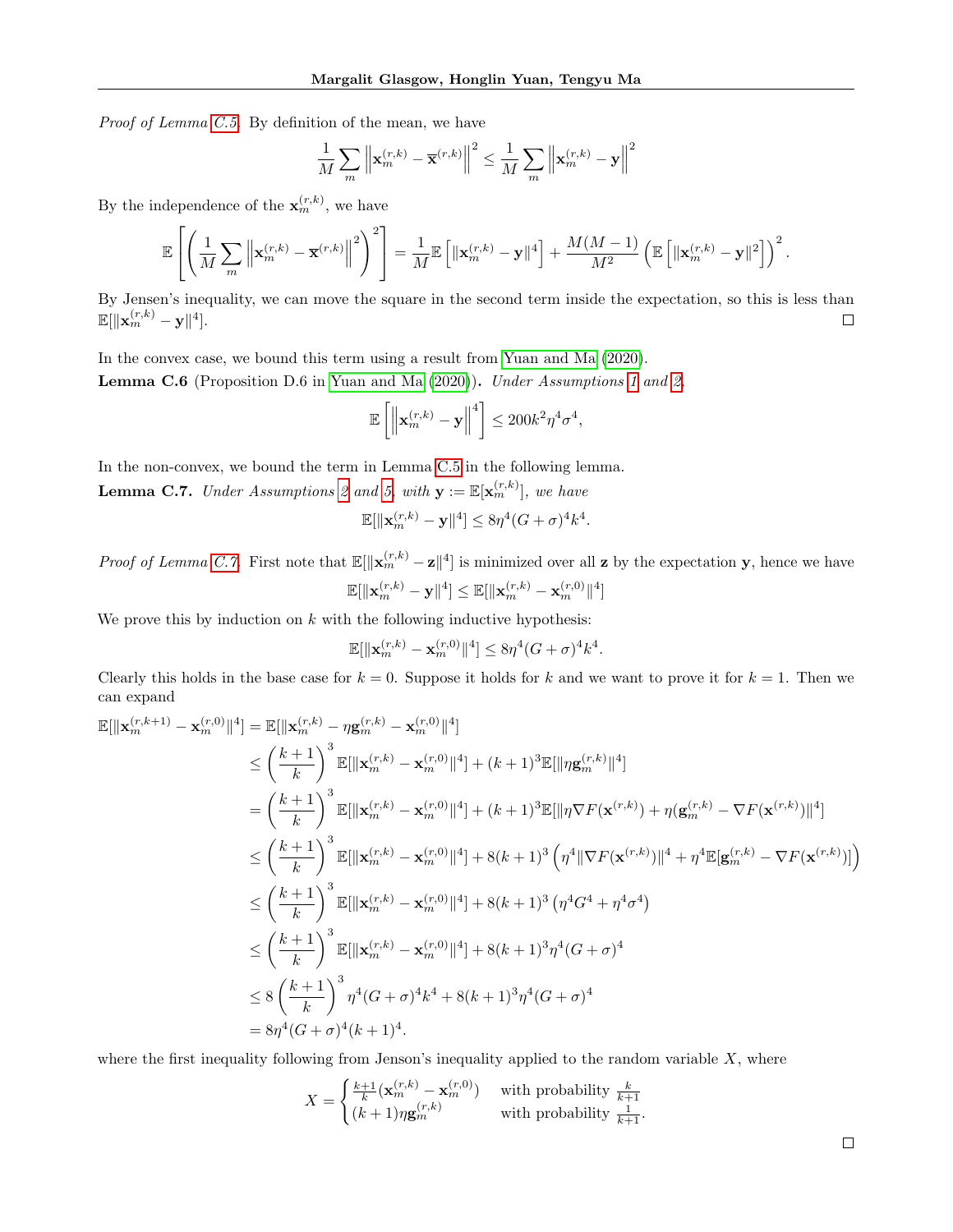Finishing the Proof of Theorem [C.1.](#page-36-0) For the convex case, we now put Lemma [C.4](#page-36-4) together with the moment bounds in Lemmas [C.5](#page-37-1) and [C.6.](#page-38-1) Telescoping, we achieve the following for the convex case:

**Lemma C.8.** Under Assumptions [1](#page-4-0) and [2,](#page-4-5) for  $\eta \leq \frac{1}{H}$ , we have

$$
\frac{1}{KR}\sum_{r=1}^R\sum_{k=1}^K \mathbb{E}\left[\left\|\nabla F(\overline{\mathbf{x}}^{(r,k)})\right\|^2\right] \le \frac{2(F(\mathbf{x}^{(0,0)}) - F(\mathbf{x}^*) )}{\eta KR} + 50Q^2\eta^4\sigma^4K^2 + \frac{H\eta\sigma^2}{M}.
$$

Choosing

$$
\eta = \min \left\{ \frac{1}{H}, \frac{\sqrt{BM}}{\sigma \sqrt{HKR}}, \frac{B^{1/5}}{K^{3/5}R^{1/5}Q^{2/5}\sigma^{4/5}} \right\},
$$

we achieve from this lemma the convergence bound in Theorem [C.1.](#page-36-0)

Finishing the Proof of Theorem [C.2.](#page-36-1) For the non-convex case, we now put Lemma [C.4](#page-36-4) together with the moment bounds in Lemmas [C.5](#page-37-1) and [C.7.](#page-38-0) Telescoping, we achieve the following for the non-convex case: **Lemma C.9.** Under Assumptions [2](#page-4-5) and [5,](#page-36-3) for  $\eta \leq \frac{1}{H}$ , we have

$$
\frac{1}{KR}\sum_{r=1}^R\sum_{k=1}^K\mathbb{E}\left[\left\|\nabla F(\overline{\mathbf{x}}^{(r,k)})\right\|^2\right]\leq \frac{2(F(\mathbf{x}^{(0,0)})-F(\mathbf{x}^\star))}{\eta KR}+8Q^2\eta^4(G+\sigma)^4K^4+\frac{H\eta\sigma^2}{M}.
$$

Choosing

$$
\eta = \min \left\{ \frac{1}{H}, \frac{\sqrt{BM}}{\sigma \sqrt{HKR}}, \frac{B^{1/5}}{KR^{1/5}Q^{2/5}(\sigma + G)^{4/5}} \right\}
$$

,

we achieve from this lemma the convergence bound in Theorem [C.2.](#page-36-1)

#### <span id="page-39-0"></span>C.1 Upper Bounds of FedAvg Under Second-Order Smoothness

For completeness, we also prove the following theorem, which can be obtained from [Yu et al.](#page-11-4) [\(2019b\)](#page-11-4).

**Theorem C.10** (Upper bound for FEDAVG for non-convex objectives under second-order smoothness). Suppose  $F(\mathbf{x})$  is H-smooth and  $f(\mathbf{x};\xi)$  satisfies Assumption [5,](#page-36-3) and the variance of the gradients is bounded  $\sigma^2$ . Then for step size  $\eta = \min \left\{ \frac{1}{H}, \frac{\sqrt{BM}}{\sigma \sqrt{HK}} \right\}$  $\frac{\sqrt{BM}}{\sigma\sqrt{HKR}}$ ,  $\frac{B^{\frac{1}{3}}}{KR^{\frac{1}{3}}H^{\frac{2}{3}}}$  $KR^{\frac{1}{3}}H^{\frac{2}{3}}(G+\sigma)^{\frac{2}{3}}$  $\},\,$  we have √

$$
\mathbb{E}\left[\left\|\nabla F(\hat{\mathbf{x}})\right\|^2\right] \leq \mathcal{O}\left(\frac{HB}{KR} + \frac{\sigma\sqrt{BH}}{\sqrt{MKR}} + \frac{B^{\frac{2}{3}}(G+\sigma)^{\frac{2}{3}}H^{\frac{2}{3}}}{R^{\frac{2}{3}}}\right),\right
$$

where  $\hat{\mathbf{x}} := \frac{1}{M} \sum_m \mathbf{x}_m^{(r,k)}$  for a random choice of  $k \in [K]$ , and  $r \in [R]$ , and  $B := F(\mathbf{x}^{(0,0)}) - \inf_{\mathbf{x}} F(\mathbf{x})$ .

Proof of Section [C.1.](#page-39-0) The proof is similar to the Q-third order smooth case. Following the proof of Lemma [C.4](#page-36-4) up to Eq.  $(C.1)$ , we obtain from H-smoothness:

$$
\mathbb{E}\left[F(\overline{\mathbf{x}}^{(r,k+1)})\right] \leq \mathbb{E}\left[F(\overline{\mathbf{x}}^{(r,k)})\right] - \frac{\eta}{2}\mathbb{E}\left[\left\|\nabla F(\overline{\mathbf{x}}^{(r,k)})\right\|^2\right] + \eta \mathbb{E}\left[\left\|\nabla F(\overline{\mathbf{x}}^{(r,k)}) - \frac{1}{M}\sum_m \nabla F(\mathbf{x}_m^{(r,k)})\right\|^2\right] + \frac{H\eta^2\sigma^2}{M},
$$

Now by Jensen's inequality and  $H$ -smoothness, we have

$$
\mathbb{E}\left[\left\|\nabla F(\overline{\mathbf{x}}^{(r,k)}) - \frac{1}{M}\sum_{m} \nabla F(\mathbf{x}_{m}^{(r,k)})\right\|^{2}\right] \leq \frac{1}{M} \sum_{m} \mathbb{E}\left[\left\|\nabla F(\overline{\mathbf{x}}^{(r,k)}) - \nabla F(\mathbf{x}_{m}^{(r,k)})\right\|^{2}\right] \leq \frac{H^{2}}{M} \sum_{m} \mathbb{E}\left[\left\|\overline{\mathbf{x}}^{(r,k)} - \mathbf{x}_{m}^{(r,k)}\right\|^{2}\right] \leq H^{2} \mathbb{E}\left[\left\|\overline{\mathbf{x}}^{(r,0)} - \mathbf{x}_{1}^{(r,k)}\right\|^{2}\right].
$$